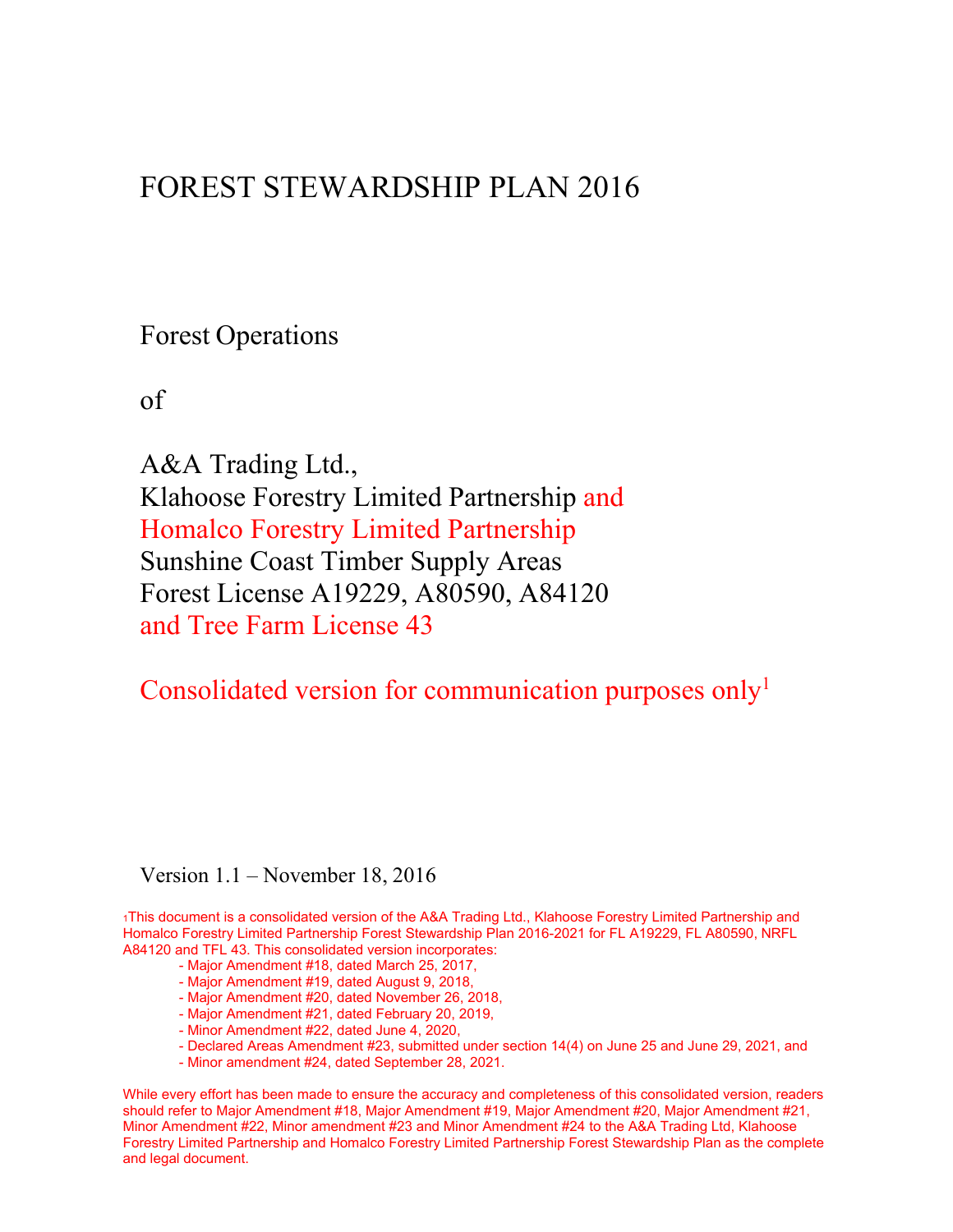# Table of Contents

| $\mathbf{1}$            |                                                                                                                                                                                                                                                                                                                                                                                                                                                                                      |  |
|-------------------------|--------------------------------------------------------------------------------------------------------------------------------------------------------------------------------------------------------------------------------------------------------------------------------------------------------------------------------------------------------------------------------------------------------------------------------------------------------------------------------------|--|
|                         | 1.1                                                                                                                                                                                                                                                                                                                                                                                                                                                                                  |  |
| $\boldsymbol{2}$        |                                                                                                                                                                                                                                                                                                                                                                                                                                                                                      |  |
| 3                       |                                                                                                                                                                                                                                                                                                                                                                                                                                                                                      |  |
|                         | 3.1                                                                                                                                                                                                                                                                                                                                                                                                                                                                                  |  |
| $\overline{\mathbf{4}}$ |                                                                                                                                                                                                                                                                                                                                                                                                                                                                                      |  |
|                         |                                                                                                                                                                                                                                                                                                                                                                                                                                                                                      |  |
| 5                       |                                                                                                                                                                                                                                                                                                                                                                                                                                                                                      |  |
| 6                       |                                                                                                                                                                                                                                                                                                                                                                                                                                                                                      |  |
|                         | FDUS IN EFFECT ON THE DATE OF SUBMISSION OF THIS FSP (FPPR s.14(1)(B))7<br>6.1<br>DESIGNATION IN EFFECT FOUR MONTHS PRIOR TO THE DATE OF SUBMISSION OF THIS FSP (FPPR<br>6.2                                                                                                                                                                                                                                                                                                         |  |
|                         | AREAS WITHIN THE OUTER BOUNDARIES OF FDUS SUBJECT TO CUTTING PERMIT OR ROAD<br>6.3                                                                                                                                                                                                                                                                                                                                                                                                   |  |
|                         | AREAS WITHIN THE OUTER BOUNDARIES OF FDUS THAT ARE DECLARED AREAS UNDER FPPR<br>6.4                                                                                                                                                                                                                                                                                                                                                                                                  |  |
| $\overline{7}$          |                                                                                                                                                                                                                                                                                                                                                                                                                                                                                      |  |
|                         | 7.1<br>The following objectives were established or continued under sections 3 to 5 of the FPC9<br>7.1.1<br>7.1.2<br>7.1.3<br>7.2.1<br>7.2.2<br>Water, Fish, Wildlife and Biodiversity in Riparian Areas (FPPR Section 8)14<br>7.2.3<br>Objectives Set by Government for Fish Habitat in Fisheries Sensitive Watersheds (FPPR8.1)<br>7.2.4<br>Objectives Set by Government for Water in Community Watersheds (FPPR 8.2)17<br>7.2.5<br>7.2.6<br>7.2.7<br>7.2.8<br>7.2.9<br>7.3<br>731 |  |
|                         | Order Establishing Sunshine Coast Forest District Scenic Area and Visual Qualit Objectives<br>Establishment of Recreation Sites and Trails in the Sunshine Coast Forest District 23<br>7.3.2                                                                                                                                                                                                                                                                                         |  |
| 8                       |                                                                                                                                                                                                                                                                                                                                                                                                                                                                                      |  |
|                         | SITUATIONS OR CIRCUMSTANCES THAT DETERMINE WHETHER FREE GROWING IS ASSESSED ON A<br>8.1<br>8.2<br>SITUATIONS OR CIRCUMSTANCES THAT DETERMINE WHEN S-S.44(4) APPLIES AND THE STANDARDS<br>8.3                                                                                                                                                                                                                                                                                         |  |
| 9                       | MEASURES TO PREVENT THE INTRODUCTION & SPREAD OF INVASIVE PLANTS 26                                                                                                                                                                                                                                                                                                                                                                                                                  |  |
| 10                      |                                                                                                                                                                                                                                                                                                                                                                                                                                                                                      |  |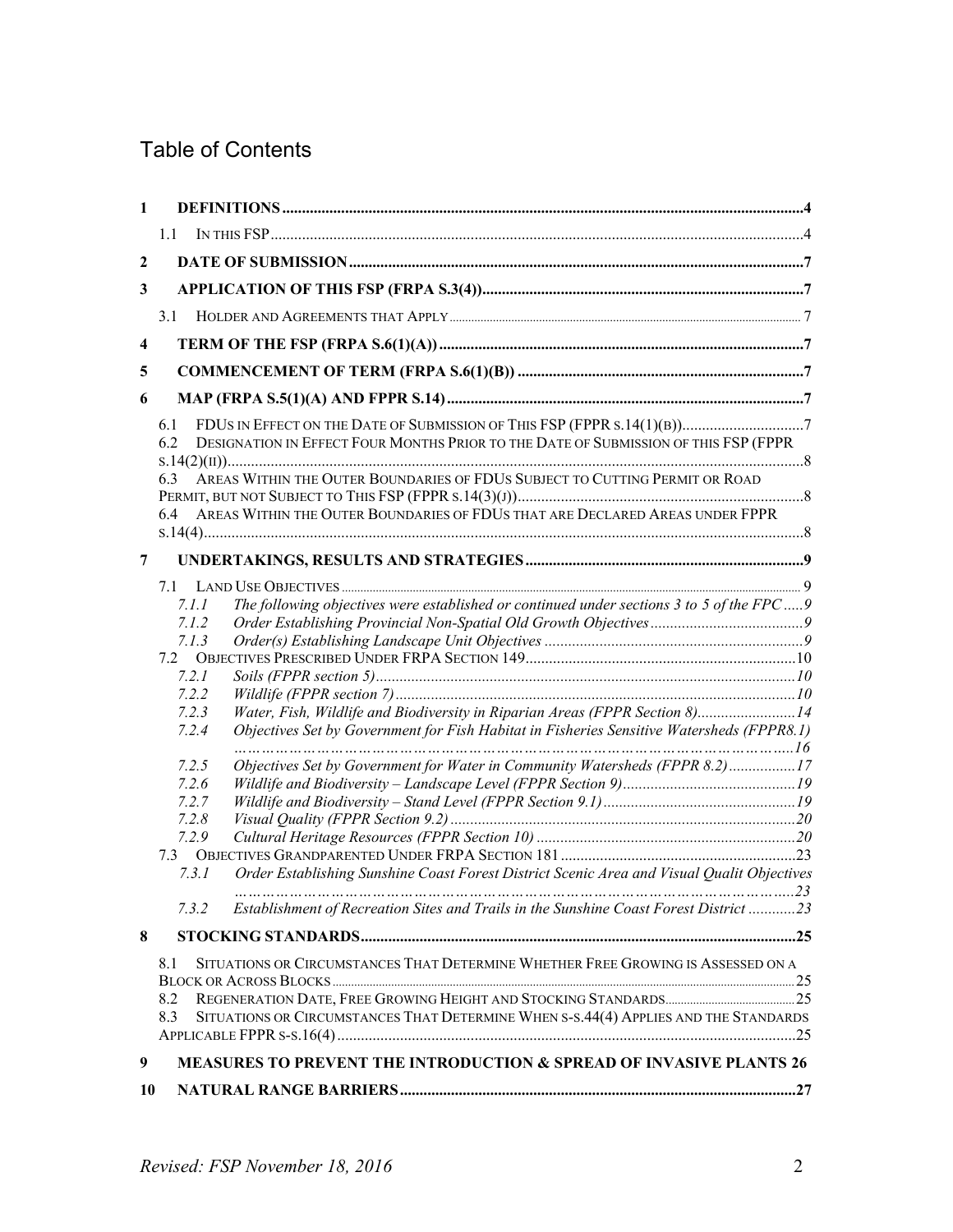#### **11 SIGNATURES OF PERSONS REQUIRED TO PREPARE THE [PLAN...................................28](#page-27-0)**

#### List of Tables

#### Appendices

Appendix 1: Stocking Standards

- 1.0 Forward
- 2.0 Even-Aged Management
	- 2.1 Stocking Standards (Sunshine Coast Forest District)
	- 2.2 Elk Stocking Standards
	- 2.3 Rules for Modifying General Stocking Standards
	- 2.4 Forest Health Factors
	- 2.5 Even-aged Hardwood Management
- 3.0 Uneven-Aged Management
	- 3.1 Applying Uneven-Aged (Multi-layered) Stocking Standards
	- 3.2 Regeneration Date / Free-growing Height
	- 3.3 Preferred and Acceptable Species
	- 3.4 Standards for Retained Trees
	- 3.5 Trees Retained for Biodiversity
- 4.0 Stocking Standards for High Retention Harvesting (High Retention Holdover Cut / Intermediate Cut)
	- 4.1 Stewardship & Biodiversity
	- 4.2 Stocking Standards
	- 4.3 Standards for Retained Trees

Appendix 2: Ministerial Orders and Notices

Appendix 3: FSP Map(s)

1.0 Forest Development Units

- Appendix 4: Public Review / Written Comments
- Appendix 5: First Nations Review / Written Comments
- Appendix 6: Advertisements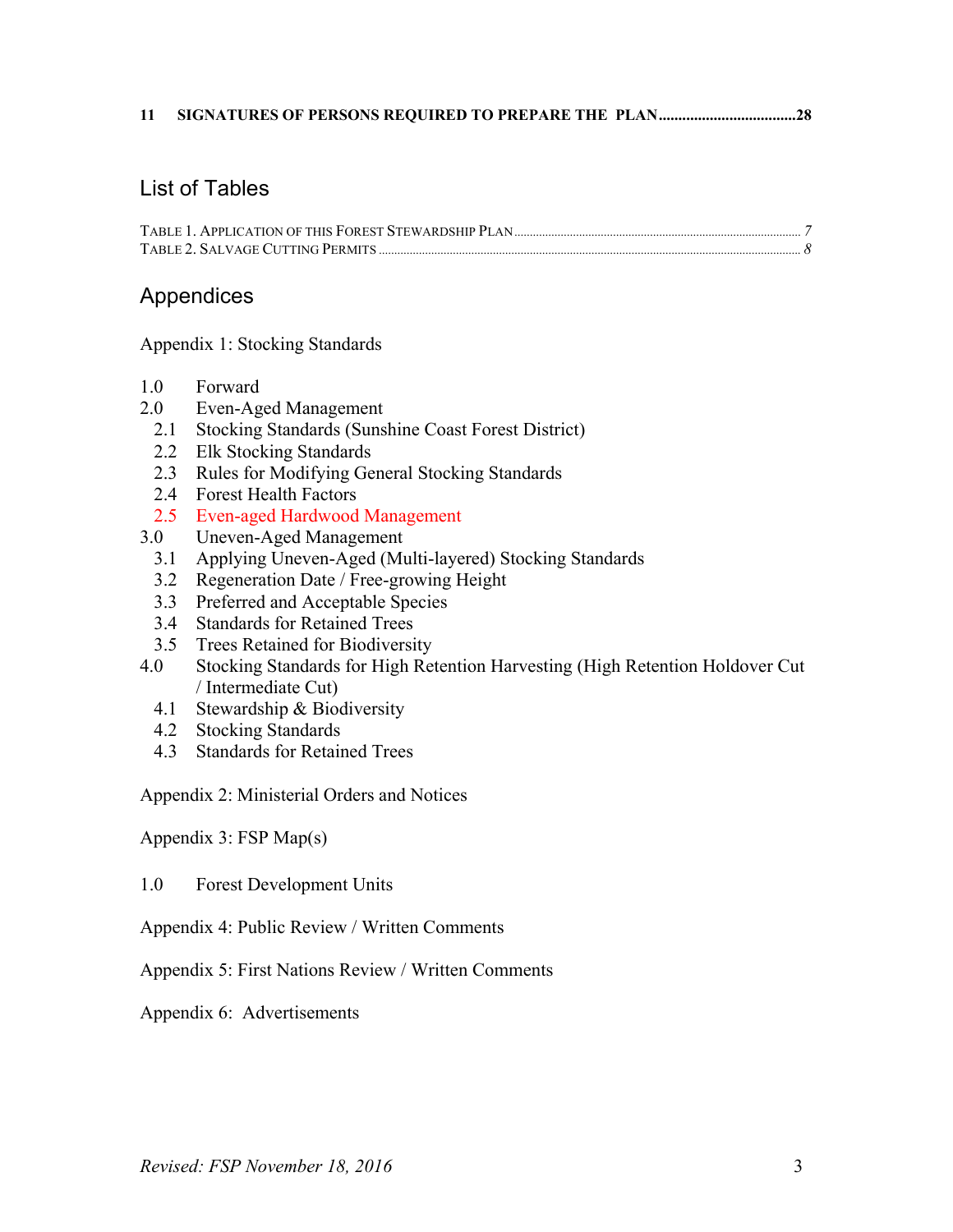## <span id="page-3-0"></span>1 DEFINITIONS

#### <span id="page-3-1"></span>1.1 In this  $FSP<sup>+</sup>$

**"Affected Species"** means a species listed in a Notice unless, after the Date of Submission, that species is removed from the Notice;

**"Agreements"** means those Agreements identified in section 3.1;

**"Attributes"** means the attributes of an Affected Species specified in a Notice that relates to the Affected Species;

**"Average Cut Block Size"** for an FDU, cutting permit or other geographical or administrative unit means the total net area to be reforested associated with that unit divided by the total number of openings.

**"Commencement Date"** means the commencement date of the Term of this FSP as specified in Part 5;

**"Community Watershed"** means a community watershed as defined in section 7.2.5(1) of this FSP.

**"Date of Submission"** means the date of submission of this FSP as specified in Part 2:

**"District"** means the Sunshine Coast Natural Resource District;

**"ECA"** or **"Equivalent Clearcut Area"** means that portion of a watershed that has been harvested, cleared or burned and that, when consideration is given to the silviculture system, regeneration growth, the location of the area in the watershed, or other similar factors, is not 90% hydrologically recovered;

#### **"Established Objective"** means:

(a) an objective continued under section 181 of the FRPA,

- (b) an objective set by government under sections 5-10 of the FPPR;
- (c) a land use objective; and

(d) an objective established under the Government Action Regulation as of the Date of Submission.

**"FDP"** means a forest development plan under the FPC;

**"FDU"** refers to a forest development unit under this FSP;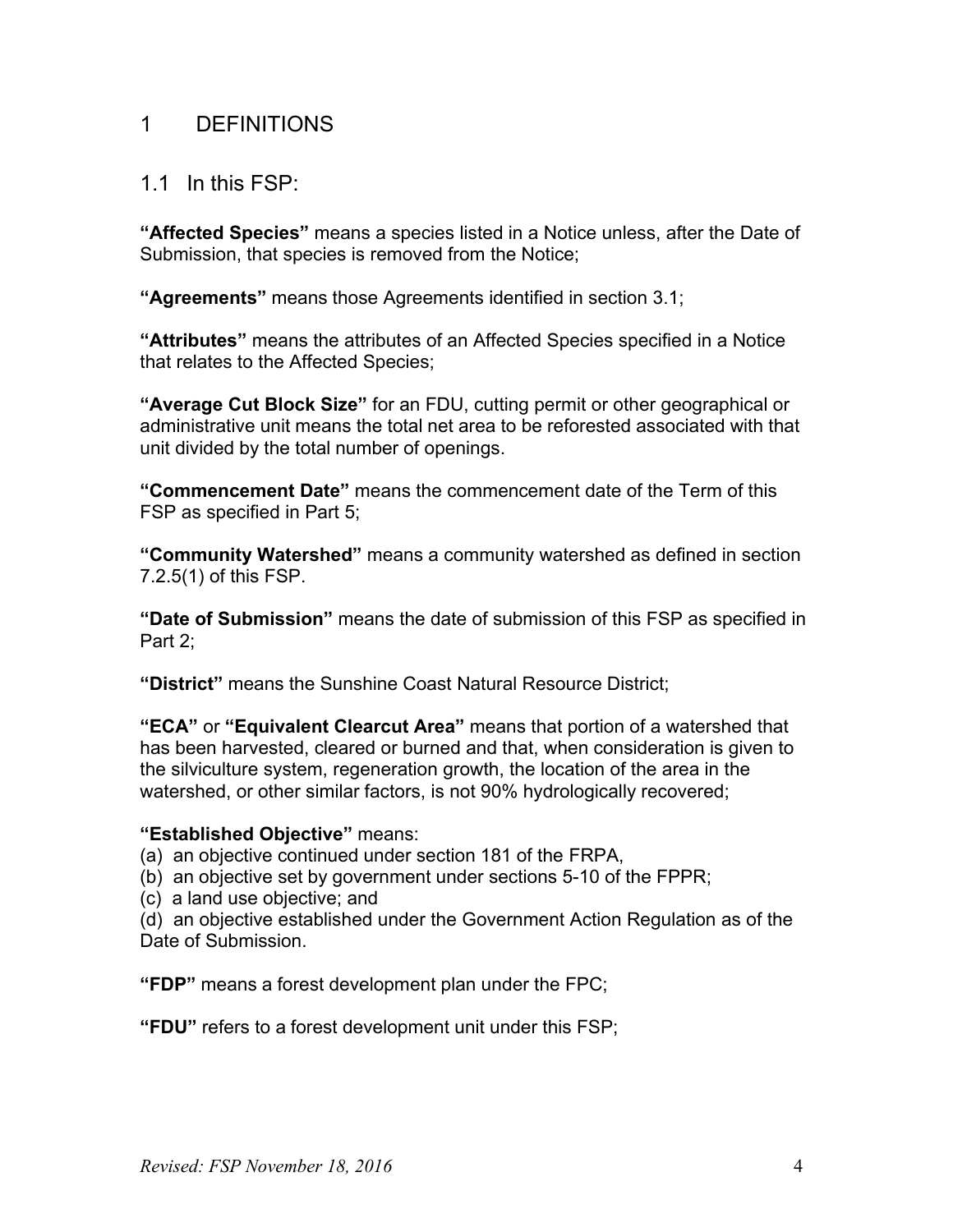**"Fisheries Sensitive Watershed"** means a fisheries sensitive watershed as defined in section 7.2.4(1) of this FSP;

**"FPC"** means the "Code" and "Code regulations" as those terms are defined in subsection 177(1) of FRPA;

**"FPPR"** means the *Forest Planning and Practices Regulation*, B.C. Reg. 14/2004 made pursuant to FRPA, as that regulation existed on the Date of Submission;

**"FRPA"** means the *Forest and Range Practices Act*, S.B.C. 2002, c.69 as that legislation existed on the Date of Submission;

**"FSP"** means this Forest Stewardship Plan, including all tables, appendices and attachments;

**"FSP Map"** means the attached Maps;

**"Goshawk Management Area"** means the area spatially defined on the FSP Map;

**"Green-up"** means a state of regeneration in a stocked cutblock that meets the following standards:

(a) the average height of the tallest 10% of the tress on the area to be reforested is a minimum of 3.0 m;

(b) the area contains at least 500 trees/ha. of a commercially valuable species that are at least 1.3 m. in height;

**"Holder"** means the holder and the agreements as identified in section 3.1, table 1;

**"Mature Forest"** means forest that is > 141 years old and < 250 years old;

**"Maximum Cut Block Size"** means when working in a designated community watershed the net area to be reforested is 40 ha;

**"MTHLB"** means the mature timber harvesting land base in the District, as identified from the timber supply review 2 for the management unit within the District:

**"Notice"** means a notice given to the Holder by the Date of Submission pursuant to section 7(2) of the FPPR;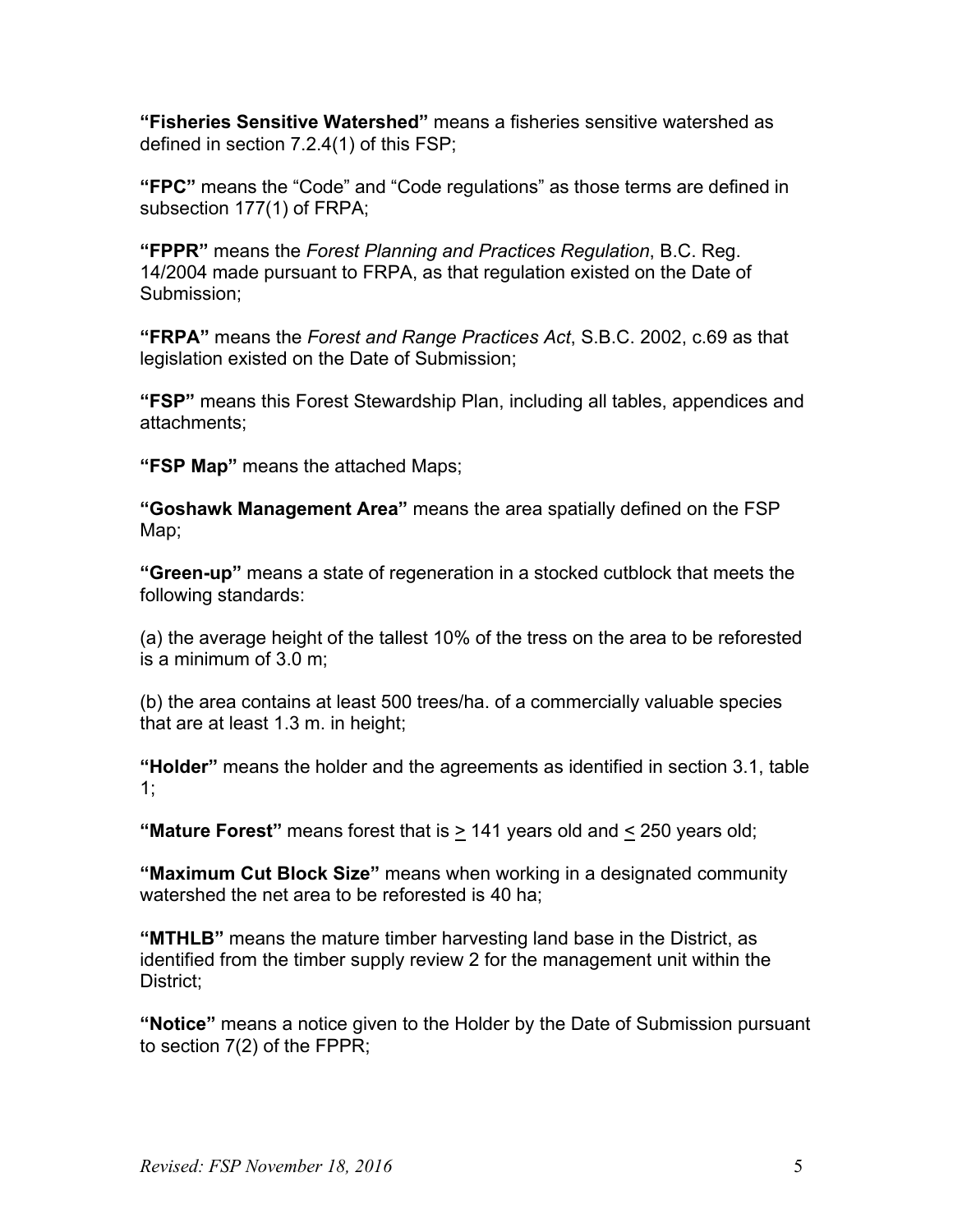**"Notice Criteria"** means the distribution and Attributes for the Affected Species specified in a Notice;

**"Old Forest"** means forest that is >250 years old;

**"Old Growth Management Area"** means an area of Old Forest or Old forest plus Mature Forest > 2 ha. in size meeting the criteria in an Order;

**"Order"** means an order made pursuant to the Code or FRPA and the regulations made there under and provided to the Holder by the Date of Submission and referenced in an Objective, or a Result or Strategy in this FSP;

**"RMA"** means a riparian management area;

**"RMZ"** means a riparian management zone;

**"RRZ"** means a riparian reserve zone;

**"Site Plan"** means a site plan as contemplated in FRPA;

**"Tailed Frog Core Area"** means an area immediately adjacent to a stream that is not more than 30 m in width, where the Holder knows the tailed frog is present;

**"Tailed Frog Management Area"** means an area spatially defined on the FSP Map that will be managed for the tailed frog;

**"Total Habitat Required"** means the total amount of habitat for an Affected Species specified in the Notice;

**"Total Mature Timber Harvesting Land Base Impact"** means the maximum amount of impact on the mature timber harvesting land base specified in a Notice;

**"Total Old Forest Required"** means the total amount of Old Forest and/or Mature Forest for each biogeoclimatic variant within a designated landscape unit and assigned natural disturbance type specified in an Order.

**"UWR"** means ungulate winter range;

**"Visual Landscape Inventory"** means the visual landscape inventory completed by the Ministry of Forests and used in its "Timber Supply Review 2";

**"VQO"** means a visual quality objective.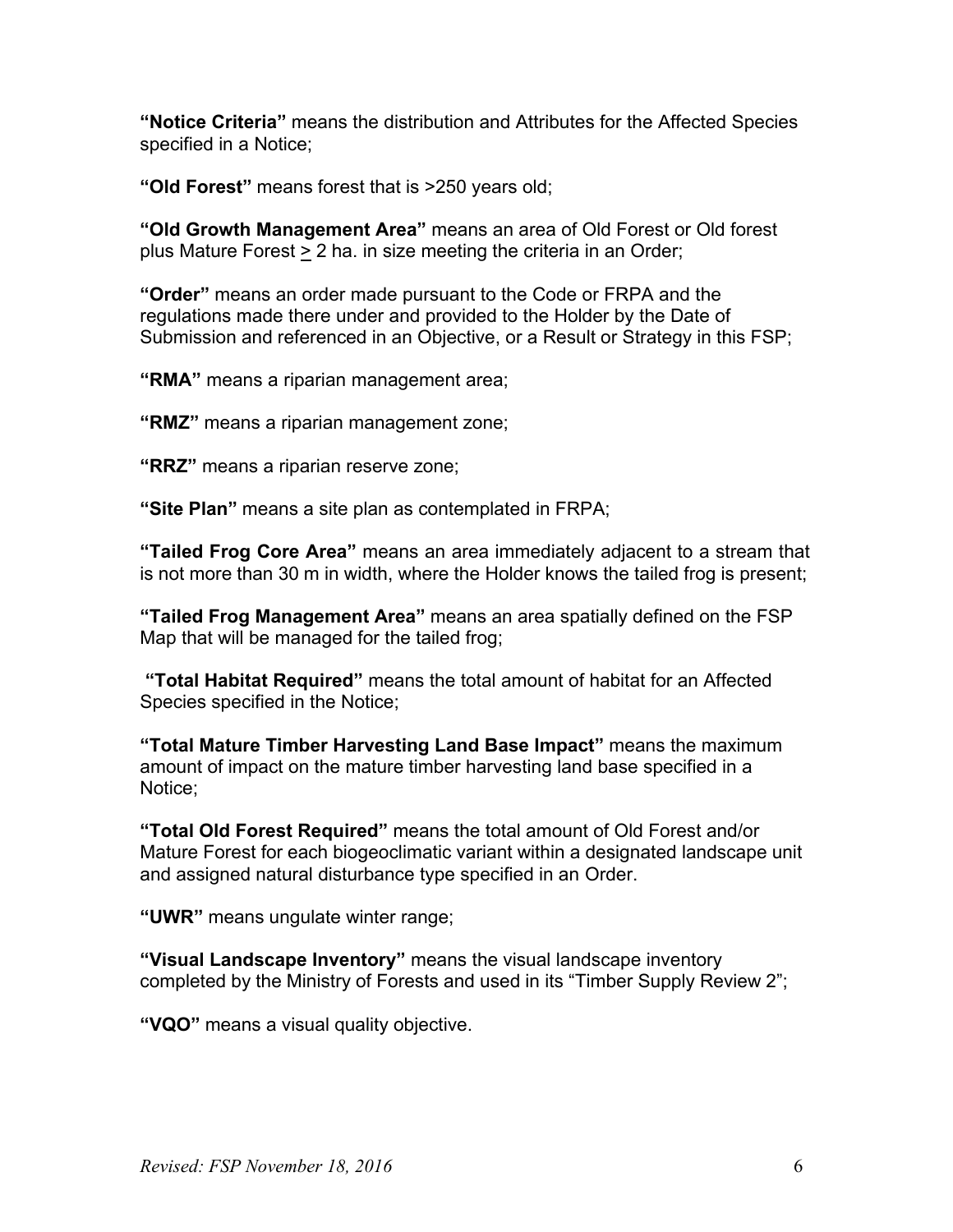# <span id="page-6-0"></span>2 DATE OF SUBMISSION

The Date of Submission of this FSP is October, 2016.

# <span id="page-6-1"></span>3 APPLICATION OF THIS FSP (FRPA S.3(4))

## <span id="page-6-2"></span>3.1 Holder and Agreements that Apply

This FSP applies to the Agreements listed in Table 1 and cutting permit or road permit issued or granted to the Holder:

- a) after the Commencement Date; and
- <span id="page-6-7"></span>b) within the FDUs.

#### **Table 1. Application of this Forest Stewardship Plan**

| <b>Holder</b>                                | <b>Agreement</b>   |
|----------------------------------------------|--------------------|
| A&A Trading Ltd.                             | <b>FL A19229</b>   |
| A&A Trading Ltd.                             | <b>FL A80590</b>   |
| <b>Klahoose Forestry Limited Partnership</b> | <b>NRFL A84120</b> |
| <b>Homalco Forestry Limited Partnership</b>  | <b>TFL 43</b>      |

# <span id="page-6-3"></span>4 TERM OF THE FSP (FRPA S.6(1)(A))

The term of this FSP is five years.

# <span id="page-6-4"></span>5 COMMENCEMENT OF TERM (FRPA S.6(1)(B))

The term of this FSP commences on the date specified in writing by the Minster or his delegated decision maker in approving the plan.

## <span id="page-6-5"></span>6 MAP (FRPA S.5(1)(A) AND FPPR S.14)

The FSP Map appended to this document shows the FDUs and other features of the FSP area at a 1:50,000 scale.

## <span id="page-6-6"></span>6.1 FDUs in Effect on the Date of Submission of This FSP (FPPR s.14(1)(b))

FDUs in effect on the Date of Submission of this FSP are Sechelt, Salmon, Jervis, Homfray, Cortes, Quatam, Homathko, Frog, West Jervis and Mit Creek.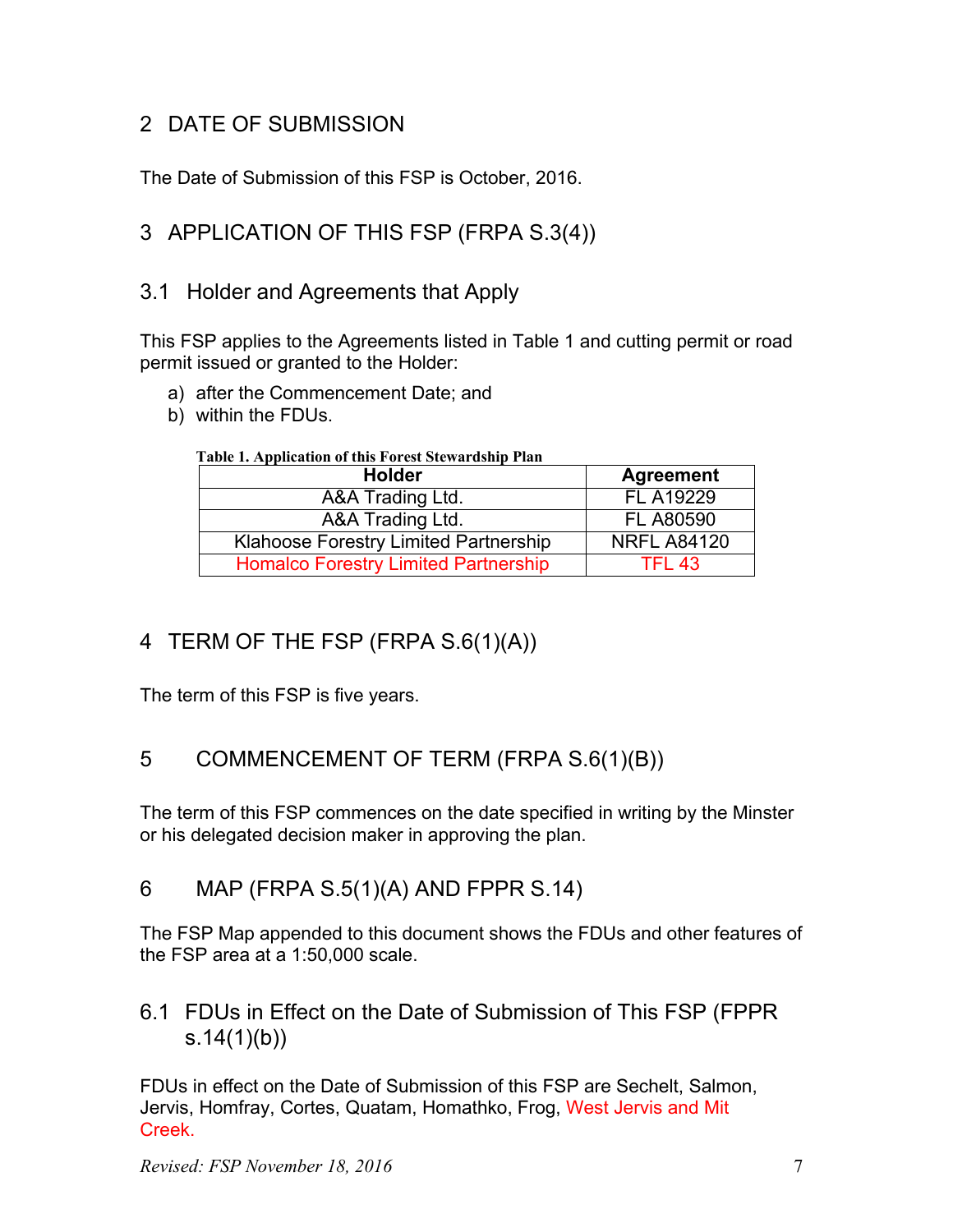<span id="page-7-0"></span>6.2 Designation in Effect Four Months Prior to the Date of Submission of this FSP (FPPR s.14(2)(ii))

The FSP Map shows the designations and other things described in s.14(3) of the FPPR that were in effect four months prior to the Date of Submission.

<span id="page-7-1"></span>6.3 Areas Within the Outer Boundaries of FDUs Subject to Cutting Permit or Road Permit, but not Subject to This FSP (FPPR s.  $14(3)(j)$ 

The FSP Map shows the areas within the outer boundaries of the FDUs that are subject to a cutting permit (CP) or road permit (RP) held by the Holder and in effect on the Date of Submission of the FSP for approval.

In addition to those areas on the FSP Map, the following salvage CPs are also within the outer boundaries of the FDUs and are therefore considered approved:

#### <span id="page-7-3"></span>**Table 2 Salvage Cutting Permits**

| Holder           | Agreement | <b>Cutting permit</b>      |
|------------------|-----------|----------------------------|
| A&A Trading Ltd. | FL A19229 | Salvage Cutting Permit 101 |
| A&A Trading Ltd. | FL A19229 | Salvage Cutting Permit 78  |

Other roads shown on the FSP Map are for reference only.

## <span id="page-7-2"></span>6.4 Areas Within the Outer Boundaries of FDUs that are Declared Areas under FPPR s.14(4).

The following areas are declared under FPPR Section 14(4):

R330, R331A, R331B, R332, R333, R334, R335, R336, R336A, R337, R338, R339, R340, R341A, R341B, R342, RA108, H1000, H2001, H2003, H3006, H3008, H3009, H3010, H4002H, H4004, H4005, H4009, H5001E, T3, T4, T5, T6, T9, T10, T12, T12A, T12B, S429, N131, N133, N134, C21, C41, S103, M8H, M10H, M11H, M12H, M20H, M21H, S321, S440, S4204, S2206 and S2207.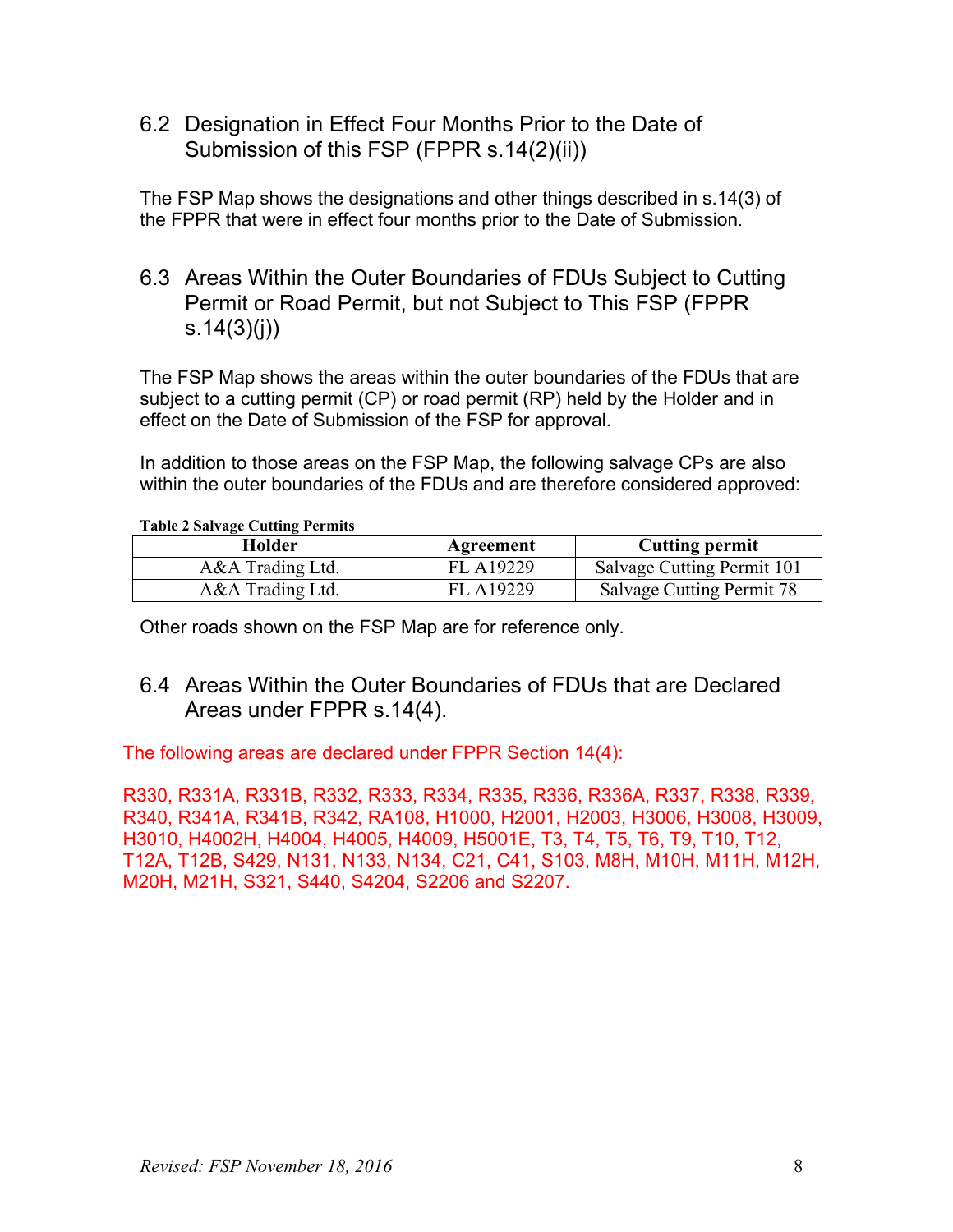# <span id="page-8-0"></span>7 UNDERTAKINGS, RESULTS AND STRATEGIES

# <span id="page-8-2"></span><span id="page-8-1"></span>7.1 Land Use Objectives

7.1.1 The following objectives were established or continued under sections 3 to 5 of the FPC.

#### <span id="page-8-3"></span>7.1.2 Order Establishing Provincial Non-Spatial Old Growth **Objectives**

The "Order Establishing Provincial Non-Spatial Old Growth Objectives", (effective June 30, 2004), clarifies the amount of area available for timber harvesting. This order supplements, but does not replace, FPPR S.9. Refer to Appendix 2 – "Order Establishing Provincial Non-Spatial Old Growth Objectives", for details.

| FDU              | <b>Result or Strategy</b>                                                                                                                                                                                                                                         |
|------------------|-------------------------------------------------------------------------------------------------------------------------------------------------------------------------------------------------------------------------------------------------------------------|
| <b>Mit Creek</b> | <b>Approach to Harvesting and Roads</b><br>1.1 The Holder will, when constructing a road or harvesting timber<br>under this FSP, do so in a manner consistent the "Order Establishing<br>Provincial Non-Spatial Old Growth Objectives" (effective June 30, 2004). |

# <span id="page-8-4"></span>7.1.3 Order(s) Establishing Landscape Unit Objectives

| <b>FDU</b> | <b>Result or Strategy</b>                                          |
|------------|--------------------------------------------------------------------|
| Sechelt.   | <b>Approach to Harvesting and Roads</b>                            |
| Homathko,  | 1.1 The Holder will, when constructing a road or harvesting timber |
| Cortes,    | under this FSP, do so in a manner consistent with the following    |
| Homfray,   | approved landscape units and Established Objectives to the extent  |
| Jervis,    | practicable:                                                       |
| Quatam,    |                                                                    |
| Salmon &   | • "Order to Establish a Landscape Unit and Objectives -            |
| West       | Sechelt Landscape Unit", August 16, 2004;                          |
| Jervis.    |                                                                    |
|            | • "Order to Establish a Landscape Unit and Objectives –            |
|            | Cortes Landscape Unit", July 10, 2012;                             |
|            | • "Order to Establish a Landscape Unit and Objectives -            |
|            | Homfray, Jervis, Quatam, Salmon Inlet Landscape Units",            |
|            | December 22, 2014;                                                 |
|            |                                                                    |
|            | • "Order to Establish a Landscape Unit and Objectives -            |
|            | Homathko Landscape Unit", September 27, 2001,                      |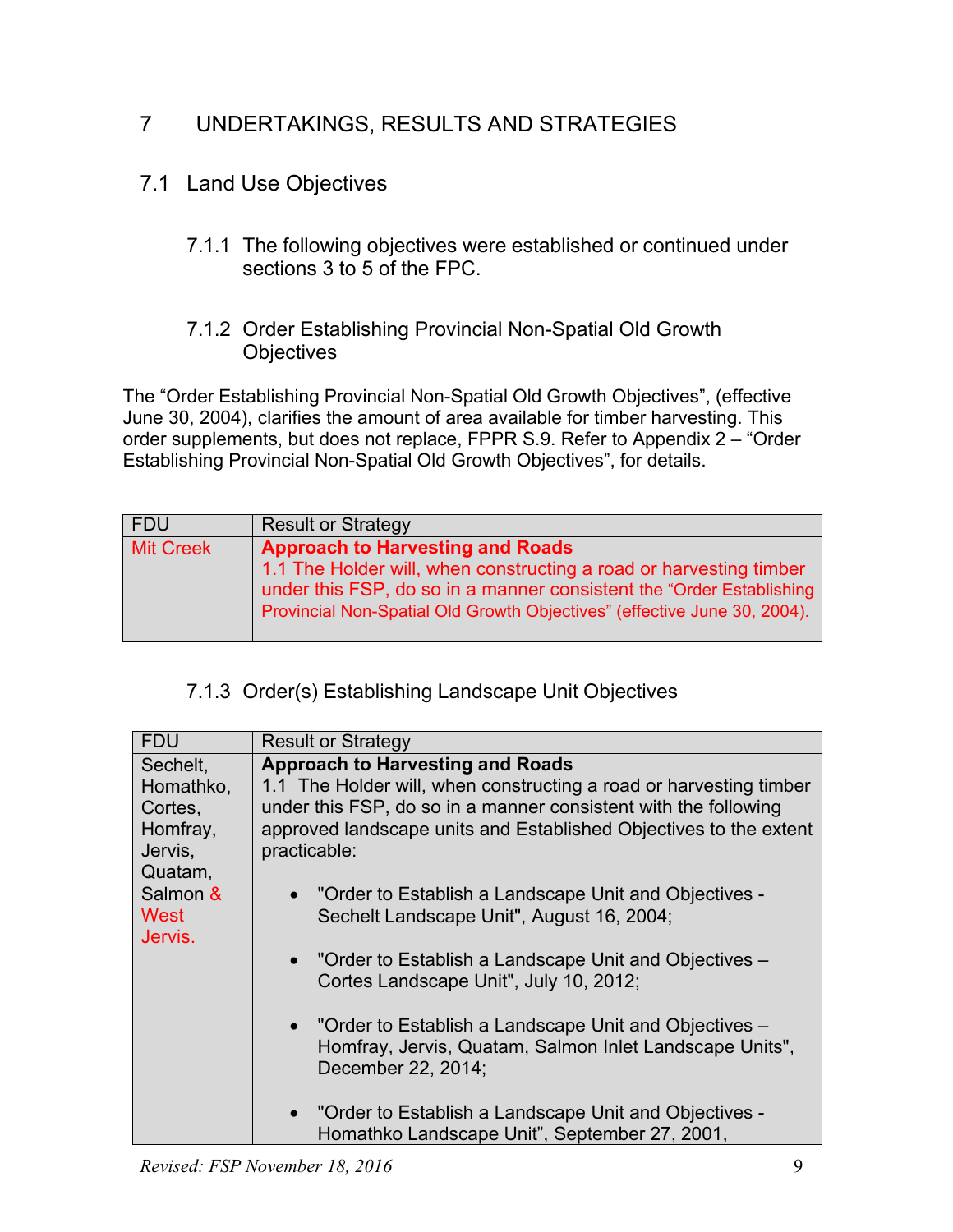# • "Order to Establish a Landscape Unit and Objectives – Brittain Landscape Unit", July 10, 2012, The Established Objectives for the above landscape units are comprised of measurable or verifiable steps, processes or outcomes and thus form the strategy. A copy of the Established Objective(s) for each landscape unit can be found in Appendix 2.

# <span id="page-9-0"></span>7.2 Objectives Prescribed Under FRPA Section 149

## 7.2.1 Soils (FPPR section 5)

<span id="page-9-1"></span>The objective set by government for soils is, without unduly reducing the supply of timber from British Columbia's forests, to conserve the productivity and the hydrologic function of soils.

| <b>FDU</b> | Undertaking Under FPPR Section 12.1(1)                                                                                                        |
|------------|-----------------------------------------------------------------------------------------------------------------------------------------------|
| All        | The Holder, when constructing a road or harvesting timber under this<br>FSP, undertakes to comply with section 35 and section 36 of the FPPR. |

## 7.2.2 Wildlife (FPPR section 7)

<span id="page-9-2"></span>The objective set by government for wildlife is, without unduly reducing the supply of timber from British Columbia's forests, to conserve sufficient wildlife habitat in terms of the amount of area, distribution of areas and attributes of those areas, for

- a) the survival of species at risk,
- b) the survival of regionally important wildlife, and
- c) the winter survival of specified ungulate species.

| <b>FDU</b> | <b>Result or Strategy - Marbled Murrelet (Brachyramphus)</b><br>marmoratus) |
|------------|-----------------------------------------------------------------------------|
| Sechelt,   | <b>Approach to Harvesting and Roads</b>                                     |
| Salmon,    |                                                                             |
| Jervis,    | 1.1 Subject to paragraphs 1.2 to 1.5, the Holder will not harvest           |
| Cortes,    | timber, and will not construct a road unless there are no other             |
| Quatam,    | practicable options to construct a road, and there is agreement from        |
| Homfray    | the Ministry of Environment to do so, in an area within the FDU that:       |
| Homathk,   |                                                                             |
| West       | Part 1                                                                      |
| Jervis and |                                                                             |
| Mit Creek  | $(a)$ is subject to a Notice;                                               |
|            | (b) meets the Notice Criteria; and                                          |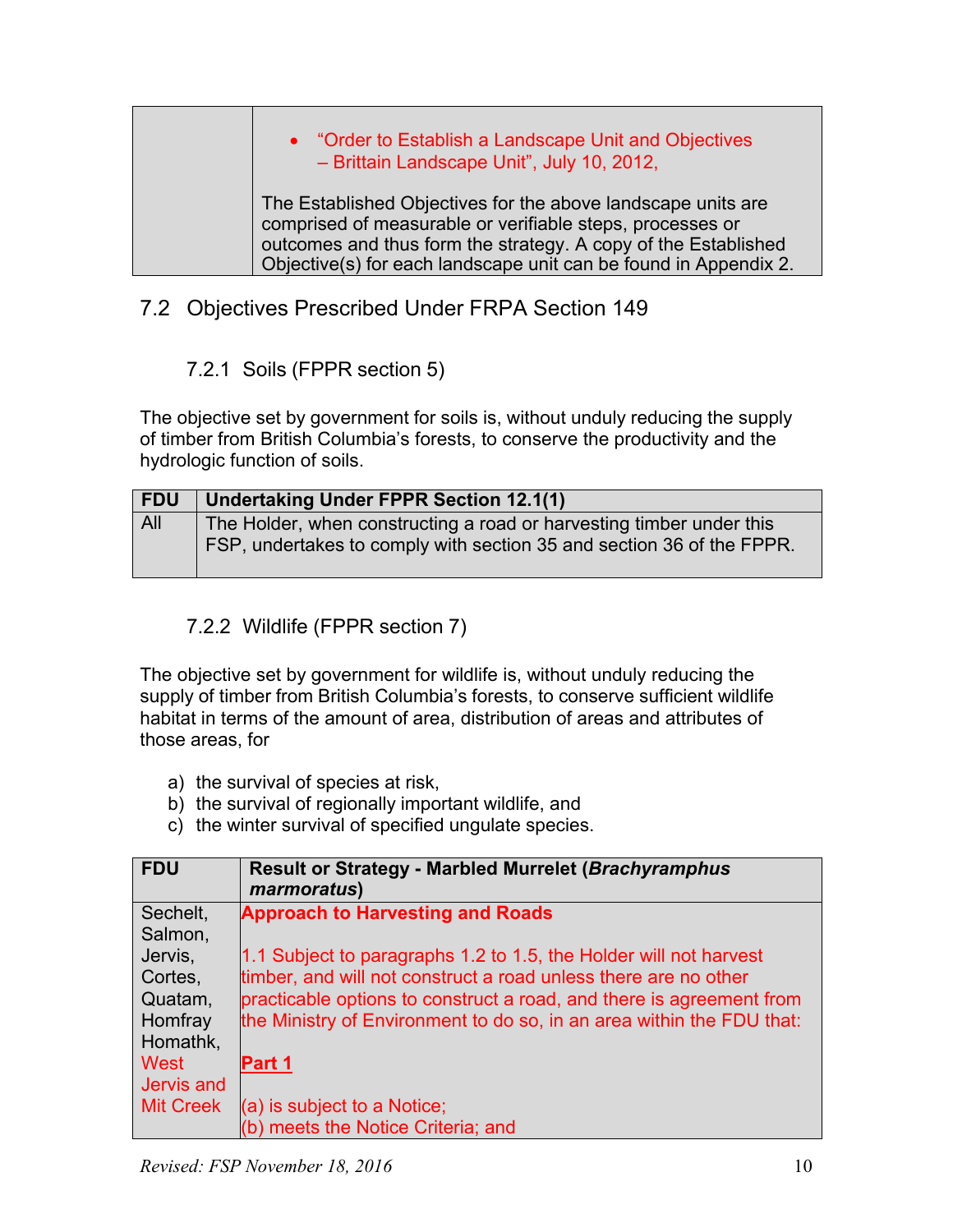(c) is spatially defined on the FSP Map as a Marbled Murrelet Management Area following a survey conducted by a qualified professional and determined to be suitable class 1, 2 or 3 habitat in the non-contributing; or (d) class 1, 2 or 3 habitat in approved Old Growth Management Areas; or (e) class 1, 2 or 3 habitat in the MTHLB or **Part 2**  If the Holder of this FSP harvests a cutblock in the areas to which the Notice given March 2, 2006 under S. 7(2) of the FPPR (the "Notice") for the Sunshine Coast Natural Resource District applies, the Holder of this FSP will do so not harvesting marbled murrelet habitat described as the following amount, distribution, and attributes: (a) in areas under the FSP where a detailed survey has been conducted: i) Amount: Class 1, 2 or 3 Marbled Murrelet habitat which was present in the non-contributing land base at the time the Notice was given, an amount of suitable Marbled murrelet nesting habitat within Old Growth Management Areas consistent with the direction from landscape unit planning and an amount of suitable nesting habitat to a maximum net mature harvesting land base impact of 495 ha; and ii) Distribution: Where the habitat occurs on the land base; and iii) Attributes: Class 1, 2 or 3 marbled murrelet habitat, as described in *Standard Methods for Identifying Marbled Murrelet Habitat in British Columbia Using Air Photo Interpretation and Lowlevel Aerial Surveys.* **Part 3**  Where an inventory has not been completed for an FDU, the Holder will not harvest timber, and will not construct a road unless the proposed area has been assessed by a qualified professional and deemed not to be class 1, 2 or 3 habitat. **Amount of Area Affected** 1.2 Subject to paragraph 1.3, the amount of area subject to paragraph 1.1 is the area within the Total Habitat Required. **Adjustments to the Amount of Area Affected** 1.3 The amount of area referred to in paragraph 1.2 will be reduced if, when and to the extent that: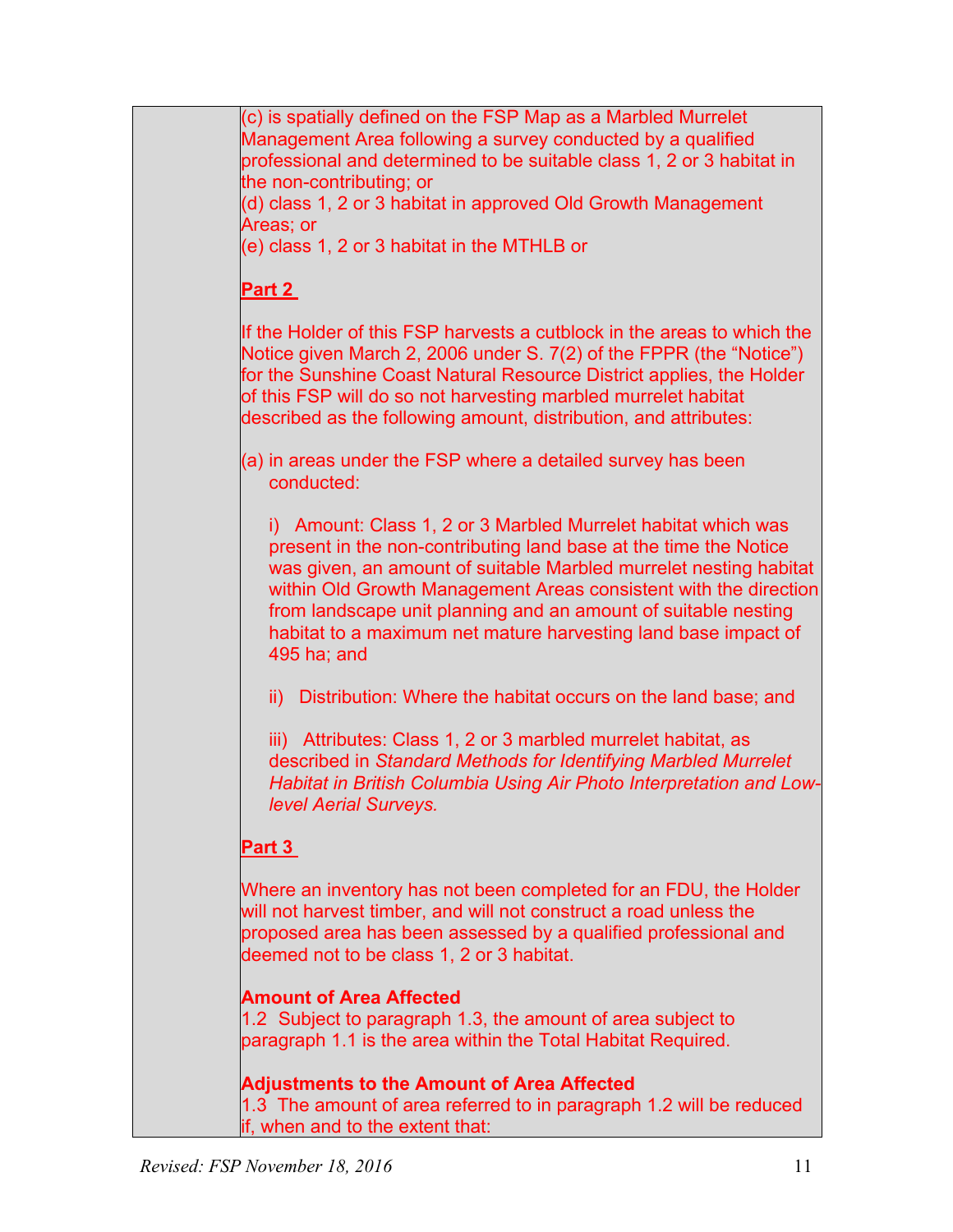| (a) a wildlife habitat area with general wildlife measures is<br>established for the species that reduces the Total Habitat Required; or                                                                                                                   |
|------------------------------------------------------------------------------------------------------------------------------------------------------------------------------------------------------------------------------------------------------------|
| (b) a wildlife habitat area with objectives is established for the species<br>that is located in an FDU that is not part of this FSP that reduces the<br><b>Total Habitat Required; or</b>                                                                 |
| (c) a wildlife habitat area with objectives is established within an FDU<br>that is included in this FSP for the species and a result or strategy is<br>approved as part of this FSP for that objective that reduces the Total<br><b>Habitat Required.</b> |
| 1.4 If the amount of habitat for the species specified in the Notice is<br>addressed, then the strategy will not apply to areas beyond that<br>amount.                                                                                                     |
| 1.5 If, after the Date of Submission of this FSP, an exemption is<br>provided under FPPR s.7(3) that relates to this strategy, then the<br>strategy no longer applies to the extent and effective on the date of<br>the exemption.                         |

| <b>FDU</b>           | Result or Strategy - Northern Goshawk (Accipiter gentilis<br>laingi)                                                                                                                                                                                                                                          |
|----------------------|---------------------------------------------------------------------------------------------------------------------------------------------------------------------------------------------------------------------------------------------------------------------------------------------------------------|
| Cortes<br><b>FDU</b> | <b>Approach to Harvesting and Roads</b><br>1.1 Subject to paragraphs 1.2 to 1.5, the Holder will not harvest<br>timber within an area in the FDU that:<br>(a) is subject to a Notice;<br>(b) meets the Notice Criteria; and<br>(c) is within a spatially defined Goshawk Management Area;<br>the Holder will: |
|                      | (d) not construct a road in a Goshawk Management Area between<br>February 15 <sup>th</sup> and September 1 <sup>st</sup> , without the agreement of the<br>Ministry of Forests, Lands and Natural Resource Operations.                                                                                        |
|                      | <b>Amount of Area Affected</b><br>1.2 Subject to paragraph 1.3, the amount of area subject to<br>paragraph 1.1 is the area within the Total Habitat Required.                                                                                                                                                 |
|                      | <b>Adjustments to the Amount of Area Affected</b><br>1.3 The amount of area referred to in paragraph 1.2 will be reduced<br>if, when and to the extent that:                                                                                                                                                  |
|                      | (a) a wildlife habitat area with general wildlife measures is<br>established for the species that reduces the Total Habitat Required;<br>or                                                                                                                                                                   |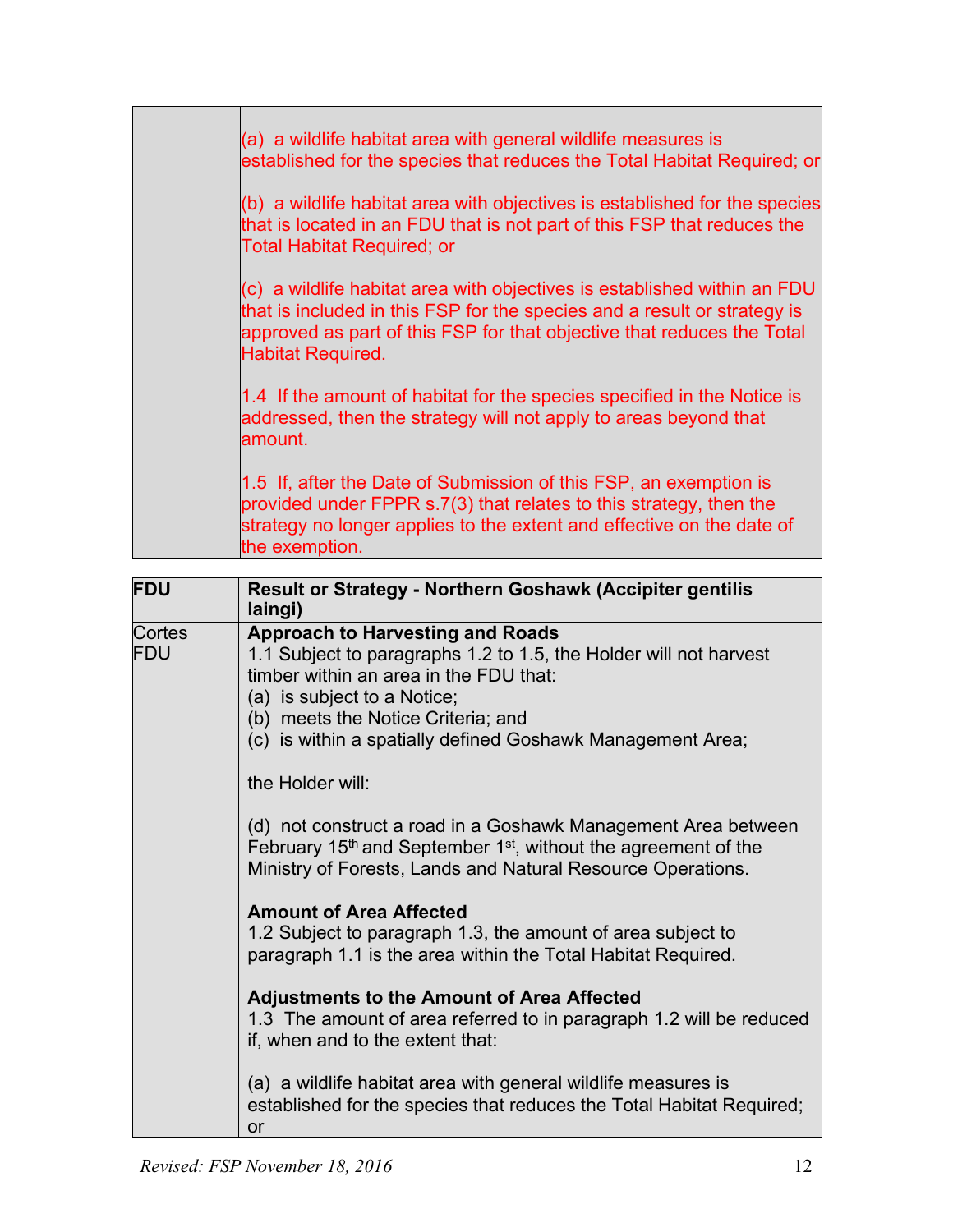| (b) a wildlife habitat area with objectives is established for the<br>species that is located in an FDU that is not part of this FSP that<br>reduces the Total Habitat Required; or                                                                 |
|-----------------------------------------------------------------------------------------------------------------------------------------------------------------------------------------------------------------------------------------------------|
| (c) a wildlife habitat area with objectives is established within an<br>FDU that is included in this FSP for the species and a result or<br>strategy is approved as part of this FSP for that objective that<br>reduces the Total Habitat Required. |
| 1.4 If the amount of habitat for the species specified in the Notice is<br>addressed, then the strategy will not apply to areas beyond that<br>amount.                                                                                              |
| If, after the Date of Submission of this FSP, an exemption is provided<br>under FPPR s.7(3) that relates to this strategy, then the strategy no<br>longer applies to the extent and effective on the date ofthe<br>exemption.                       |

| <b>FDU</b>            | <b>Result or Strategy - Coastal Tailed Frog (Ascaphus truei)</b>                                                                                                                                                                                           |
|-----------------------|------------------------------------------------------------------------------------------------------------------------------------------------------------------------------------------------------------------------------------------------------------|
| <b>Tailed</b><br>Frog | <b>Approach to Harvesting and Roads</b><br>1.1 Subject to paragraphs 1.2 to 1.5, the Holder will not harvest<br>timber in an area within the FDU that:                                                                                                     |
|                       | (i) is subject to a Notice;<br>(ii) meets the Notice Criteria; and<br>(iii) is spatially defined as a Tailed Frog Management Area located<br>on the FSP Map.                                                                                               |
|                       | (a) If the Holder constructs a road through a Tailed Frog<br>Management Area located on the FSP Map then the Holder will:                                                                                                                                  |
|                       | (i) construct road in the Tailed Frog Core Area that minimizes the<br>road right of way width to the extent practicable; and<br>(ii) is done in a manner that minimizes, to the extent practicable, the<br>amount of sediment entering the stream channel. |
|                       | <b>Amount of Area Affected</b><br>1.2 Subject to paragraph 1.3, the amount of area subject to<br>paragraph 1.1 is the area within the Total Habitat Required.                                                                                              |
|                       | <b>Adjustments to the Amount of Area Affected</b><br>1.3 The amount of area referred to in paragraph 1.2 will be reduced<br>if, when and to the extent that:                                                                                               |
|                       | (a) a wildlife habitat area with general wildlife measures is<br>established for the species that reduces the Total Habitat Required;<br>or<br>(b) a wildlife habitat area with objectives is established for the                                          |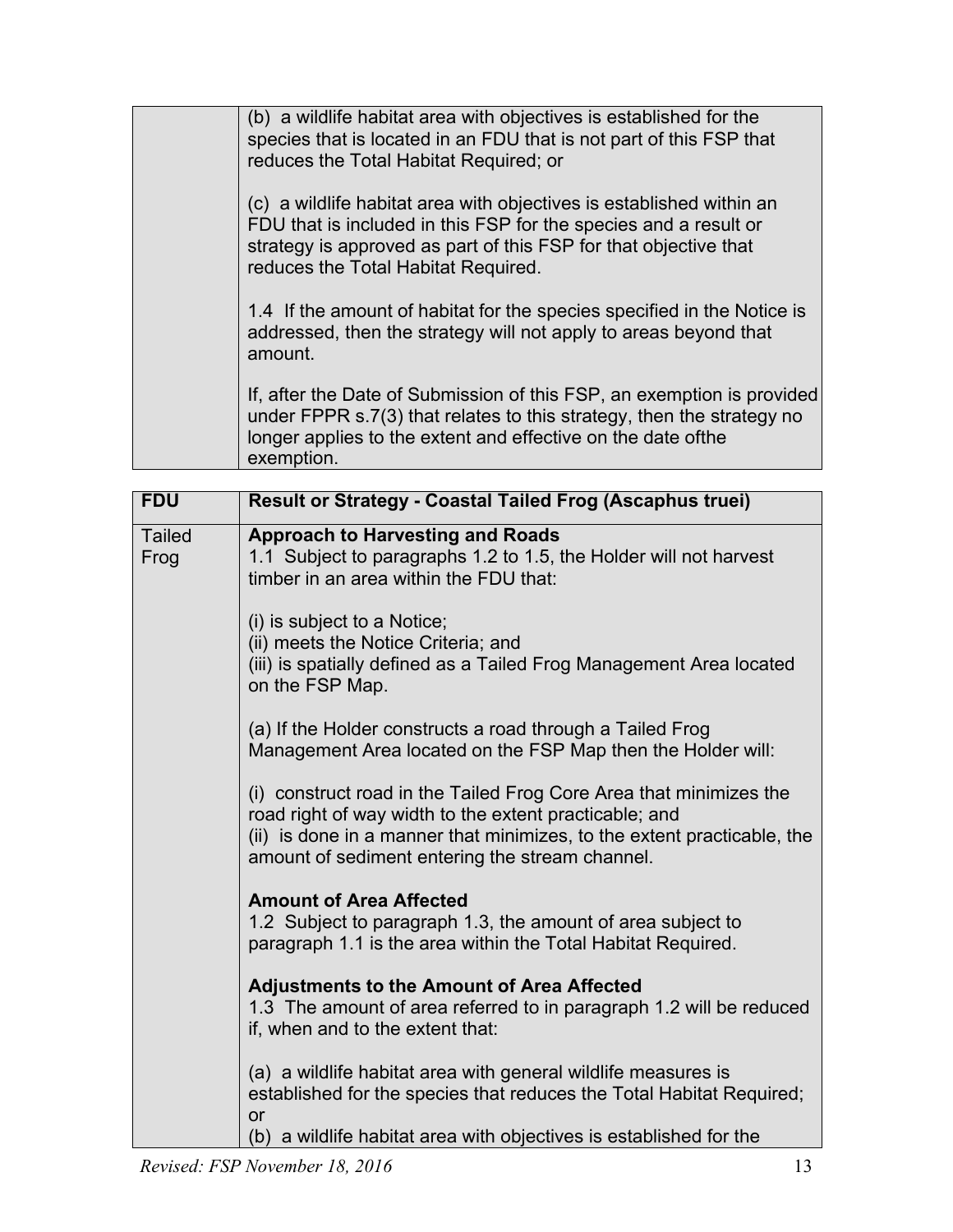species that is located in an FDU that is not part of this FSP that reduces the Total Habitat Required; or (c) a wildlife habitat area with objectives is established within an FDU that is included in this FSP for the species and a result or strategy is approved as part of this FSP for that objective that reduces the Total Habitat Required. 1.4 If the amount of habitat for the species specified in the Notice is addressed, then the strategy will not apply to areas beyond that amount. 1.5 If, after the Date of Submission of this FSP, an exemption is provided under FPPR s.7(3) that relates to this strategy, then the strategy no longer applies to the extent and effective on the date of the exemption.

#### <span id="page-13-0"></span>7.2.3 Water, Fish, Wildlife and Biodiversity in Riparian Areas (FPPR Section 8)

The objective set by government for water, fish, wildlife and biodiversity within riparian areas is, without unduly reducing the supply of timber from British Columbia's forests, to conserve, at the landscape level, the water quality, fish habitat, wildlife habitat and biodiversity associated with those riparian areas.

| <b>FDU</b> | Undertaking Under FPPR Section 12.1(2) and/or 12.3                                                                                                                                             |
|------------|------------------------------------------------------------------------------------------------------------------------------------------------------------------------------------------------|
| All        | When constructing a road or harvesting timber under this FSP, the<br>Holder undertakes to comply with section 47, 48, 49, 50, 51, 52,<br>and 53 of the FPPR, subject to conditional exemption. |

#### Removed:

| <b>FDU</b>                                    | <b>Result or Strategy for Conditional Exemption Under FPPR</b><br><b>Section 12.3(1)</b>          |
|-----------------------------------------------|---------------------------------------------------------------------------------------------------|
| ΔII<br><del>- Except</del><br><del>Att.</del> | <b>Approach to Harvesting</b>                                                                     |
| Community                                     | 1.1 The Holder will, when harvesting timber under this FSP, do so                                 |
| Watersheds                                    | in a manner consistent with:<br>$(a)$ FPPR s-s $47(4)$ ; or                                       |
|                                               | (b) if a qualified professional determines that a different RRZ width<br>is more practicable and: |
|                                               | (i) reducing or increasing the RRZ provides the flexibility to                                    |
|                                               | establish a RRZ buffer; that                                                                      |
| ___                                           | (ii) reflects the Factors listed in FPPR Schedule 1, S.2; and<br>.                                |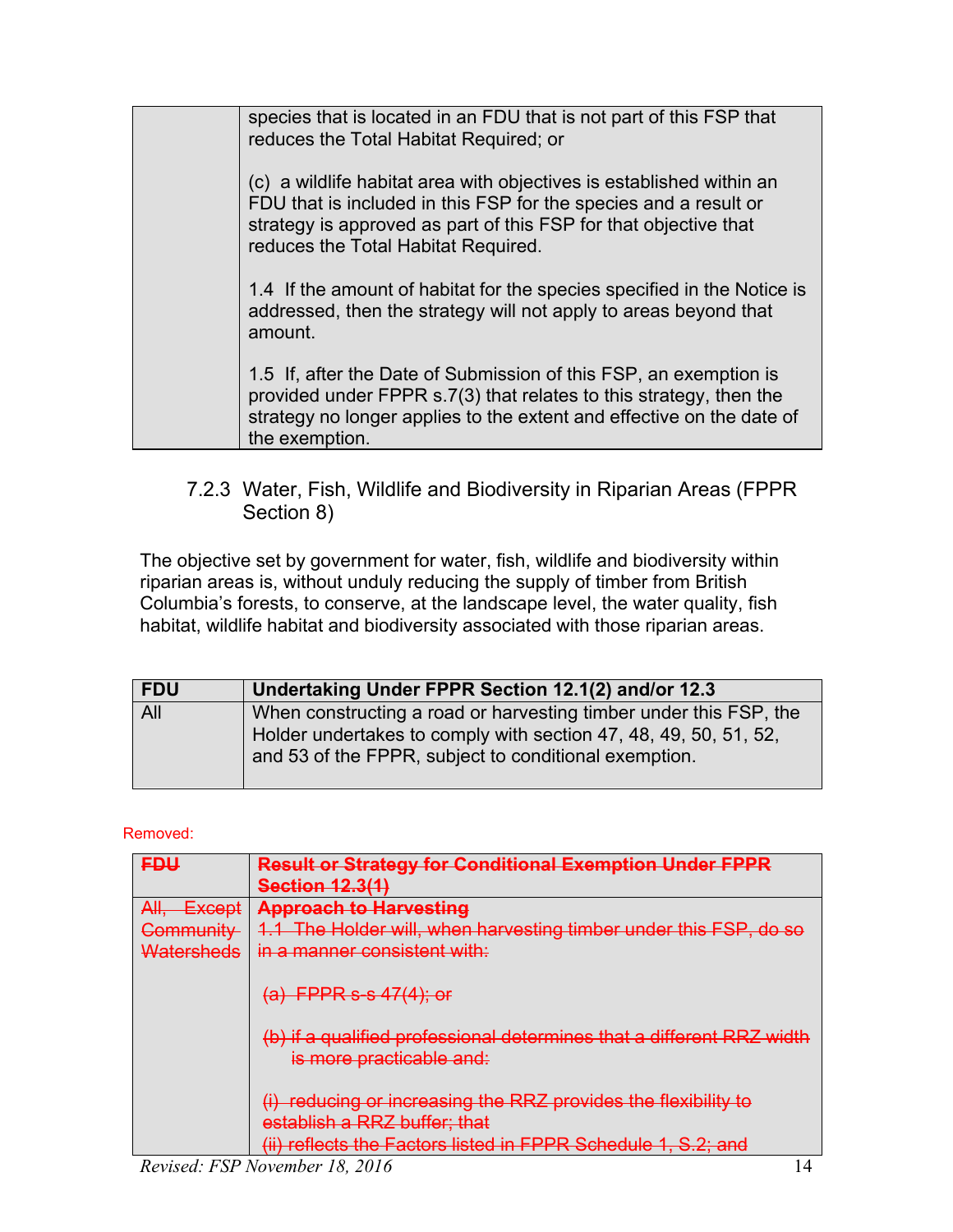| (iii) the new RRZ is not less than 50% of the                     |
|-------------------------------------------------------------------|
| default RRZ provided in FPPR s-s47(4); then                       |
| (iv) the RRZ located in the field and confirmed in a plan or on a |
| map becomes the new RRZ width.                                    |

| <b>FDU</b> | <b>Result or Strategy for Conditional Exemption Under FPPR</b><br>12.3(4) & 12.3(5) for Enhancement Activities                                                                                                   |
|------------|------------------------------------------------------------------------------------------------------------------------------------------------------------------------------------------------------------------|
| All        | 1.1 Subject to paragraph 1.2, the Holder, in addition to the<br>purposes granted under $s.51(1)(a, b, c, d, e, f, g, h, i)$ , is exempt<br>from s.51(1), if the activities proposed in a RRZ are designed to:    |
|            | a) enhance wildlife values,<br>b) enhance fisheries values, or<br>c) enhance biodiversity values.                                                                                                                |
|            | 1.2 Prior to enhancement activities for wildlife, fisheries or<br>biodiversity values in a RRZ the Holder will:                                                                                                  |
|            | (i) develop a plan for the proposed enhancement works;<br>have the plan signed by a qualified professional; and<br>(II)<br>(iii) implement the prescribed measures in accordance with the plan<br>or as amended. |

| <b>FDU</b> | <b>Result or Strategy for Conditional Exemption Under FPPR</b><br>12.3(5) for Harvesting Activities                                                                                                                                                                                                                                                               |
|------------|-------------------------------------------------------------------------------------------------------------------------------------------------------------------------------------------------------------------------------------------------------------------------------------------------------------------------------------------------------------------|
| All        | <b>Approach to Harvesting</b><br>1.1 Subject to paragraphs 1.2, the Holder, in addition to the<br>purposes granted under s.51(1)(a, b, c, d, e, f, g, h, i), is exempt<br>from 51(1), if the activities proposed in the RRZ are for the purposes<br>of:                                                                                                           |
|            | (a) harvesting timber on the upslope side of a road that has been<br>constructed in the RMA and is located between the road and<br>cutblock.                                                                                                                                                                                                                      |
|            | 1.2 Prior to removing tree(s) on the upslope side of a road within<br>the RRZ, the Holder, will:                                                                                                                                                                                                                                                                  |
|            | (i) only remove tree(s) from the area included in the RRZ if the<br>removal of tree(s), as determined by a qualified professional, will not<br>have a material adverse effect on the water, fish, wildlife and<br>biodiversity as compared to other options; and<br>(ii) establish the RRZ at the edge of the road right of way located<br>closest to the stream. |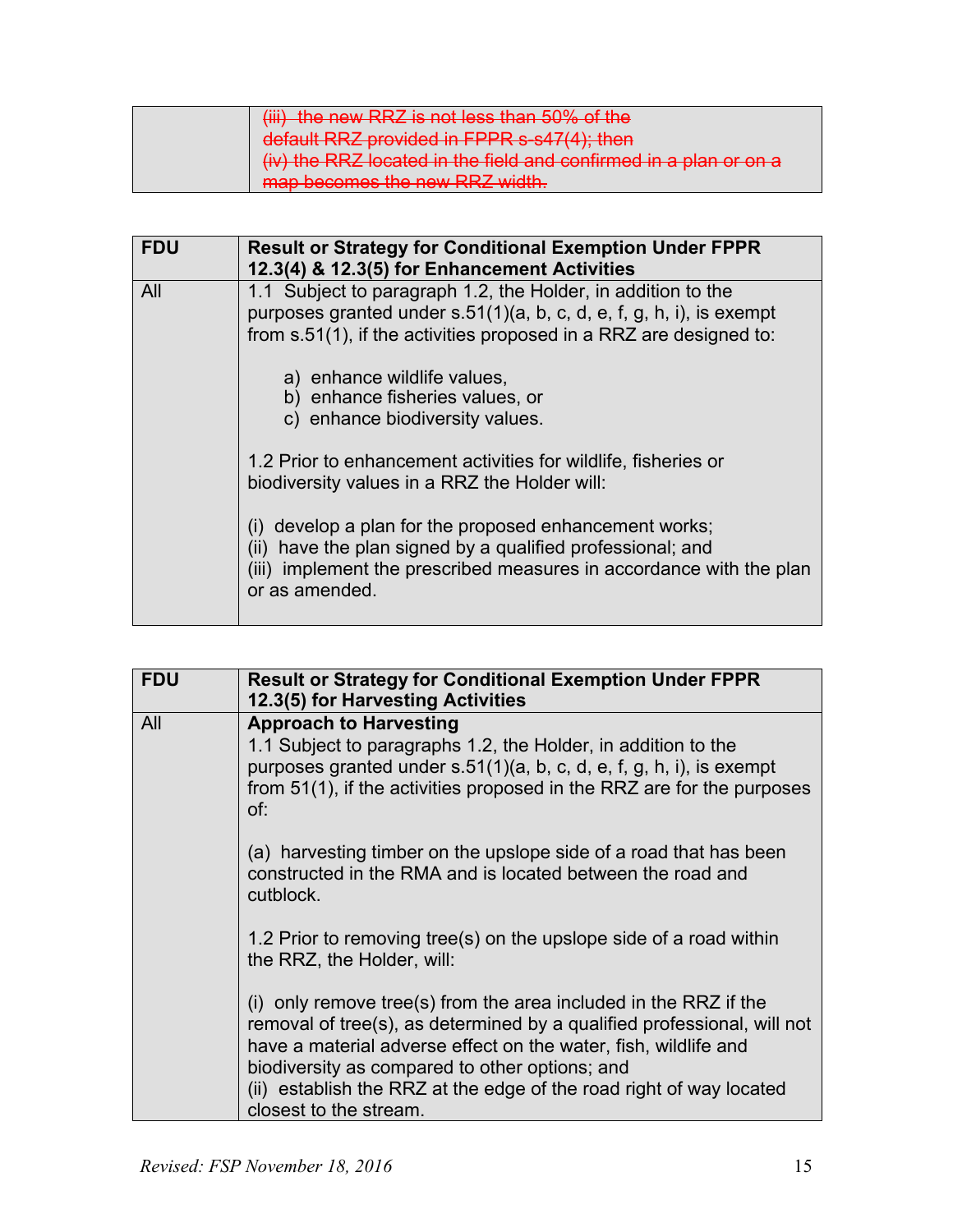| <b>FDU</b> | Result or Strategy for Retention of Trees in a Riparian<br><b>Management Zone FPPR s.12(3)</b>                                                                                                                                                                             |
|------------|----------------------------------------------------------------------------------------------------------------------------------------------------------------------------------------------------------------------------------------------------------------------------|
| All        | <b>Approach to Harvesting</b><br>1.1 The Holder will, when harvesting timber in a Riparian<br>Management Zone (RMZ), specify varying amounts of retention that<br>will be maintained in the RMZ.                                                                           |
|            | 1.2 The amount and types of trees to be retained in the RMZ will<br>be:<br>(i) determined in the field by a qualified professional; and<br>(ii) be specified in a plan prior to harvesting timber; and<br>(iii) will reflect the factors outlined in FPPR Schedule 1, S.2. |

- <span id="page-15-0"></span>7.2.4 Objectives Set by Government for Fish Habitat in Fisheries Sensitive Watersheds (FPPR 8.1)
- 1) "Fisheries Sensitive Watershed" means an area identified in Schedule 2 of the FPPR,
	- a) with significant downstream fisheries values continued under section 180 (f) of the FRPA and significant watershed sensitivity continued under section 180 (g) of the FRPA, and
	- b) for which there is no fisheries sensitive watershed objective.
- 2) Until December 31, 2005 the objective set by government for fish habitat in fisheries sensitive watersheds is to prevent to the extent described in subsection (3) the cumulative hydrological effects of primary forest activities in the fisheries sensitive watershed from resulting in a material adverse impacts on the habitat of the fish species for which the fisheries sensitive watershed was established.
- 3) The objective set by government under subsection (2) applies only to the extent that it does not unduly reduce the supply of timber from British Columbia's forests.
- 4) If satisfied that the objective set out in subsection (2) is not required to provide special management, the minister responsible for the *Wildlife Act* must exempt a person from the requirement to specify a result or strategy in relation to the objective.
- 5) If satisfied that the objective set out in subsection (2) is addressed, in whole or in part, by an enactment, the minister responsible for the *Wildlife Act* must exempt a person from the requirement to specify a result or strategy in relation to the objective set out in subsection (2) to the extent that the objective is already addressed.

| <b>FDU</b>  | <b>Result or Strategy - Fisheries Sensitive Watersheds</b>                       |
|-------------|----------------------------------------------------------------------------------|
| <b>None</b> | No Fisheries Sensitive Watersheds are included within any of the<br><b>FDUs.</b> |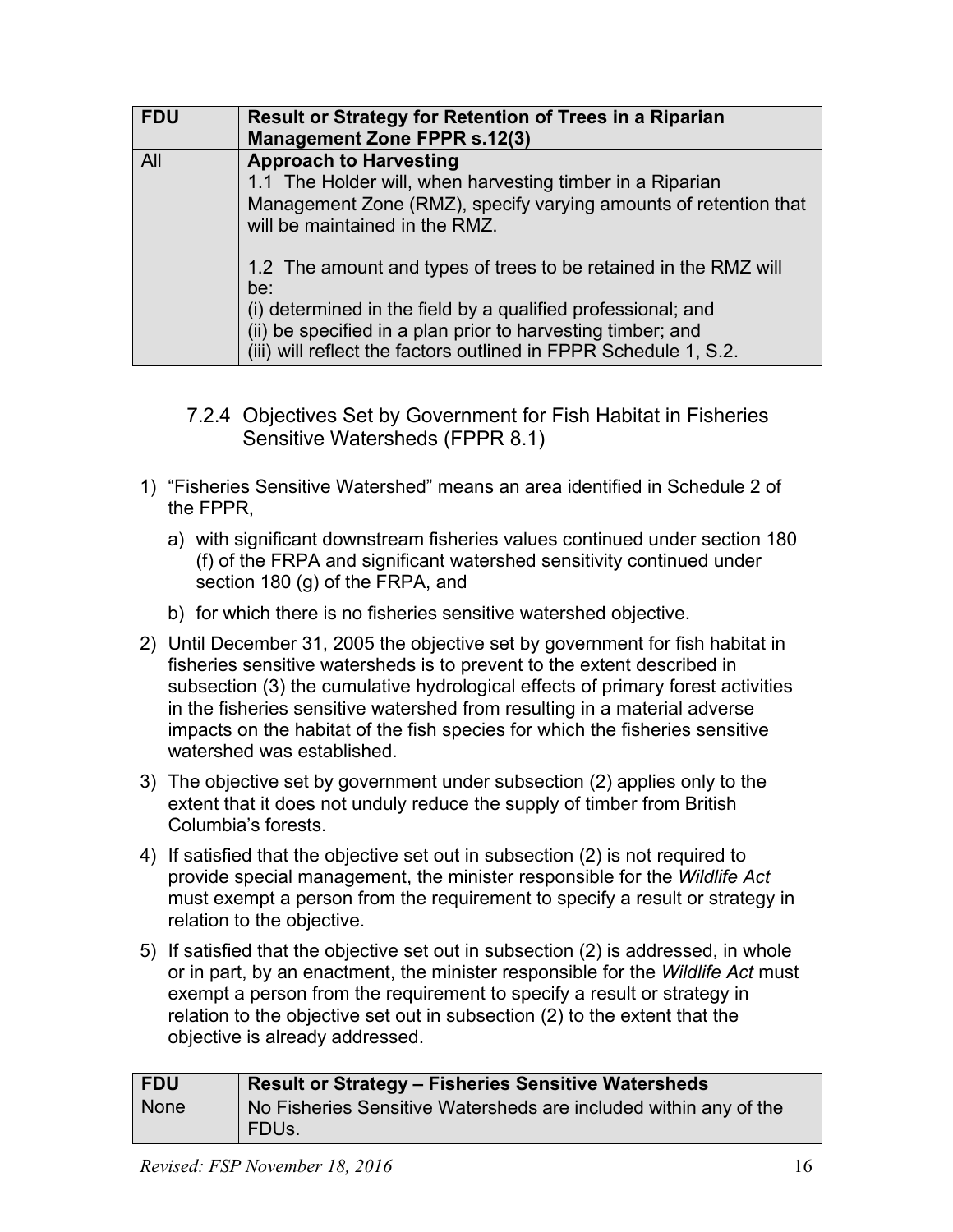#### <span id="page-16-0"></span>7.2.5 Objectives Set by Government for Water in Community Watersheds (FPPR 8.2)

- 1. "Community Watershed" means a community watershed
	- a. that is continued under section 180 (e) of the FRPA, and
	- b. for which a water quality objective has not been i. continued under section 181 of the FRPA, or
		- ii. established under the Government Actions Regulation.
- 2. The objective set by government for water being diverted for human consumption through a licensed waterworks in a community watershed is to prevent to the extent described in subsection (3) the cumulative hydrological effects of primary forest activities within the community watershed from resulting in
	- a. a material adverse impact on the quantity of water or the timing of the flow of the water from the waterworks, or
	- b. the water from the waterworks having a material adverse impacts on human health that cannot be addressed by water treatment required under
		- i. an enactment, or
		- ii. the license pertaining to the waterworks.
- 3. The objective set by government under subsection (2) applies only to the extent that it does not unduly reduce the supply of timber from British Columbia's forests.
- 4. If satisfied that the objective set out in subsection (2) is not required to provide special management, the minister responsible for the *Wildlife Act* must exempt a person from the requirement to specify a result or strategy in relation to the objective.
- 5. If satisfied that the objective set out in subsection (2) is addressed, in whole or in part, by an enactment, the minister responsible for the *Wildlife Act* must exempt a person from the requirement to specify a result or strategy in relation to the objective set out in subsection (2) to the extent that the objective is already addressed.

| <b>FDU</b>                | <b>Result or Strategy - Community Watersheds</b>                                                                                                          |
|---------------------------|-----------------------------------------------------------------------------------------------------------------------------------------------------------|
| Sechelt,                  | <b>Approach to Harvesting and Roads</b>                                                                                                                   |
| Quatam &<br><b>Jervis</b> | 1.1 Subject to paragraphs 1.2 to 1.3:                                                                                                                     |
|                           | (a) The Holder, when constructing, maintaining or deactivating a<br>road or harvesting timber in a Community Watershed will comply<br>with the following; |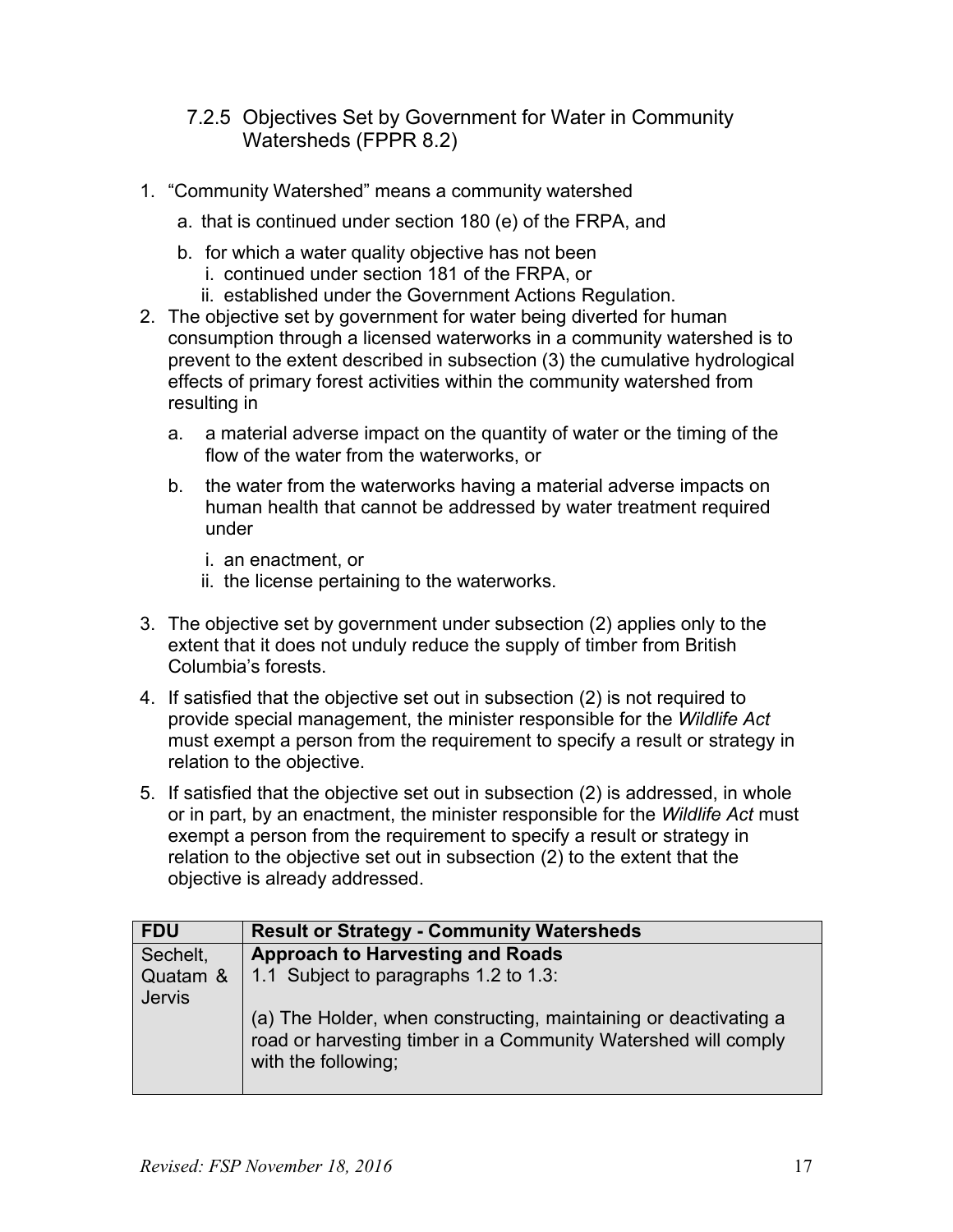Harvesting: (i) The ECA for community watersheds > 250 Ha. will not exceed 30%, considering important elevation bands; or (ii) for small community watersheds  $\leq$  250 Ha. will not exceed 10% ECA in five years. (ii) The Maximum Cut Block Size is  $\leq$  40 Ha.; with (iii) the Average Cut Block Size < 20 Ha. Roads: (i) Permanent access structures required to harvest cutblocks will comply with FPPR s.36. (ii) All roads or road sections located within community watersheds will be risk rated by a qualified professional. Applicable construction techniques will be applied to each road or road section depending on the risk rating. Risk rating will be determined based on a matrix of consequence and hazard. Appropriate actions may include but is not limited to: • end hauling of overburden and spoil materials; • construction of ditches and installation of culverts concurrent with road construction; • grass seeding of cut & fill slopes; and • the use of geo-textile materials where appropriate. (iii) All bridge and major culvert installation will follow the Guidelines for Professional Services in the Forest Sector – Crossings, prepared by the Association of Professional Engineers and Geoscientists of B.C. and Association of B.C. Professional Foresters, dated March 2005. (iv) All roads located on class iv or v terrain will have a terrain stability report completed by a qualified professional prior to construction. (c) FPPR section(s) 47 to 51, 52(2), 53, 59, 60 & 61 apply as they were on the Date of Submission. **Amount of Area Affected** 1.2 Subject to paragraph 1.3, the amount of area subject to paragraph 1.1 is the area within designated Community Watersheds. **Adjustments to the Amount of Area Affected** 1.3 The amount of area referred to in paragraph 1.2 will be reduced if, when and to the extent that: (a) after the Date of Submission, the designated Community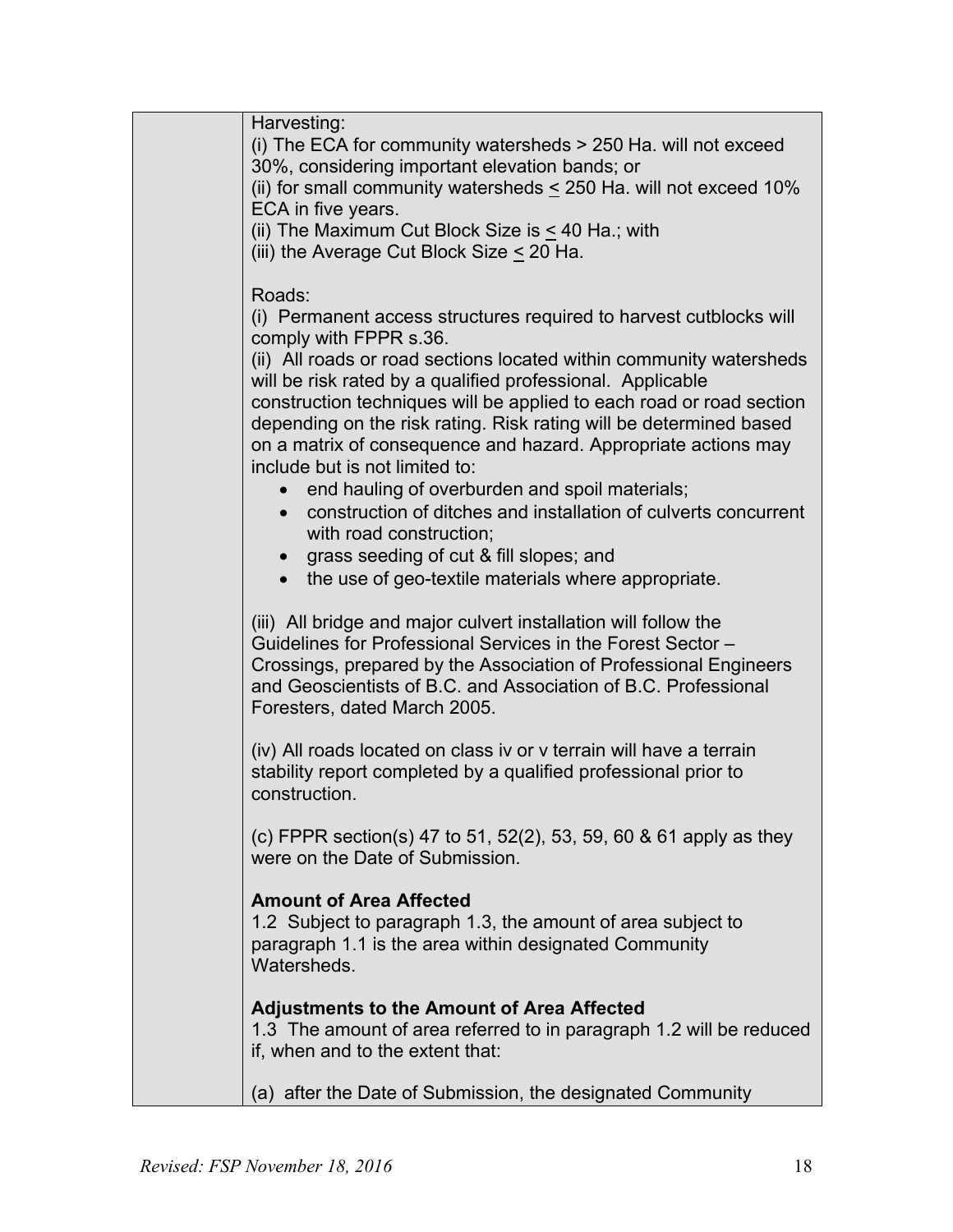| Watershed is reduced as a result of an amendment to or<br>replacement or cancellation of the Watershed; or |
|------------------------------------------------------------------------------------------------------------|
| (b) the government otherwise authorizes or requires that the area<br>be reduced.                           |

## <span id="page-18-0"></span>7.2.6 Wildlife and Biodiversity – Landscape Level (FPPR Section 9)

The objective set by government for wildlife and biodiversity at the landscape level is, without unduly reducing the supply of timber from British Columbia's forests and to the extent practicable, to design areas on which timber harvesting is to be carried out that resemble, both spatially and temporally, the patterns of natural disturbance that occur with the landscape.

| <b>FDU</b> | Undertaking under FPPR Section 12.1(3)                                                                                           |
|------------|----------------------------------------------------------------------------------------------------------------------------------|
| <b>All</b> | When constructing a road or harvesting timber under this FSP, the<br>Holder undertakes to comply with section 64 and 65 of FPPR. |

<span id="page-18-1"></span>7.2.7 Wildlife and Biodiversity – Stand Level (FPPR Section 9.1)

The objective set by government for wildlife and biodiversity at the stand level is, without unduly reducing the supply of timber from British Columbia's forests, to retain wildlife trees.

| <b>FDU</b>    | <b>Undertaking Under FPPR Section 12.1(4)</b>                     |
|---------------|-------------------------------------------------------------------|
| Salmon,       | When constructing a road or harvesting timber under this FSP, the |
| Jervis,       | Holder undertakes to comply with section $66(1)(3)$ and 67 of the |
| Quatam,       | FPPR.                                                             |
| Cortes        |                                                                   |
| Homfray       |                                                                   |
| & West        |                                                                   |
| <b>Jervis</b> |                                                                   |

| <b>FDU</b>    | <b>Result or Strategy for Conditional Exemption Under FPPR</b><br>Section 12.5(1) - Wildlife Tree Retention |
|---------------|-------------------------------------------------------------------------------------------------------------|
| Salmon,       | <b>Approach to Harvesting</b>                                                                               |
| Jervis,       | 1.1 The Holder will, when harvesting timber under this FSP, do so                                           |
| Quatam,       | in a manner consistent with:                                                                                |
| Cortes,       |                                                                                                             |
| Homfray       | (a) FPPR s-s $66(2)$ ; or                                                                                   |
| & West        |                                                                                                             |
| <b>Jervis</b> | (b) if the FDU has spatially defined Old Growth Management Areas                                            |
|               |                                                                                                             |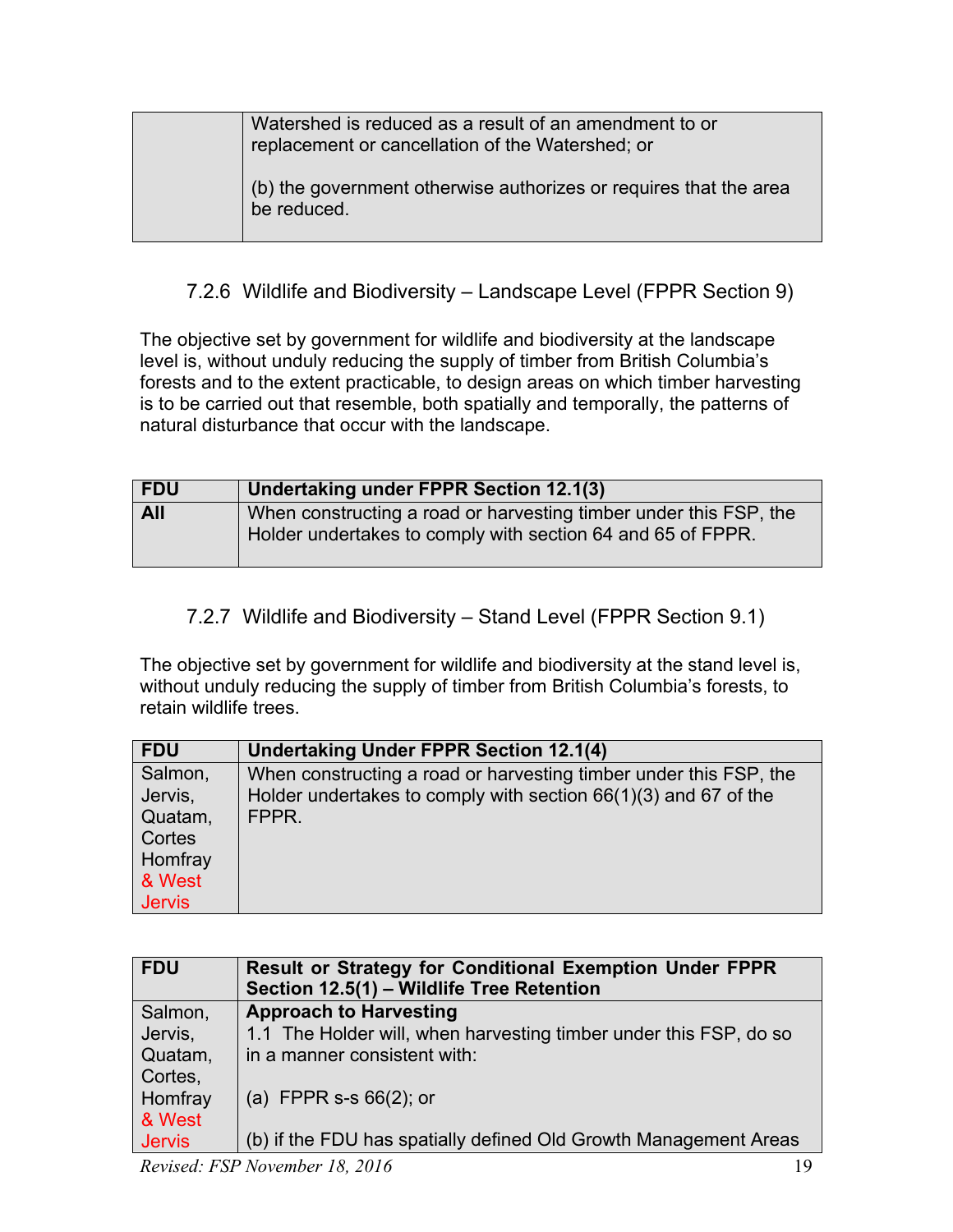located on the FSP Map, consistent with the amount specified in the "Order Establishing Provincial Non-Spatial Old Growth Objectives", (effective June 30, 2004), then the following will apply:

 $(i)$  the minimum WTP amount by cutblock is:

| Total Cutblock Area (Ha.)       | Minimum WTP %<br><b>Retention</b> |
|---------------------------------|-----------------------------------|
| Cutblocks < 10 hectares in size | $0\%$                             |
| Cutblocks > 10 hectares in size | 3.5%                              |

## 7.2.8 Visual Quality (FPPR Section 9.2)

<span id="page-19-0"></span>The objective set by government in relation to visual qualify for a scenic area, that was established on or before October 24, 2002, and for which there is no visual quality objective is to ensure that the altered forest landscape for the scenic area

- a) in visual sensitivity class 1 is in either the preservation or retention category,
- b) in visual sensitivity class 2 is in either the retention or partial retention category,
- c) in visual sensitivity class 3 is in either the partial retention or modification category,
- d) in visual sensitivity class 4 is in either the partial retention or modification category,
- e) in visual sensitivity class 5 is in either the modification or maximum modification category.

| FDU  | <b>Result or Strategy - Scenic Areas</b>                         |
|------|------------------------------------------------------------------|
| None | Scenic Areas covered by this FSP have established Visual Quality |
|      | <b>Objectives</b>                                                |

## <span id="page-19-1"></span>7.2.9 Cultural Heritage Resources (FPPR Section 10)

The objective set by government for cultural heritage resources is to conserve,

- or, if necessary, protect cultural heritage resources that are
	- a. the focus of a traditional use by an aboriginal people that is of continuing importance to that people, and
	- b. not regulated under the Heritage Conservation Act.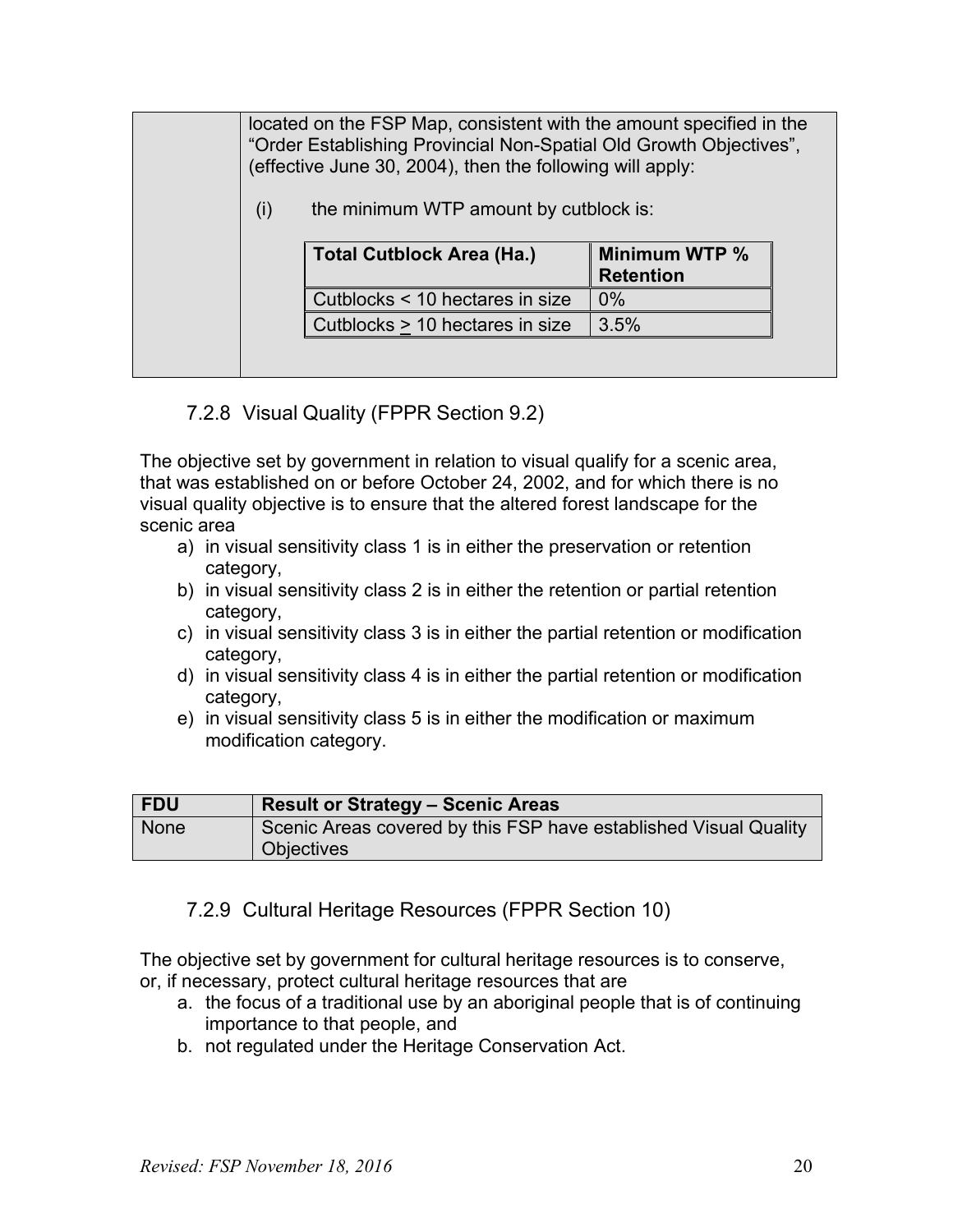| <b>FDU</b> | <b>Result or Strategy</b>                                                                                                                                                                                                                                                 |  |  |  |  |  |  |  |  |  |
|------------|---------------------------------------------------------------------------------------------------------------------------------------------------------------------------------------------------------------------------------------------------------------------------|--|--|--|--|--|--|--|--|--|
| All        | <b>Approach to Harvesting and Roads</b><br>1.1 The Holder will, when constructing a road or harvesting timber<br>under this FSP, do so in a manner consistent with:                                                                                                       |  |  |  |  |  |  |  |  |  |
|            | (a) conserving or if necessary, protecting cultural heritage<br>resources that are;                                                                                                                                                                                       |  |  |  |  |  |  |  |  |  |
|            | (i) the focus of a traditional use by an aboriginal people that is of<br>continuing importance to that people, are determined to be<br>important, valuable and scarce; and                                                                                                |  |  |  |  |  |  |  |  |  |
|            | (ii) not regulated under the Heritage Conservation Act or are not<br>conserved and protected by other arrangements; and                                                                                                                                                   |  |  |  |  |  |  |  |  |  |
|            | (iii) is likely to be adversely impacted by the activities of the<br>Holder; and                                                                                                                                                                                          |  |  |  |  |  |  |  |  |  |
|            | (iv) is capable of being addressed in the context of this FSP.                                                                                                                                                                                                            |  |  |  |  |  |  |  |  |  |
|            | (b) A cultural heritage resource that is the focus of a continued<br>traditional use by a First Nation and is determined to be important,<br>valuable and proven to be scarce will be determined through:                                                                 |  |  |  |  |  |  |  |  |  |
|            | (i) documented information sharing between the Holder<br>and the affected First Nation prior to the review and comment<br>period, outlined in s.21 of the FPPR for this FSP; or                                                                                           |  |  |  |  |  |  |  |  |  |
|            | (ii) received from the affected First Nation within the time period<br>described in $s-s$ 20(2) of the FPPR; or                                                                                                                                                           |  |  |  |  |  |  |  |  |  |
|            | (iii) forwarded to the Holder, by government or affected First<br>Nation prior to submission for approval of this FSP; and                                                                                                                                                |  |  |  |  |  |  |  |  |  |
|            | (iv) is consistent with the timber harvesting rights in the<br>Agreement(s) to which this FSP pertains.                                                                                                                                                                   |  |  |  |  |  |  |  |  |  |
|            | The following process will be used to provide the affected<br>1.2<br>First Nation with the opportunity to review proposed road building or<br>timber harvesting activities, in relation to new cultural heritage<br>resource information, prior to development occurring. |  |  |  |  |  |  |  |  |  |
|            | The Holder will send maps outlining proposed development<br>(a)<br>areas to the affected First Nation and request new cultural heritage<br>resource information.                                                                                                          |  |  |  |  |  |  |  |  |  |
|            | New information received from the First Nation within 30 days<br>(b)                                                                                                                                                                                                      |  |  |  |  |  |  |  |  |  |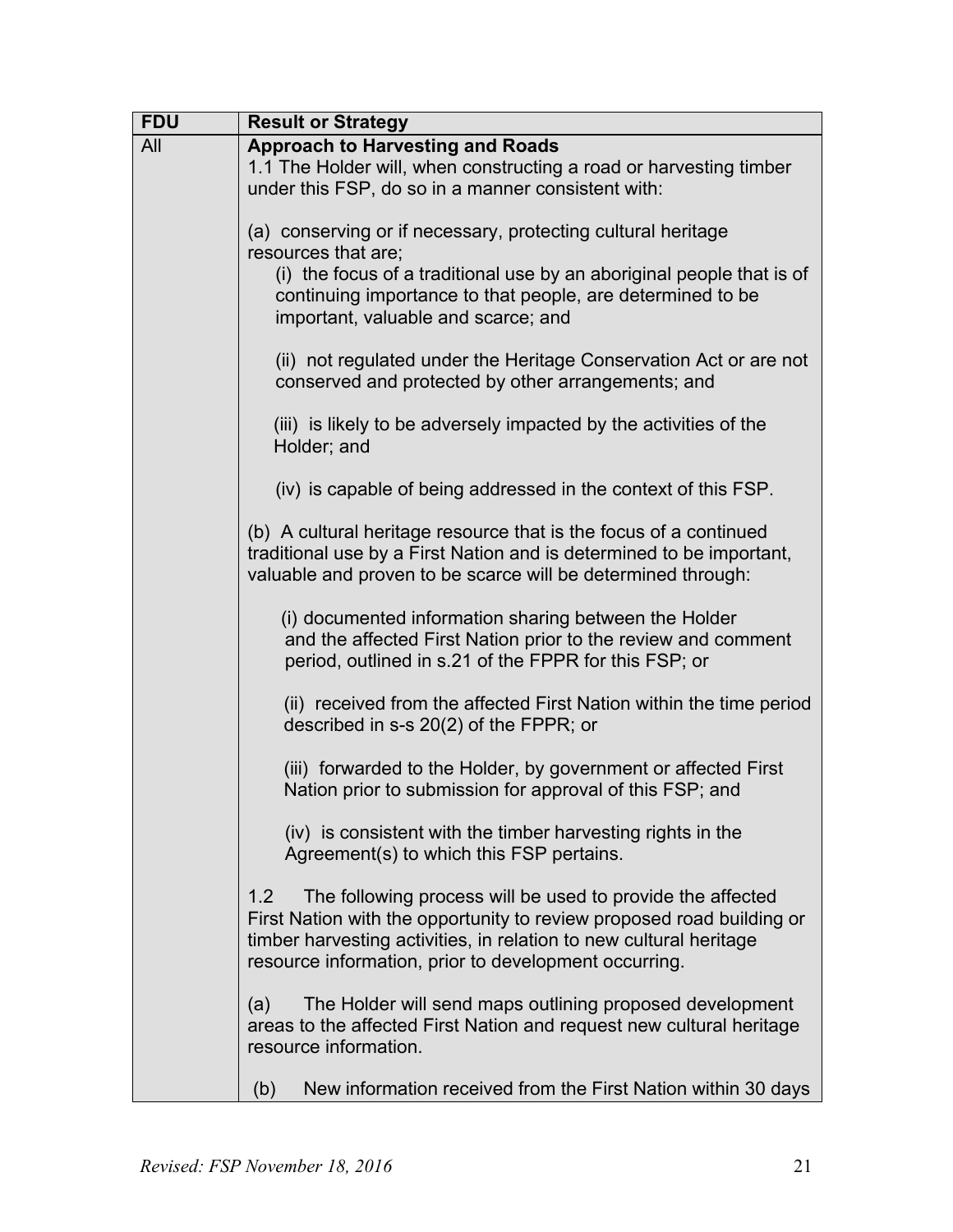| is reviewed by the Holder, in the context to which the proposed<br>road construction and harvesting activities will impact upon the<br>cultural heritage resource value.                                                                                                                                              |
|-----------------------------------------------------------------------------------------------------------------------------------------------------------------------------------------------------------------------------------------------------------------------------------------------------------------------|
| The Holder will determine what options, if any, exist to<br>(c)<br>mitigate the impacts from proposed road construction and/or<br>harvesting activities. The First Nation will be notified in writing as to<br>what actions will be taken to conserve and/or protect identified<br>cultural heritage resource values. |
| To the extent that the criteria in paragraph 1.1 above have<br>1.3<br>been met, for identified cultural heritage resource values, the<br>following strategies apply:                                                                                                                                                  |
| (a) Cultural Cedar                                                                                                                                                                                                                                                                                                    |
| (i) To ensure a long and mid-term supply of cedar, the Holder, will<br>plant cedar on ecologically suitable sites within all FDUs.                                                                                                                                                                                    |
| (ii) To assist in meeting current cultural cedar needs, the Holder,<br>will not harvest cedar trees in areas spatially defined on the FSP<br>map(s) that have been designated for purposes other than<br>harvesting.                                                                                                  |
| (iii) In addition, the Holder, upon request will provide reasonable<br>assistance to a First Nation to obtain an amount of monumental<br>cedar trees, consistent with past usage, that are suitable for cultural<br>purposes; and                                                                                     |
| (iv) assist in identifying sites suitable for cedar bark stripping.                                                                                                                                                                                                                                                   |
| (b) Medicinal Plant Species                                                                                                                                                                                                                                                                                           |
| (i) The Holder, upon request, will provide reasonable assistance to a<br>First Nation in the identification of potential medicinal plant species<br>sites suitable for cultural uses; and                                                                                                                             |
| (ii) once a site has been identified, and determined to be scarce, the<br>Holder, will not harvest timber, and will not construct a road over the<br>site unless there are no other practicable options.                                                                                                              |
|                                                                                                                                                                                                                                                                                                                       |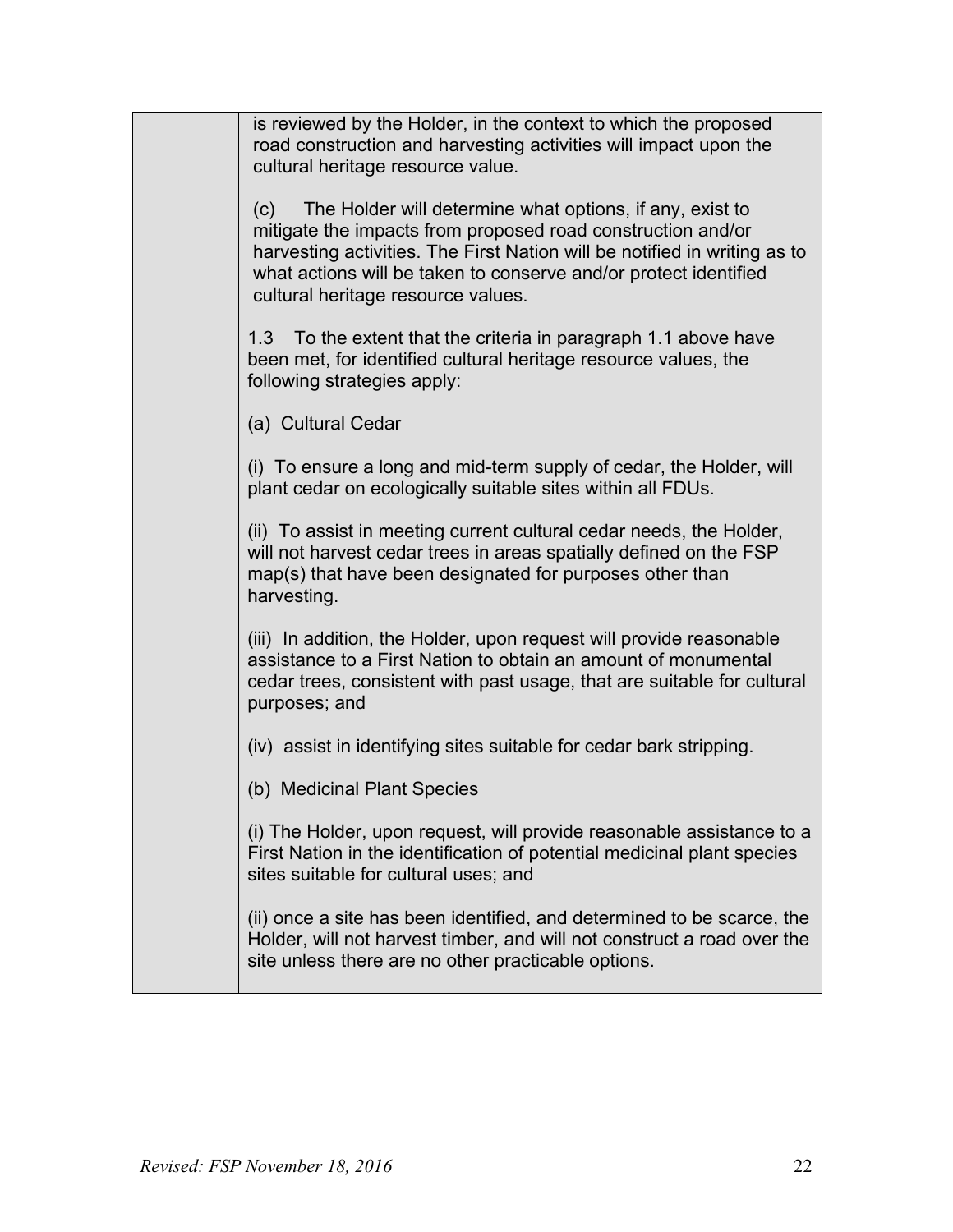## <span id="page-22-1"></span><span id="page-22-0"></span>7.3 Objectives Grandparented Under FRPA Section 181

#### 7.3.1 Order Establishing Sunshine Coast Forest District Scenic Area and Visual Quality Objectives

Objective: refer to the "Sunshine Coast Forest District Scenic Area and Visual Quality Objectives" (Appendix 2)

| <b>FDU</b>  | <b>Result or Strategy - Sunshine Coast Forest District</b>         |
|-------------|--------------------------------------------------------------------|
| Sechelt,    | <b>Approach to Harvesting and Roads</b>                            |
| Salmon,     |                                                                    |
| Jervis,     | 1.1 The Holder will, when constructing a road or harvesting timber |
| Cortes,     | in a scenic area, titled; "Sunshine Coast Forest District Scenic   |
| Quatam,     | Area", and made known to the Holder by letter(s) dated April 22,   |
| Homfray,    | 1997 and amended effective June 4, 1999, do so in a manner         |
| Homathko    | consistent with:                                                   |
| <b>West</b> |                                                                    |
| Jervis and  | (i) the established Visual Quality Objective (VQO) for visual      |
| Mit Creek.  | quality polygon(s) in a scenic area using good visual design and   |
|             | be assessed at the landform scale.                                 |
|             |                                                                    |
|             | 1.2 For the purpose of paragraph 1.1 of this strategy, the visual  |
|             | quality polygons are those identified in the Visual Landscape      |
|             | Inventory for the "Sunshine Coast Forest District Scenic Area".    |
|             |                                                                    |

## <span id="page-22-2"></span>7.3.2 Establishment of Recreation Sites and Trails in the Sunshine Coast Forest District

The following list of recreation sites has been established under the Forest Practices Code and grandparented under S.180 of the FRPA.

Refer to the "Order(s) to Establish Recreation Sites, Recreation Trails or Interpretative Forest Sites", for Klein Lake, Secret Cove Creek, Big Tree and Stuart Recreation Area, in the Sunshine Coast Forest District", effective February 29, 2000, July 31, 1998 and January 28, 1999 (Appendix 2).

#### **Recreation Sites & Trails**

Klein Lake Recreation Site, Recreation Project 900-20/0134, Effective February 29, 2000

Secret Cove Creek Recreation Site, Recreation Project 900-20/0383, Effective February 29, 2000

Big Tree Recreation Site, Recreation Project 16660-20/5890, Effective July 31, 1998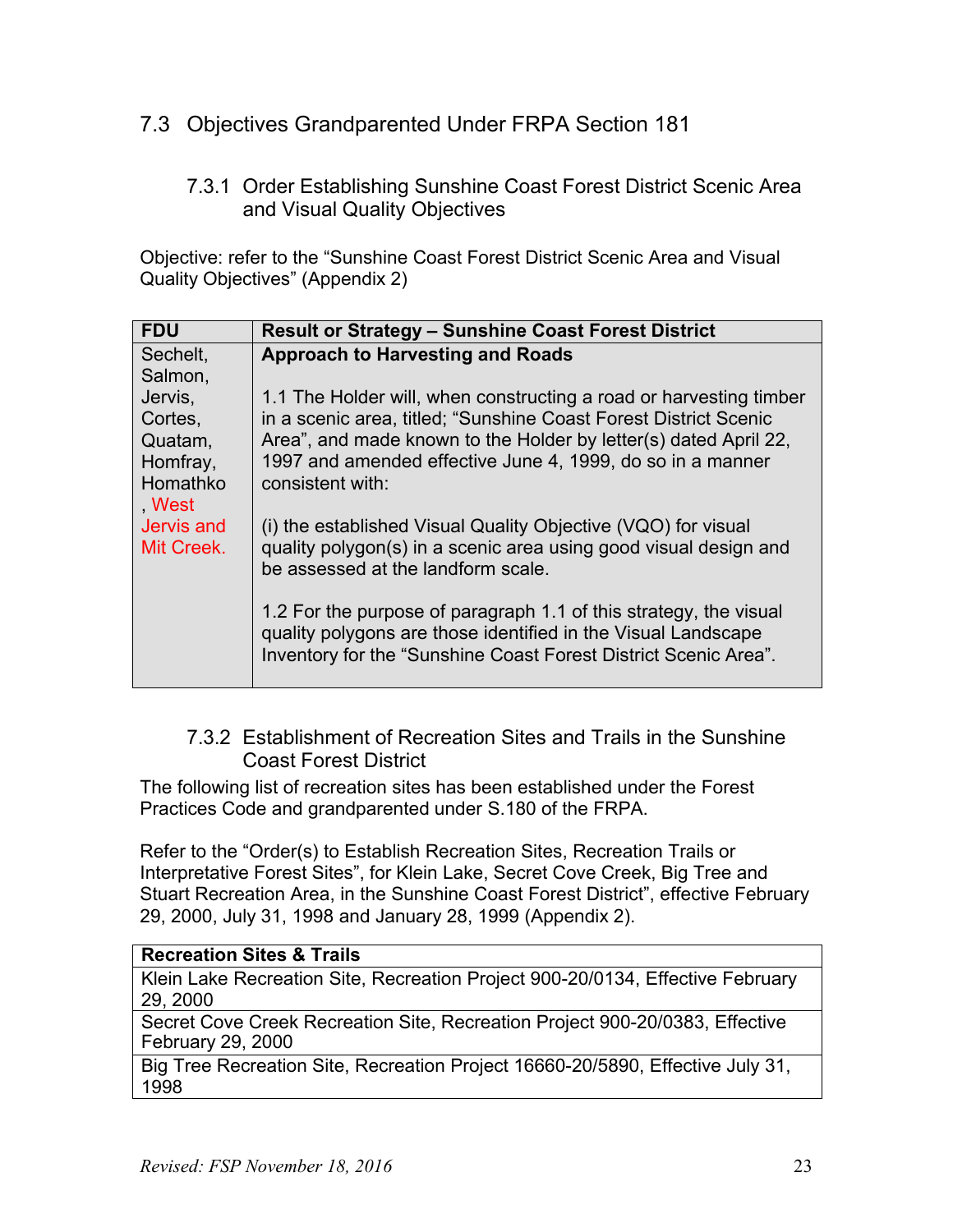Stuart Recreation Area, Recreation Project 16660-20/6604, Effective January 28, 1999.

Objective(s): Refer to the "Order(s) to Establish Objectives for a Recreation Site, Recreation Trail or Interpretative Forest Site", in the Sunshine Coast Forest District", effective July 31, 1998, July 31, 1999 and July 1, 2000 (Appendix 2).

| <b>FDU</b>  | <b>Result or Strategy - Recreation Resource</b>                                                                                                                               |
|-------------|-------------------------------------------------------------------------------------------------------------------------------------------------------------------------------|
| Sechelt and | <b>Approach to Harvesting and Roads</b>                                                                                                                                       |
| Quatam      | 1.1 Subject to paragraphs 1.2;                                                                                                                                                |
|             | The Holder will not construct road or harvest timber within a<br>recreation site established through Order.                                                                   |
|             | When the Holder is constructing road or harvesting timber near or<br>adjacent to a recreation site established through Order, for which<br>there is an Established Objective; |
|             | (a) the Holder, will use harvesting and road construction practices<br>such as good visual design that maintain the recreation value for<br>which the site was intended.      |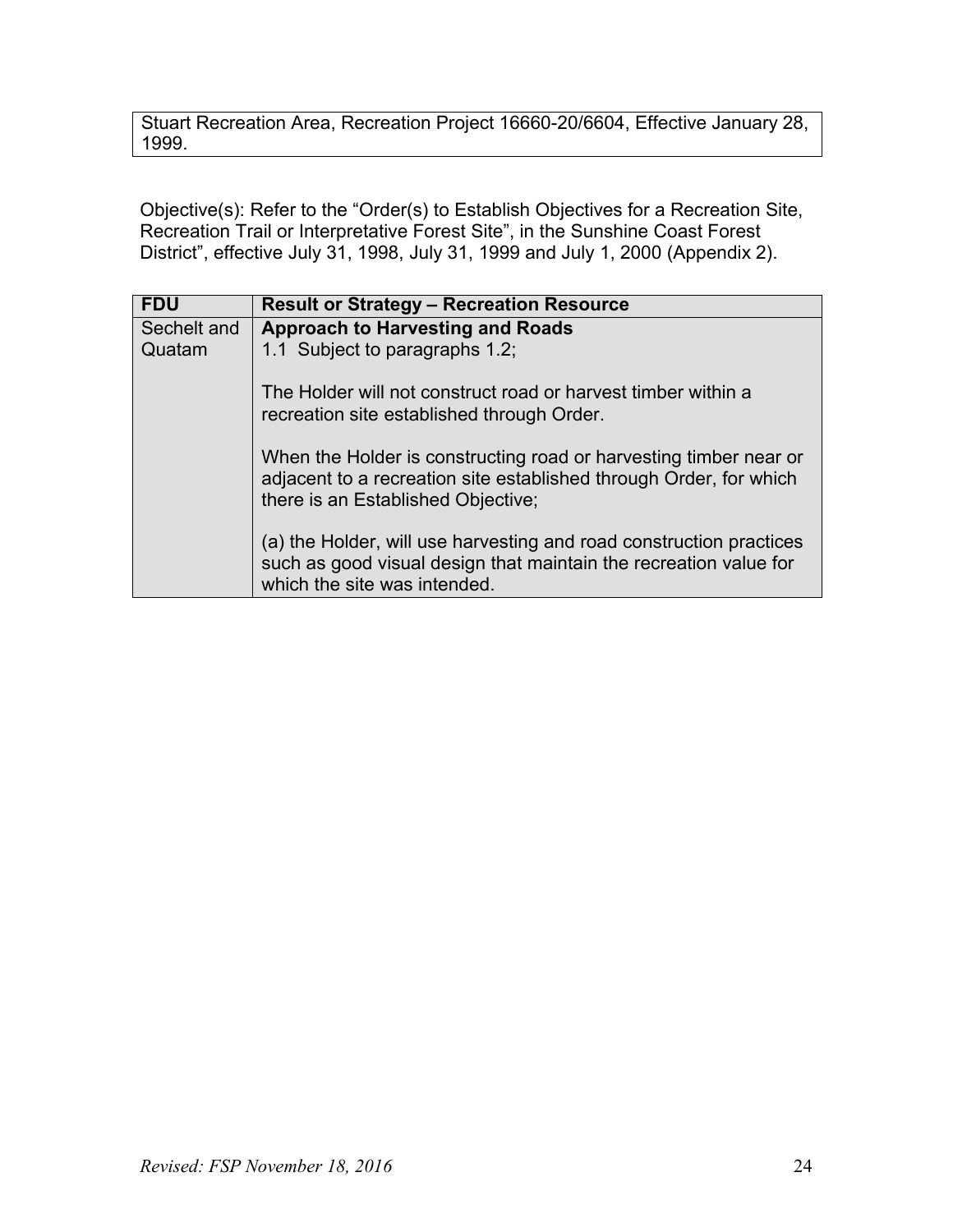## <span id="page-24-0"></span>8 STOCKING STANDARDS

<span id="page-24-1"></span>8.1 Situations or Circumstances That Determine Whether Free Growing is Assessed on a Block or Across Blocks

Section 44(1) of the FPPR applies in all situations or circumstances under the FSP where a free growing stand is required to be established under FRPA S.29.

<span id="page-24-2"></span>8.2 Regeneration Date, Free Growing Height and Stocking **Standards** 

Appendix 1 specifies the regeneration date, free growing height and stocking standards for the situations or circumstances where s-s.44(1) of the FPPR applies.

<span id="page-24-3"></span>8.3 Situations or Circumstances That Determine When s-s.44(4) Applies and the Standards Applicable FPPR s-s.16(4)

Where harvesting of special forest products, intermediate cuts or commercial thinning occurs as per FRPA s-s 44(3)(h) and (i), the Stocking Standards (FSP Stocking Standards) will be maintained for a period of at least 12 months following the completion of intermediate timber harvesting on the area that the harvesting took place. These standards will apply to the following licenses held by the Holder: A19229, A80590 and A84120.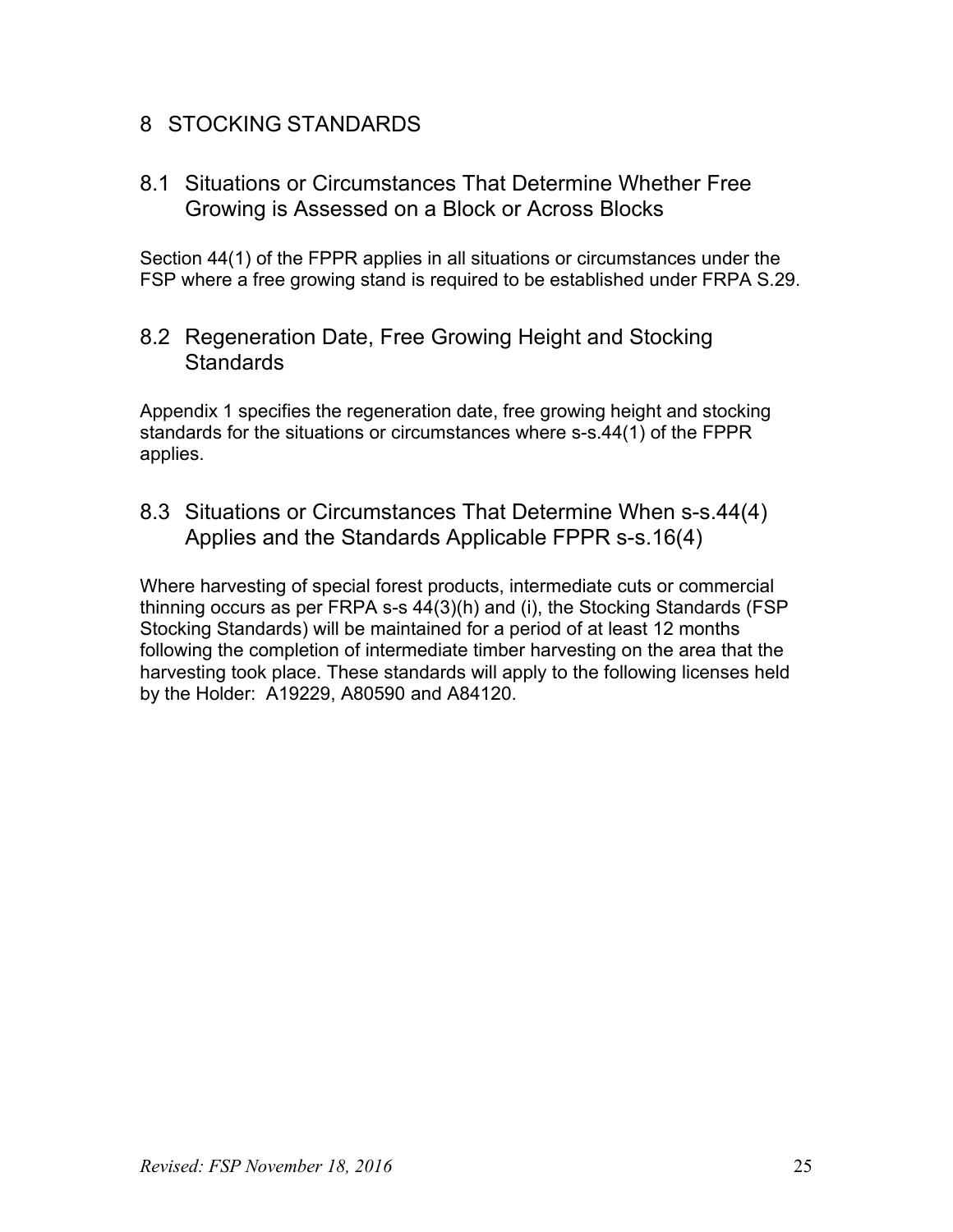# <span id="page-25-0"></span>9 MEASURES TO PREVENT THE INTRODUCTION & SPREAD OF INVASIVE PLANTS

As per FPPR section 17 "...a person who prepares a forest stewardship plan must specify measures in the plan to prevent the introduction or spread of species of plants that are invasive plants under the Invasive Plants Regulation, if the introduction or spread is likely to be the result of the person's forest practices."

| <b>FDU</b> | <b>Measures</b>                                                                                                                                                                                                                                                                                                                                                                                                                                                                                                                                                                                                                                         |
|------------|---------------------------------------------------------------------------------------------------------------------------------------------------------------------------------------------------------------------------------------------------------------------------------------------------------------------------------------------------------------------------------------------------------------------------------------------------------------------------------------------------------------------------------------------------------------------------------------------------------------------------------------------------------|
| All        | 1.1 The Holder, will use three complimentary strategies to counter the<br>introduction or spread of invasive plant species, likely to be the result of<br>the Holder's forest practices:                                                                                                                                                                                                                                                                                                                                                                                                                                                                |
|            | 1) prevention<br>2) detection of invasive plant species that elude prevention.<br>3) management or elimination of invasive plant species                                                                                                                                                                                                                                                                                                                                                                                                                                                                                                                |
|            | <b>Prevention</b>                                                                                                                                                                                                                                                                                                                                                                                                                                                                                                                                                                                                                                       |
|            | The holder's foresters will be encouraged to review the Ministry of<br>Environment's alien species web site and review identification, control<br>and management of invasive plants.                                                                                                                                                                                                                                                                                                                                                                                                                                                                    |
|            | <b>Prevention through Avoidance</b>                                                                                                                                                                                                                                                                                                                                                                                                                                                                                                                                                                                                                     |
|            | Preventative measures to minimize the occurrence and spread of<br>invasive plants will include grass seeding of exposed soils following soil<br>disturbance where the introduction or spread of invasive plants is likely.<br>Application of grass seed to constructed road cut and fill slopes or<br>recently deactivated roads is timed by compatible weather and season.<br>Re-vegetation of exposed soils following the completion of road<br>construction or deactivation is within two years. Grass seed mixtures will<br>include nitrogen fixing legume species to supplement nutrient availability<br>for trees planted on rehabilitated roads. |
|            | Detection of Invasive Plant Species That Elude Prevention.                                                                                                                                                                                                                                                                                                                                                                                                                                                                                                                                                                                              |
|            | Invasive plants will be detected through company planting surveys,<br>regeneration survival surveys and free-to-grow surveys and through<br>annual internal certification audits. Action plans will be developed to<br>combat the spread of invasive plants, if the introduction or spread is likely<br>to be the result of the company's forest practices.                                                                                                                                                                                                                                                                                             |
|            | When discovered, invasive plants will be mapped and reported to the<br>Ministry of Forests.                                                                                                                                                                                                                                                                                                                                                                                                                                                                                                                                                             |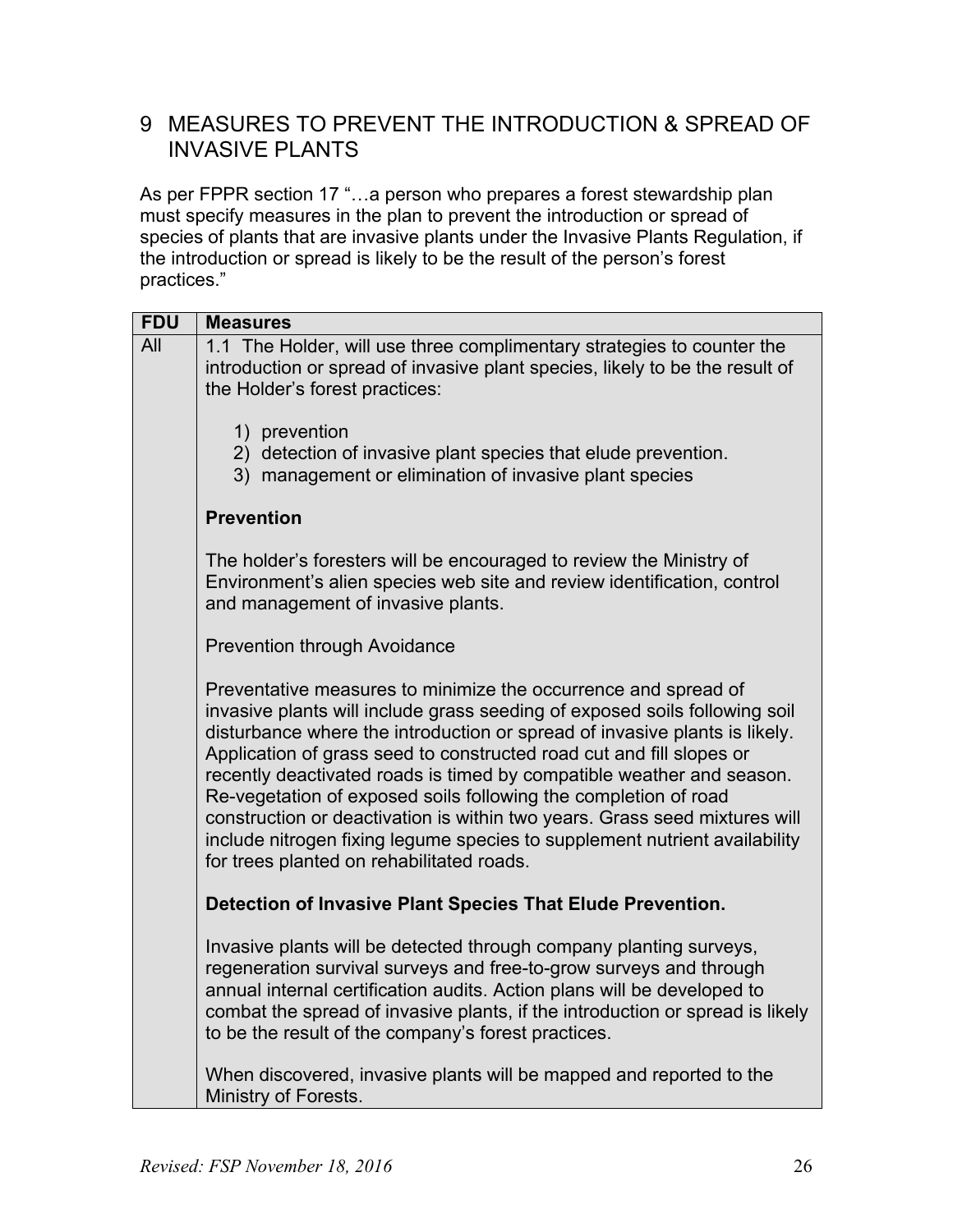#### **Management or Elimination of Invasive Plant Species**

If invasive plants are discovered and if the introduction or spread is likely to be the result of the company's forest practices then the "Seven Steps to managing Your Weeds", guidebook will be followed. A copy of the guidebook can be found at; [https://www.for.gov.bc.ca/hra/plants/weedsbc/7StepsToManagingYourW](https://www.for.gov.bc.ca/hra/plants/weedsbc/7StepsToManagingYourWeeds.pdf)

<span id="page-26-0"></span>10 NATURAL RANGE BARRIERS

[eeds.pdf](https://www.for.gov.bc.ca/hra/plants/weedsbc/7StepsToManagingYourWeeds.pdf)

Under Section 48 of FRPA and Section 18 of FPPR, the FSP must specify measures to mitigate the effect of removing or rendering ineffective natural range barriers.

| <b>FDU</b>  | <b>Measures</b>                                                                                                                                                                                                                                         |
|-------------|---------------------------------------------------------------------------------------------------------------------------------------------------------------------------------------------------------------------------------------------------------|
| <b>None</b> | 1.1 Subject to paragraph 1.2;                                                                                                                                                                                                                           |
|             | The Holder, will not carryout a forest practice that directly or<br>indirectly removes or renders ineffective a natural range barrier.                                                                                                                  |
|             | 1.2 If the Holder, inadvertently, removes or renders ineffective a<br>natural range barrier other than in a manner set out by<br>government, the Holder will carry out reasonable measures to<br>mitigate the effect of the removal or ineffectiveness. |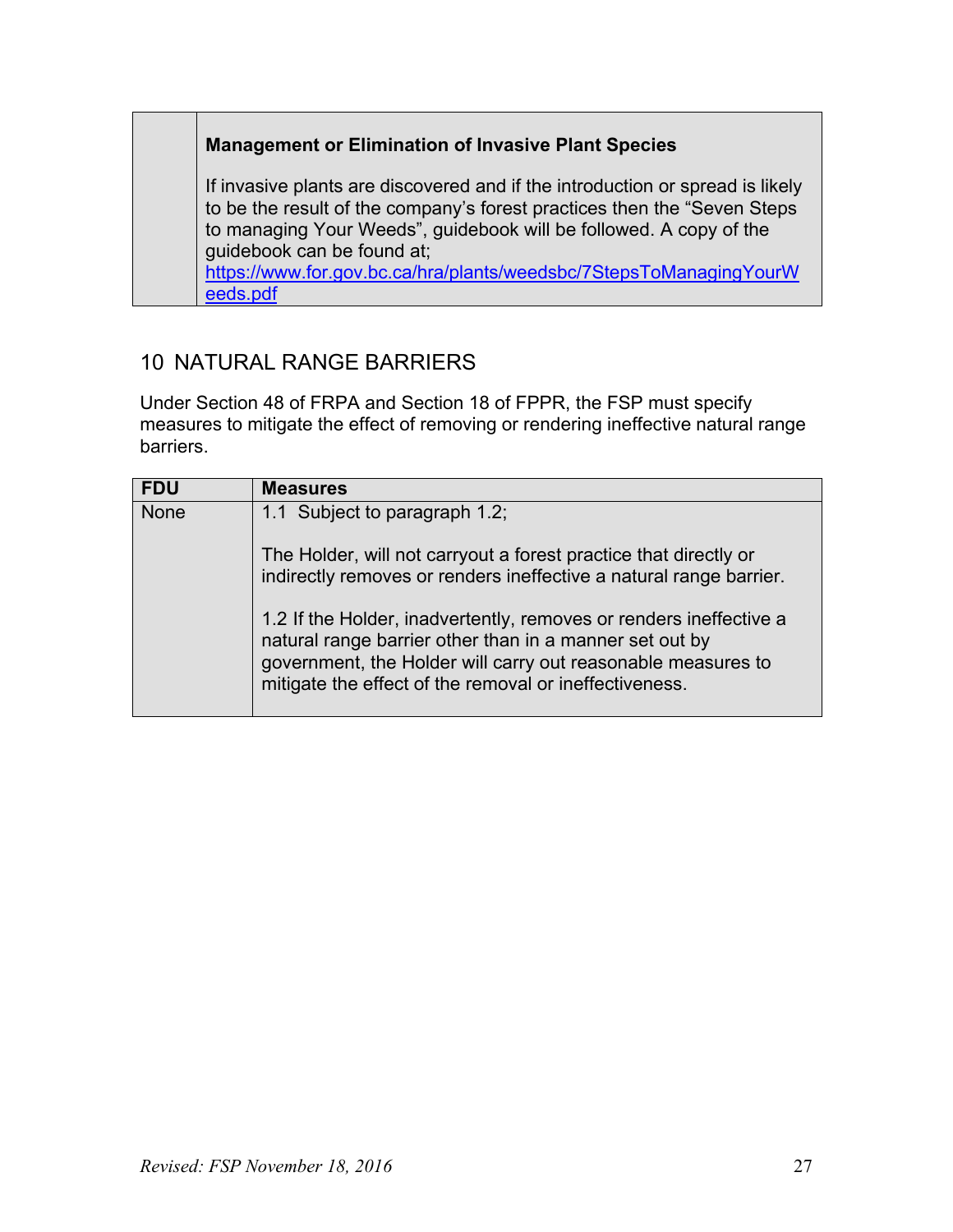## <span id="page-27-0"></span>11 SIGNATURES OF PERSONS REQUIRED TO PREPARE THE PLAN

Preparing Forester:

*"I certify that I have determined that this work was performed to an acceptable standard."*

Name:

David R. Marquis, R.P.F. Date: November 18, 2016

A&A Trading Ltd. 1210 - 1111 Melville Street, Vancouver, B.C. V6E 3V6 Phone: (604) 684-2107 Fax: (604) 689-0799

Authorized Licensee Signature: Name: Robert D. Harris

Robert D. Harris, R.P.F. Operations Manager Date: November 18, 2016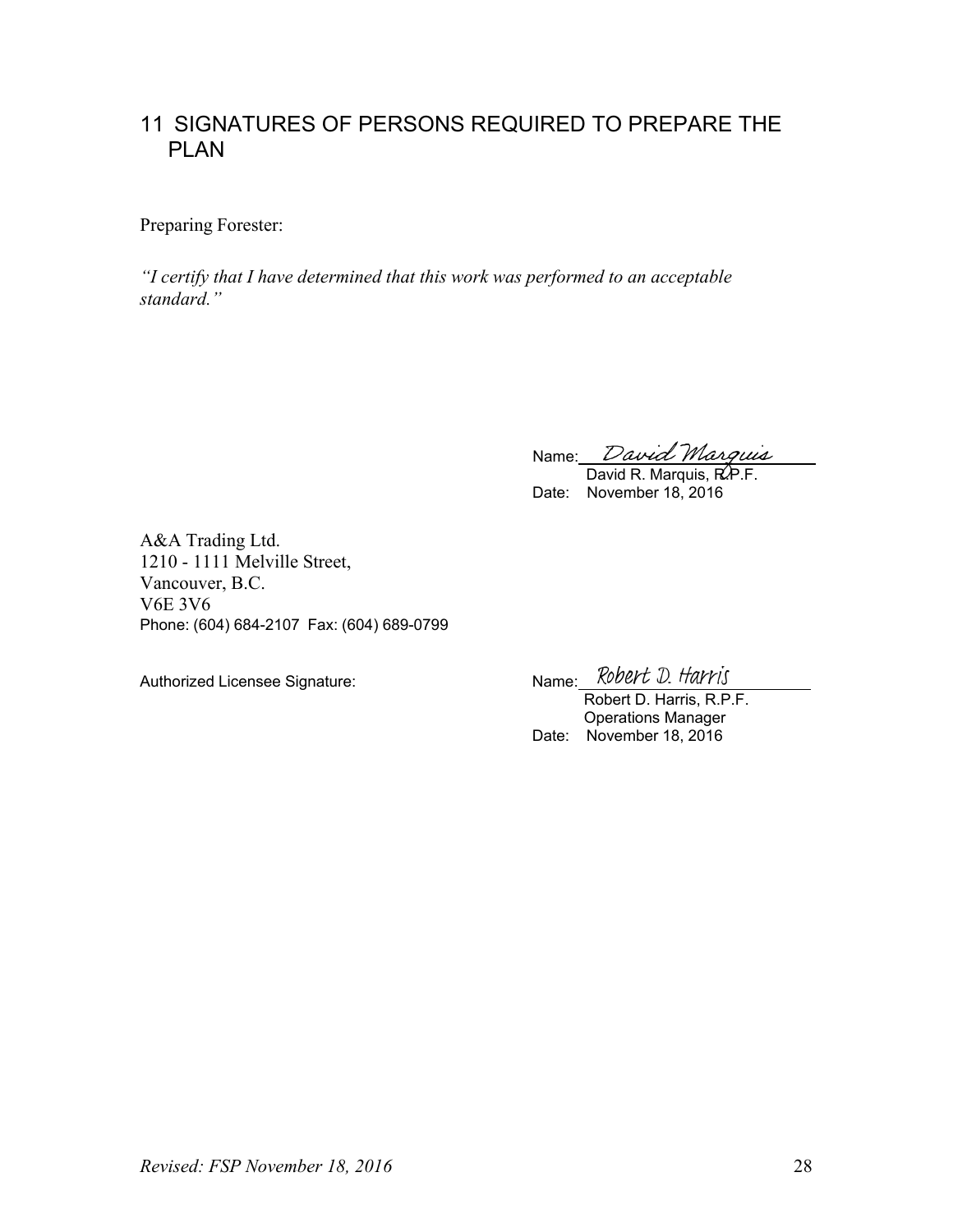Appendix 1

Stocking Standards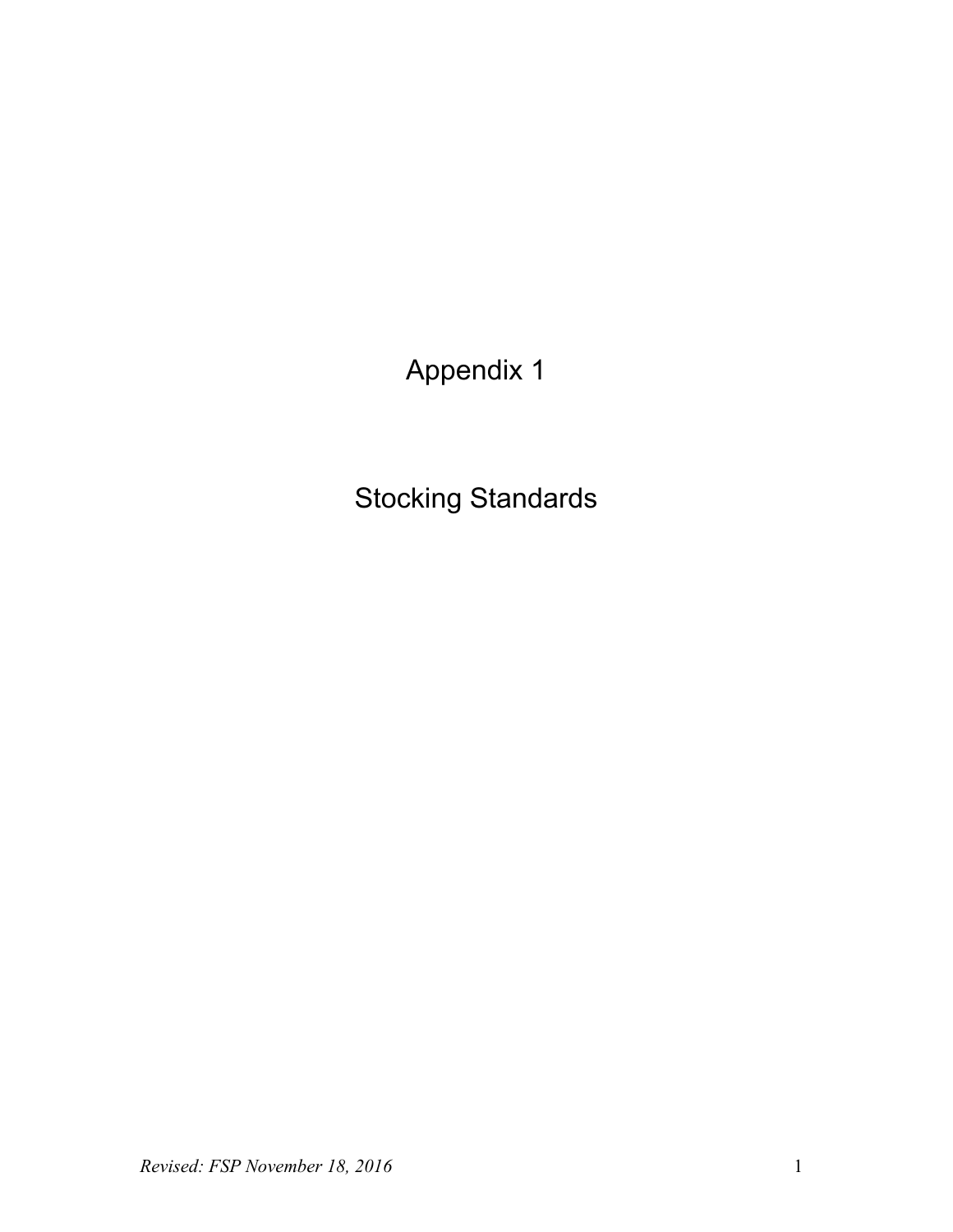#### **1.0 FORWARD**

Pursuant to the Forest Planning and Practices Regulation section 16, the following tables are the stocking standards that are to be applied to cutblocks harvested under this Forest Stewardship Plan (FSP) for the areas included under this plan within the Sunshine Coast Timber Supply Area that may be harvested by the Holder. These standards are to be used in-conjunction with site plans where required under the Forest and Range Practices Act.

The standards recognize several silviculture systems and regeneration situations that may occur as a result of harvesting or other disturbances.

The tables and standards herein are based on the Provincial publications:

- Tree Species and free Growing Stocking Standards Guidelines (May 2000) for the Vancouver Forest Region;
- Establishment to Free Growing Guidebook (Version 2.2, revised May 2000);
- A Field Guide for Site Identification and Interpretation for the Vancouver Forest region (1994, Land Management Handbook Number 28)

#### **2.0 EVEN-AGED MANAGEMENT**

The following standards apply to blocks and/or standards units where even aged management is practiced and are applicable to the following silviculture systems:

- Clearcut;
- Clearcut with (Group and/or Dispersed) Reserves;
- Retention, where edge influence is less than 100%, within openings only.

The tables cover site series commonly found within the Sunshine Coast Timber Supply Areas for the following biogeoclimatic (BEC) variants: CDFmm, CWHxm, CWHdm, CWHds1, CWHms1, CWHvm1, CWHvm2, & MHmm1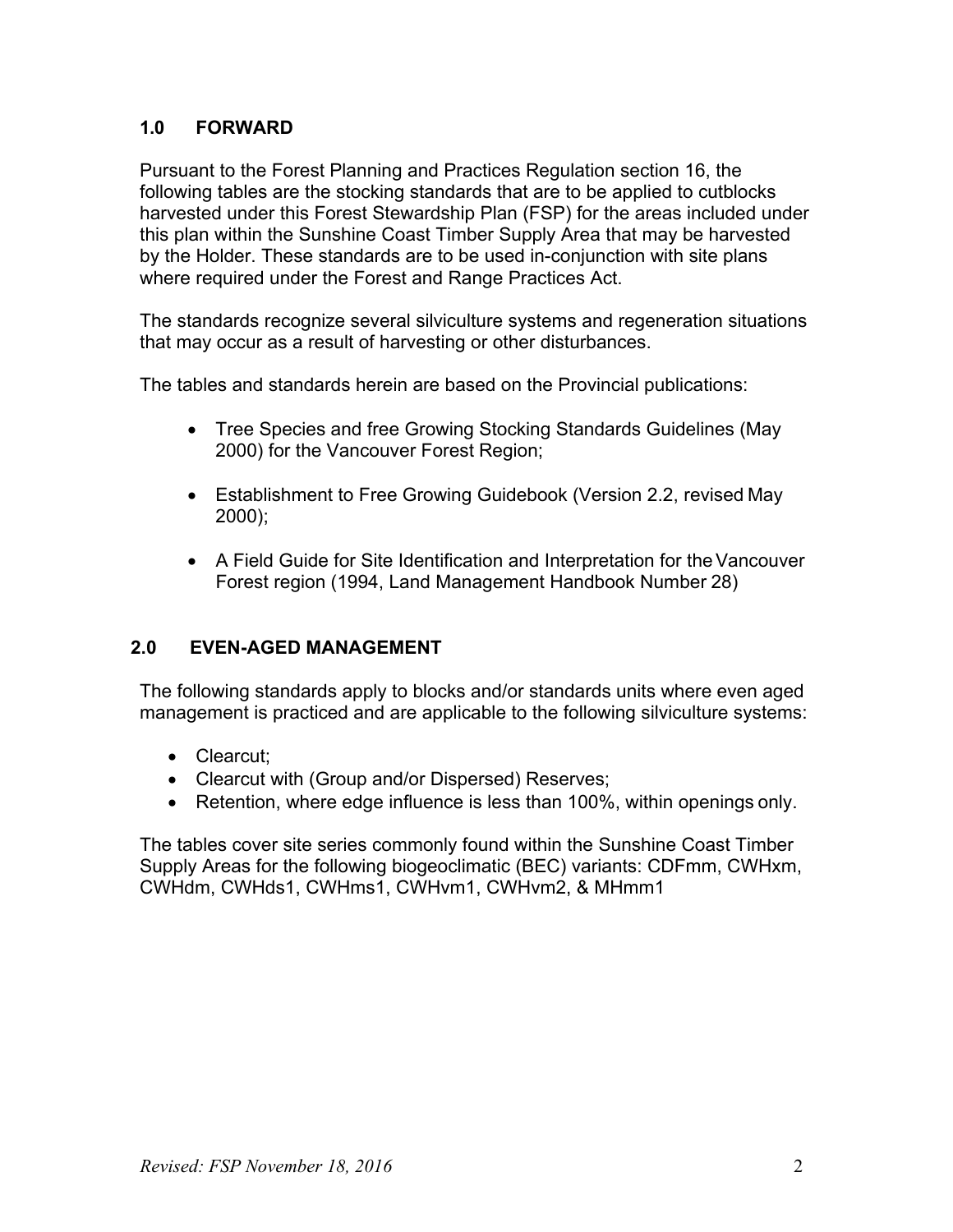**2.1** Stocking Standards for FL A19229 (Sunshine Coast Forest District). The following tables outline the stocking standards that apply to even-aged management and layer 4 of multilayered stands.

| <b>Table 1</b>  |                       |                              | <b>Regeneration Guide</b>                                          |                       |                  |         |       | <b>Min</b>     |                |
|-----------------|-----------------------|------------------------------|--------------------------------------------------------------------|-----------------------|------------------|---------|-------|----------------|----------------|
| ID#             |                       | <b>BGC</b>                   | <b>Species</b>                                                     |                       | <b>Stocking</b>  |         |       | Inter-tree     | Regen.         |
| <b>Assigned</b> | <b>Classification</b> |                              | Species/Minimum FG Height (m)                                      |                       | Target           | MIN p&a | MIN p | <b>Spacing</b> | <b>Delay</b>   |
|                 | Zone/SZ               | <b>Series</b>                | Preferred (p)                                                      | Acceptable (a)        | (well-spaced/ha) |         |       | (m)            | (Max<br>yrs)   |
|                 |                       |                              |                                                                    |                       |                  |         |       |                |                |
|                 | <b>CDFmm</b>          | 01                           | Fd/2.0 Pl <sup>6</sup> /1.25                                       | Cw/1.0                | 900              | 500     | 400   | 2.0            | 3              |
|                 |                       | 02                           | Fd/2.0 Pl <sup>6</sup> /1.25                                       |                       | 400              | 200     | 200   | 2.0            | $\sqrt{3}$     |
|                 |                       | 03                           | Fd/2.0 Pl <sup>3</sup> /1.25                                       |                       | 800              | 400     | 400   | 2.0            | 6              |
|                 |                       | 04                           | Fd/3.0                                                             | Bg/1.75 Cw/1.5        | 900              | 500     | 400   | 2.0            | $\sqrt{3}$     |
|                 |                       | 05                           | Fd/3.0                                                             | Cw/1.5                | 900              | 500     | 400   | 2.0            | 3              |
|                 |                       | 06                           | Cw/2.0 Fd/4.0                                                      | Bg/2.25               | 900              | 500     | 400   | 2.0            | $\mathfrak{S}$ |
|                 |                       | 07                           | Cw/2.0 Fd/4.0                                                      | Bg/2.25               | 900              | 500     | 400   | 2.0            | 3              |
|                 |                       | 08                           | $Cw^1/2.0$                                                         | $Bg^{1}/2.25$         | 900              | 500     | 400   | 2.0            | $\mathfrak{S}$ |
|                 |                       | 10                           | PI <sup>1</sup> /1.25                                              | $Cw^{1}/1.0$          | 400              | 200     | 200   | 2.0            | 3              |
|                 |                       | 11                           | Cw <sup>1</sup> /1.0                                               |                       | 800              | 400     | 400   | 2.0            | $\mathfrak{S}$ |
|                 |                       | 12                           | Cw <sup>1</sup> /2.0 Fd <sup>1</sup> /4.0                          | Bg <sup>1</sup> /2.25 | 900              | 500     | 400   | 2.0            | 3              |
|                 |                       | 13                           | Bg <sup>1</sup> /2.25 Cw <sup>1</sup> /2.0<br>Fd <sup>1</sup> /4.0 |                       | 900              | 500     | 400   | 2.0            | $\mathfrak{B}$ |
|                 |                       | 14                           | Cw <sup>1</sup> /1.0                                               | Bg <sup>1</sup> /1.4  | 800              | 400     | 400   | 2.0            | 3              |
|                 |                       | <b>Root Rot Sites</b><br>All | Cw/1.5 Pw/2.5                                                      | PI/1.25               | 900              | 500     | 400   | 2.0            | 3              |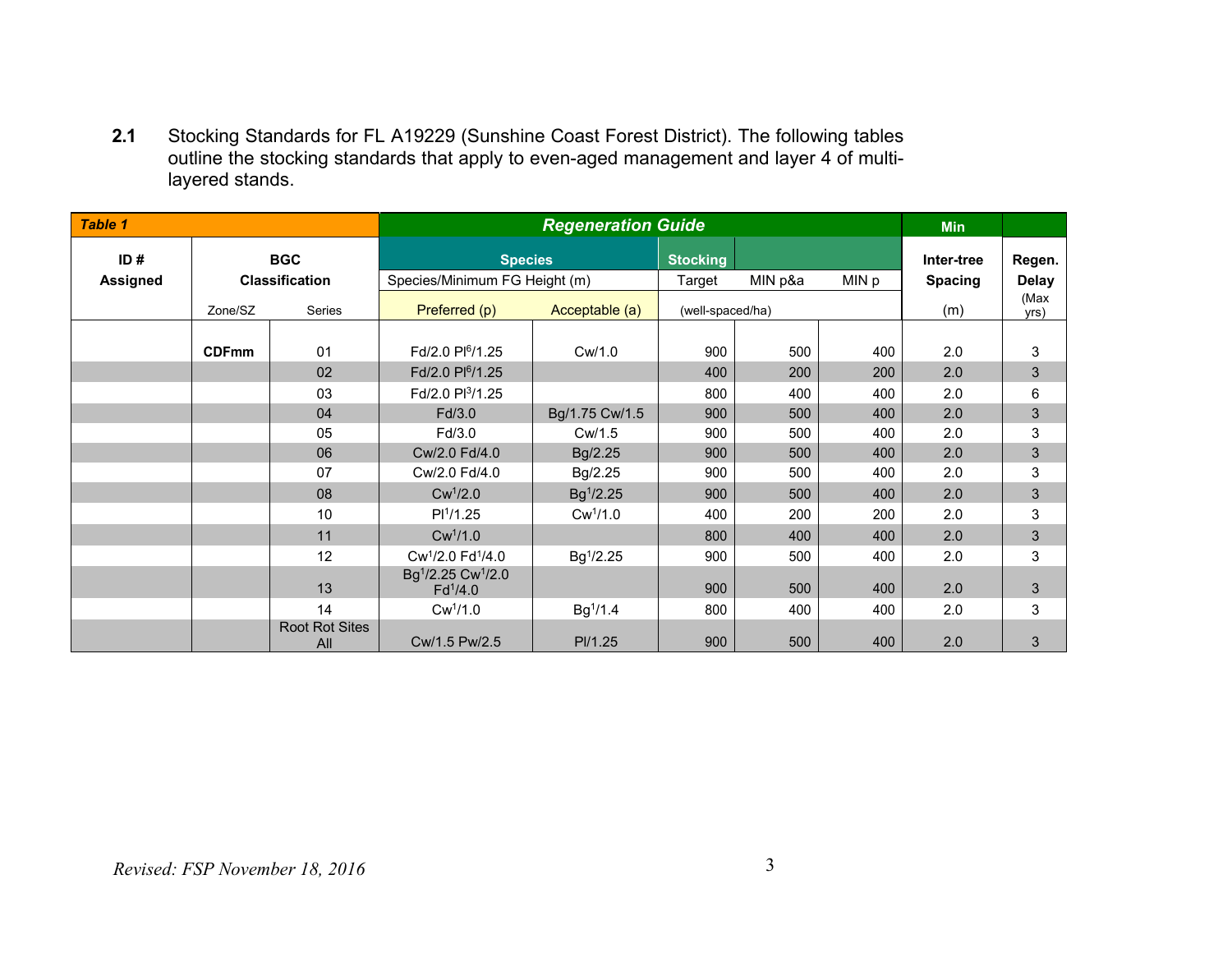| <b>Table 1</b>  |              |                       | <b>Regeneration Guide</b>                 |                                                     |                  |         |       | <b>Min</b>     |              |
|-----------------|--------------|-----------------------|-------------------------------------------|-----------------------------------------------------|------------------|---------|-------|----------------|--------------|
| ID#             | <b>BGC</b>   |                       | <b>Species</b>                            |                                                     | <b>Stocking</b>  |         |       | Inter-tree     | Regen.       |
| <b>Assigned</b> |              | <b>Classification</b> | Species/Minimum FG Height (m)             |                                                     | Target           | MIN p&a | MIN p | <b>Spacing</b> | <b>Delay</b> |
|                 | Zone/SZ      | Series                | Preferred (p)                             | Acceptable (a)                                      | (well-spaced/ha) |         |       | (m)            | (Max<br>yrs) |
|                 | <b>CWHdm</b> | 01                    | Fd/3.0 Hw <sup>24</sup> /3.0              | Cw/1.5 Pw <sup>31</sup> /2.5                        | 900              | 500     | 400   | 2.0            | 3            |
|                 |              | 02                    | PI/1.25 Fd/2.0                            |                                                     | 400              | 200     | 200   | 2.0            | 3            |
|                 |              | 03                    | Fd/2.0                                    | Cw/1.0 Hw/2.0                                       | 800              | 400     | 400   | 2.0            | 3            |
|                 |              | 04                    | Fd/3.0                                    | Cw/1.5 Pw <sup>31</sup> /2.5                        | 900              | 500     | 400   | 2.0            | 3            |
|                 |              | 05                    | Cw/2.0 Fd/4.0                             | Hw/4.0 Pw <sup>31</sup> /2.5                        | 900              | 500     | 400   | 2.0            | 3            |
|                 |              | 06                    | Cw/1.5 Hw/3.0                             | $Fd^{1}/3.0$                                        | 900              | 500     | 400   | 2.0            | 6            |
|                 |              | 07                    | Cw/2.0 Fd/4.0 Bg/3.5                      | Hw/4.0<br>$Ss^{35,56}/4.0$                          | 900              | 500     | 400   | 2.0            | 3            |
|                 |              | 08                    | Bg/3.5 Cw/2.0                             | $Ss^{35,56}/3.5$                                    | 900              | 500     | 400   | 2.0            | 3            |
|                 |              | 09                    | Cw <sup>1</sup> /2.0                      | $Bg^{1}/3.5$<br>$Ss^{35,56}/3.5$                    | 900              | 500     | 400   | 2.0            | 3            |
|                 |              | 11                    | PI <sup>1</sup> /1.25                     | Cw <sup>1</sup> /1.0                                | 400              | 200     | 200   | 2.0            | 3            |
|                 |              | 12                    | $Cw^{1}/1.0$                              | $Hw^{1,2}/2.0$<br>$Pw^{31}/2.5$<br>$Ss^{35,56}/3.0$ | 800              | 400     | 400   | 2.0            | 3            |
|                 |              | 13                    | Bg/3.5 Cw/2.0 Fd <sup>1</sup> /4.0        | $Ss^{35,56}/4.0$                                    | 900              | 500     | 400   | 2.0            | 3            |
|                 |              | 14                    | Bg <sup>1</sup> /3.5 Cw <sup>1</sup> /2.0 | $Ss^{35,56}/3.5$                                    | 900              | 500     | 400   | 2.0            | 3            |
|                 |              | 15                    | Cw <sup>1</sup> /1.0                      |                                                     | 800              | 400     | 400   | 2.0            | 3            |
|                 |              | Root Rot Sites<br>All | Cw/1.5 Pw/2.5                             | PI/1.25                                             | 900              | 500     | 400   | 2.0            | 3            |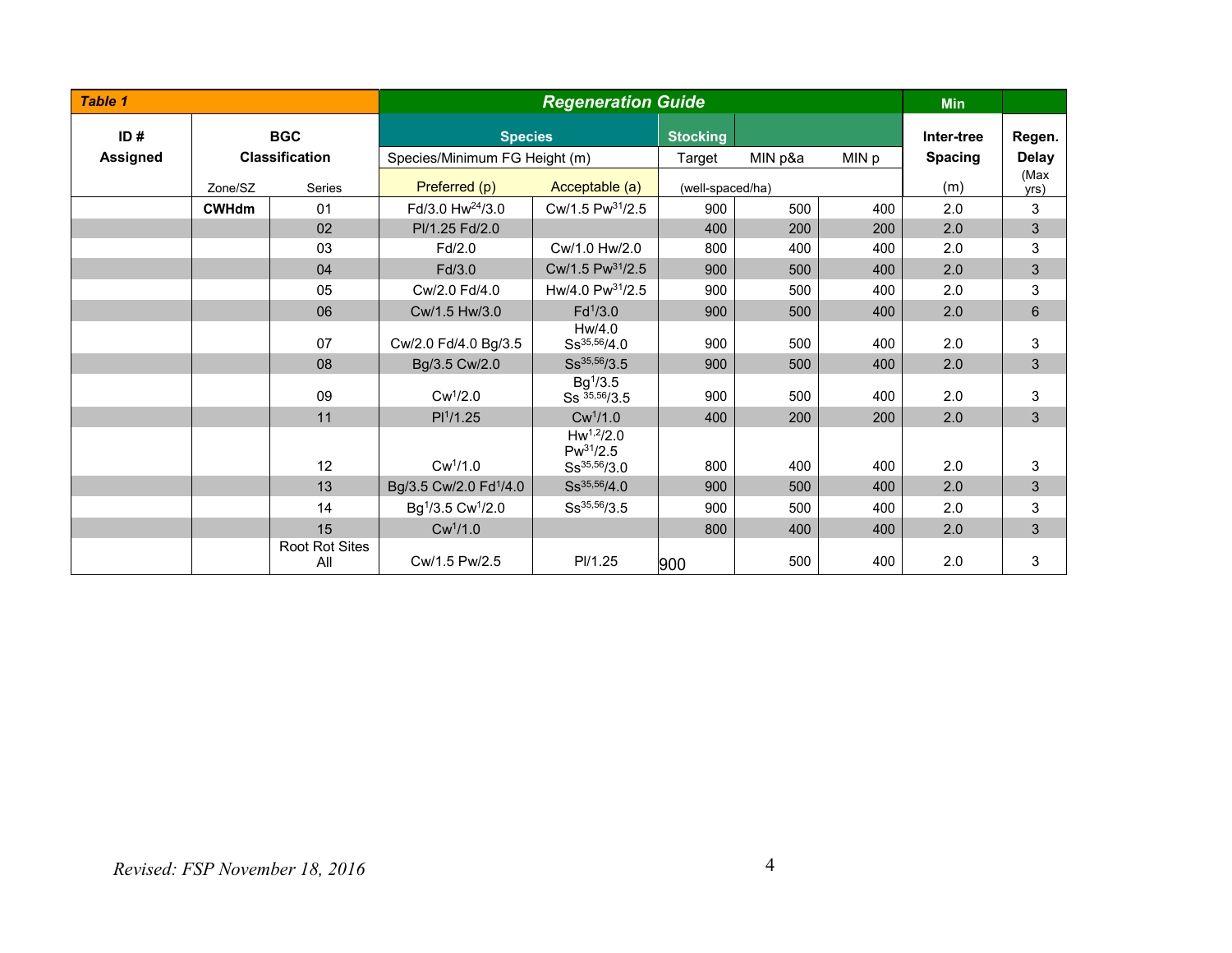| Table 1  |               |                       | <b>Regeneration Guide</b>                  |                                             |                  |         |       | <b>Min</b>     |              |
|----------|---------------|-----------------------|--------------------------------------------|---------------------------------------------|------------------|---------|-------|----------------|--------------|
| ID#      |               | <b>BGC</b>            | <b>Species</b>                             |                                             | <b>Stocking</b>  |         |       | Inter-tree     | Regen.       |
| Assigned |               | <b>Classification</b> | Species/Minimum FG Height (m)              |                                             | Target           | MIN p&a | MIN p | <b>Spacing</b> | <b>Delay</b> |
|          | Zone/SZ       | Series                | Preferred (p)                              | Acceptable (a)                              | (well-spaced/ha) |         |       | (m)            | (Max<br>yrs) |
|          | <b>CWHds1</b> | 01                    | Fd/2.25                                    | Cw/1.5 Hw1.0<br>$Pw^{31}/2.5$               | 900              | 500     | 400   | 2.0            | 3            |
|          |               | 02                    | Pl/1.25 Fd/1.5                             |                                             | 400              | 200     | 200   | 2.0            | 3            |
|          |               | 03                    | Fd/1.5 Pl <sup>6</sup> /1.25               | Py <sup>7,18,23</sup> /1.0<br>Cw/1.0 Hw/0.8 | 800              | 400     | 400   | 2.0            | 3            |
|          |               | 04                    | Fd/2.25                                    | Cw/1.5 Pw <sup>31</sup> /2.5                | 800              | 400     | 400   | 2.0            | $\mathbf{3}$ |
|          |               | 05                    | Fd/2.25 Se <sup>13,18</sup> /1.0<br>Cw/1.5 | Hw/1.0<br>$Pw^{13,31}/2.5$                  | 900              | 500     | 400   | 2.0            | 3            |
|          |               | 06                    | Hw/1.0 Fd/2.25                             | Cw/1.5                                      | 900              | 500     | 400   | 2.0            | 6            |
|          |               | 07                    | Cw/2.0 Fd/3.0                              | Bg/2.0 Hw/1.25<br>Ss <sup>35, 56</sup> /3.0 | 900              | 500     | 400   | 2.0            | 3            |
|          |               | 08                    | Cw/2.0                                     | Ss <sup>35</sup> /3.0 Bg/2.0                | 900              | 500     | 400   | 2.0            | $\mathbf{3}$ |
|          |               | 09                    | Cw <sup>1</sup> /2.0                       | $Bg^{1}/2.0$<br>$Ss^{35, 56}/2.0$           | 900              | 500     | 400   | 2.0            | 3            |
|          |               | 11                    | PI <sup>1</sup> /1.25                      | Cw <sup>1</sup> /1.0                        | 400              | 200     | 200   | 2.0            | 3            |
|          |               | 12                    | Cw <sup>1</sup> /1.0                       | PI <sup>7</sup> /1.25                       | 800              | 400     | 400   | 2.0            | 3            |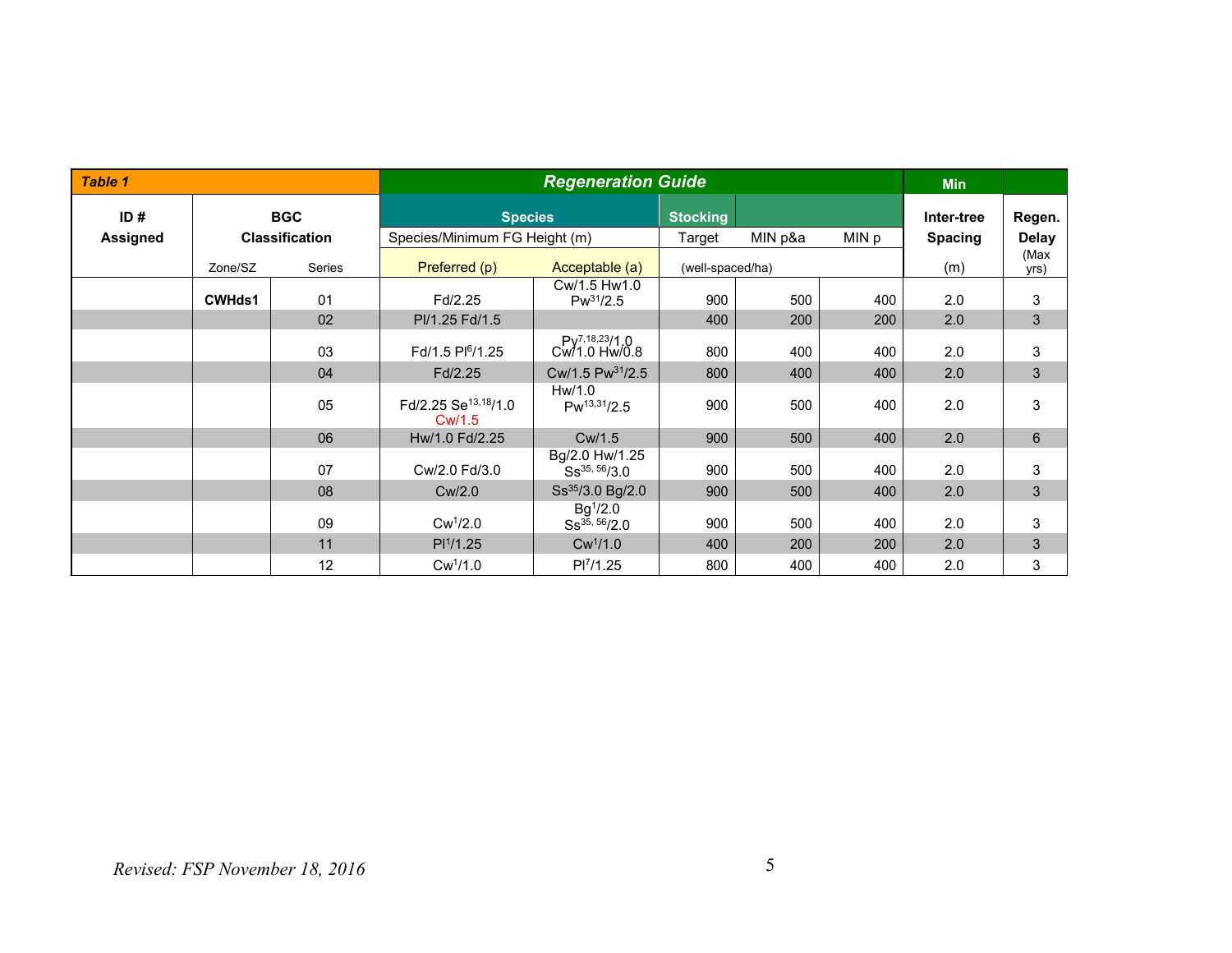| <b>Table 1</b>  |               |                       | <b>Regeneration Guide</b>                                                                       |                                                             |        |                  |       | <b>Min</b>     |              |
|-----------------|---------------|-----------------------|-------------------------------------------------------------------------------------------------|-------------------------------------------------------------|--------|------------------|-------|----------------|--------------|
| ID#             |               | <b>BGC</b>            |                                                                                                 | <b>Species</b><br><b>Stocking</b>                           |        |                  |       | Inter-tree     | Regen.       |
| <b>Assigned</b> |               | <b>Classification</b> | Species/Minimum FG Height (m)                                                                   |                                                             | Target | MIN p&a          | MIN p | <b>Spacing</b> | <b>Delay</b> |
|                 | Zone/SZ       | Series                | Preferred (p)                                                                                   | Acceptable (a)                                              |        | (well-spaced/ha) |       | (m)            | (Max<br>yrs) |
|                 | <b>CWHms1</b> | 01                    | Cw/1.5 Fd/2.25<br>Se <sup>13,18</sup> /1.0 Hw <sup>10,13</sup> /1.5<br>Ba <sup>10,13</sup> /.75 |                                                             | 900    | 500              | 400   | 2.0            | 3            |
|                 |               | 02                    | Pl/1.25 Fd/1.5                                                                                  |                                                             | 400    | 200              | 200   | 2.0            | $\mathbf{3}$ |
|                 |               | 03                    | Cw/1.5 Fd/2.25<br>Se <sup>13,18</sup> /1.0                                                      | Hw/1.5<br>Ba <sup>10,13</sup> /.75                          | 800    | 400              | 400   | 2.0            | 3            |
|                 |               | 04                    | Cw/2.0 Fd/3.0<br>Se <sup>13,18</sup> /1.25<br>Ba <sup>10,13</sup> /1.0                          | $Hw^{10,13}/2.0$<br>$Pw^{31}/2.5$<br>$Yc^{13,17}/2.0$       | 900    | 500              | 400   | 2.0            | 3            |
|                 |               | 05                    | Cw/1.5 Hw/1.5<br>$Yc^{13,17}/1.5$<br>Ba <sup>10,13</sup> /0.75                                  |                                                             | 900    | 500              | 400   | 2.0            | 6            |
|                 |               | 06                    | Cw/2.0 Fd/3.0<br>Yc <sup>13,17</sup> /2.0 Se <sup>13</sup> /1.25                                | Ba <sup>13</sup> /1.0<br>Bg <sup>14,17</sup> /2.5<br>Hw/2.0 | 900    | 500              | 400   | 2.0            | 3            |
|                 |               | 07                    | Ba <sup>13</sup> /1.0 Cw/2.0<br>$Ss^{35/4.0}$                                                   | Fd <sup>1</sup> /3.0 Se <sup>18</sup> /1.25                 | 900    | 500              | 400   | 2.0            | 3            |
|                 |               | 08                    | $Cw^1/2.0$                                                                                      | Ba <sup>1</sup> /1.0                                        | 900    | 500              | 400   | 2.0            | $\mathbf{3}$ |
|                 |               | 10                    | PI <sup>1</sup> /1.25                                                                           | Cw <sup>1</sup> /1.0                                        | 400    | 200              | 200   | 2.0            | 3            |
|                 |               | 11                    | Cw <sup>1</sup> /1.0 Yc <sup>13,17</sup> /1.0                                                   | $Pw^{31}/2.5$<br>Se <sup>1</sup> /0.75                      | 800    | 400              | 400   | 2.0            | 3            |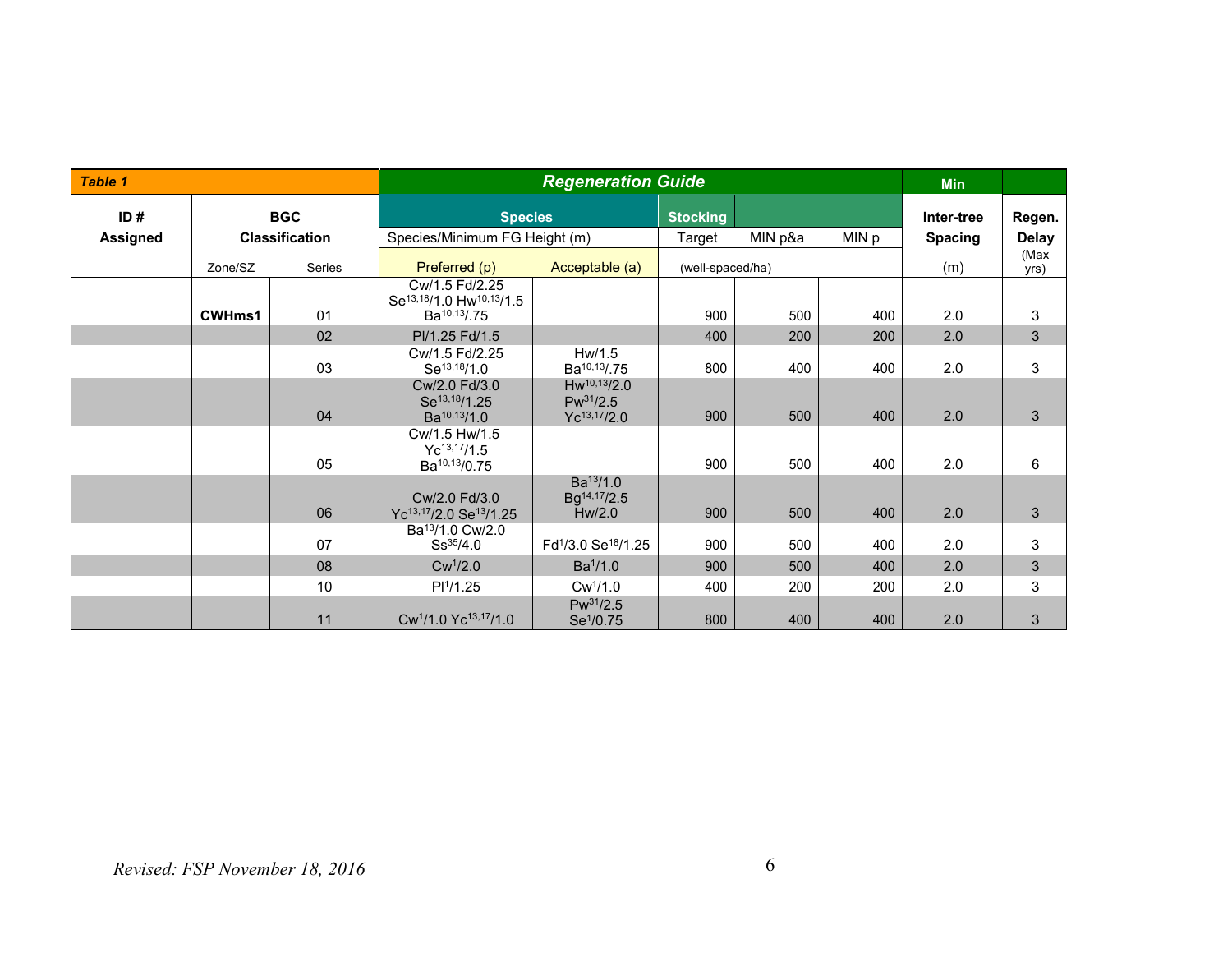| <b>Table 1</b>  |         |                       | <b>Regeneration Guide</b>                                 |                                         |                  |                  |     | <b>Min</b>     |                |
|-----------------|---------|-----------------------|-----------------------------------------------------------|-----------------------------------------|------------------|------------------|-----|----------------|----------------|
| ID#             |         | <b>BGC</b>            | <b>Species</b>                                            |                                         | <b>Stocking</b>  |                  |     | Inter-tree     | Regen.         |
| <b>Assigned</b> |         | <b>Classification</b> | Species/Minimum FG Height (m)                             |                                         | Target           | MIN p&a<br>MIN p |     | <b>Spacing</b> | <b>Delay</b>   |
|                 | Zone/SZ | <b>Series</b>         | Preferred (p)                                             | Acceptable (a)                          | (well-spaced/ha) |                  |     | (m)            | (Max<br>yrs)   |
|                 | CWHvm1  | 01                    | Cw/1.5 Hw/3.0<br>Fd9,16/3.0 Ba26/1.75                     | $Ss^{7,35}/3.0$                         | 900              | 500              | 400 | 2.0            | 6              |
|                 |         | 02                    | PI/1.25 Cw/1.0<br>$Fd^{9,16}/2.0$                         | Hw/2.0                                  | 400              | 200              | 200 | 2.0            | $\mathfrak{S}$ |
|                 |         | 03                    | Cw/1.0 Hw/2.0<br>$Fd^{9,16}/2.0$                          | $PI^{53}/1.25$                          | 800              | 400              | 400 | 2.0            | 6              |
|                 |         | 04                    | Cw/1.5 Hw/3.0<br>$Fd^{9,16}/3.0$                          | Ba/1.75                                 | 900              | 500              | 400 | 2.0            | $\mathfrak{S}$ |
|                 |         | 05                    | Ba/1.75 Cw/1.5<br>Hw/3.0 Fd <sup>1,9,16</sup> /3.0        | $Ss^{35/3.0}$                           | 900              | 500              | 400 | 2.0            | 3              |
|                 |         | 06                    | Ba <sup>26</sup> /1.75 Cw/1.5<br>Hw/3.0                   | $Ss^{7,35}/3.0$<br>$Fd^{1,9,23}/3.0$    | 900<br>500       |                  | 400 | 2.0            | $6\phantom{1}$ |
|                 |         | 07                    | Ba/2.25 Cw/2.0<br>$Fd^{1,9,23}/4.0$ Hw <sup>2</sup> /4.0  | $Ss^{35}/4.0$                           | 900              | 500              | 400 | 2.0            | 3              |
|                 |         | 08                    | Ba/2.25 Cw/2.0<br>$Hw^2/4.0$                              | $Ss^{35}/4.0$                           | 900              | 500              | 400 | 2.0            | 3              |
|                 |         | 09                    | Ba/2.25 Cw/2.0<br>Hw/4.0                                  | $Ss^{35/4.0}$                           | 900              | 500              | 400 | 2.0            | 3              |
|                 |         | 10                    | Ba <sup>1</sup> /2.25 Cw <sup>1</sup> /2.0                | $Ss^{1,35}/4.0$                         | 900              | 500              | 400 | 2.0            | 3              |
|                 |         | 12                    | Cw <sup>1</sup> /1.0 Hw <sup>1</sup> /2.0<br>$Yc^{1}/1.0$ | PI <sup>1</sup> /1.25                   | 800              | 400              | 400 | 2.0            | 3              |
|                 |         | 13                    | PI <sup>1</sup> /1.25                                     | Cw <sup>1</sup> /1.0                    | 400              | 200              | 200 | 2.0            | $\overline{3}$ |
|                 |         | 14                    | Cw <sup>1</sup> /1.5                                      | Hw <sup>1</sup> /3.0<br>$Ss^{1,35}/3.0$ | 800              | 400              | 400 | 2.0            | 3              |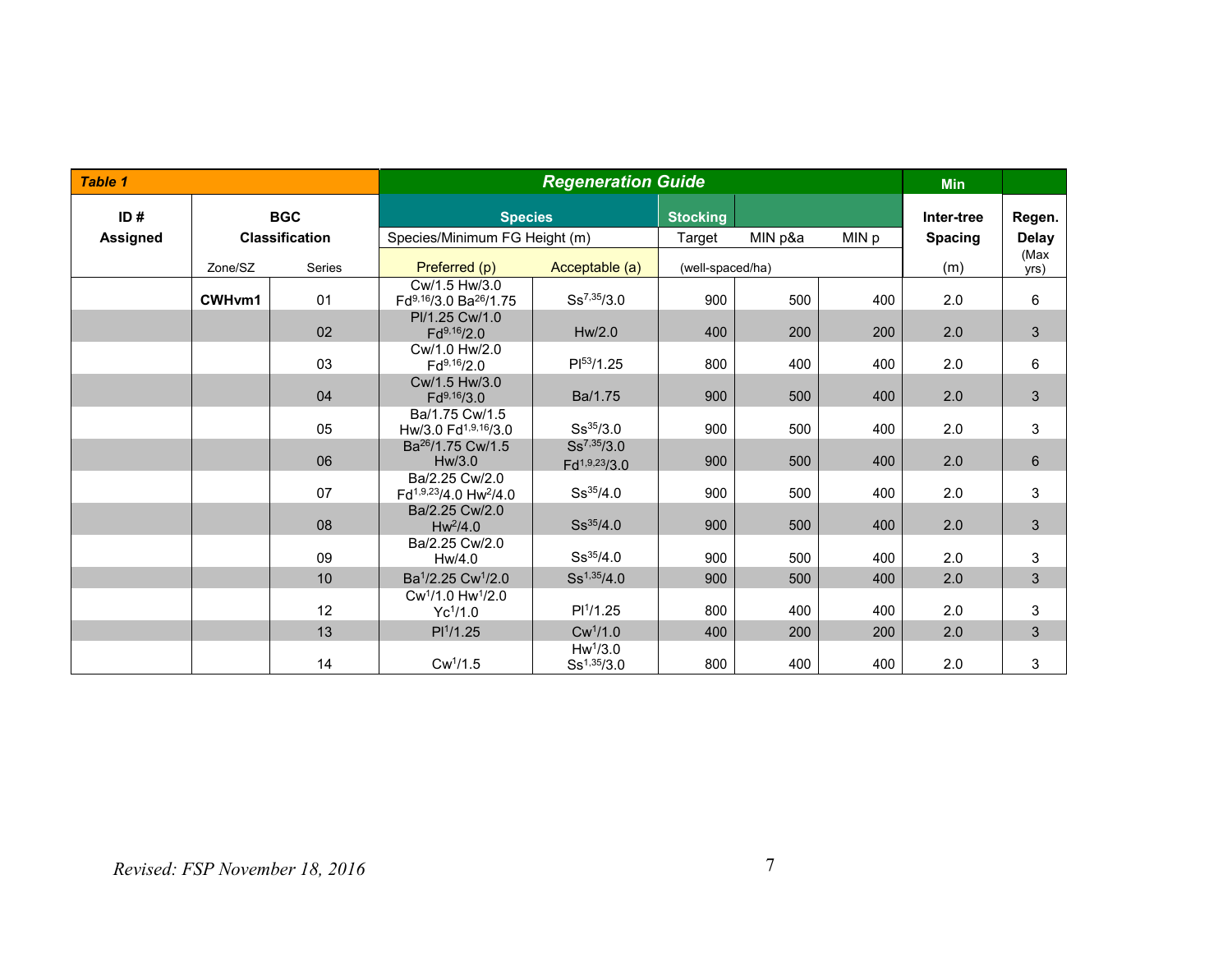| <b>Table 1</b>  |         |                       | <b>Regeneration Guide</b>                                       |                                                                     |                 |                  |       | <b>Min</b>     |                |
|-----------------|---------|-----------------------|-----------------------------------------------------------------|---------------------------------------------------------------------|-----------------|------------------|-------|----------------|----------------|
| ID#             |         | <b>BGC</b>            | <b>Species</b>                                                  |                                                                     | <b>Stocking</b> |                  |       | Inter-tree     | Regen.         |
| <b>Assigned</b> |         | <b>Classification</b> | Species/Minimum FG Height (m)                                   |                                                                     | Target          | MIN p&a          | MIN p | <b>Spacing</b> | <b>Delay</b>   |
|                 | Zone/SZ | <b>Series</b>         | Preferred (p)                                                   | Acceptable (a)                                                      |                 | (well-spaced/ha) |       | (m)            | (Max<br>yrs)   |
|                 | CWHvm2  | 01                    | Fd <sup>1,9,23</sup> /2.25 Hw/2.50<br>Cw/1.5 Yc/1.5<br>Ba/1.75  | $Ss^{7,15,35/3,0}$<br>$Hm^{13}/1.0$                                 | 900             | 500              | 400   | 2.0            | 6              |
|                 |         | 02                    | PI/1.25 Cw/1.0<br>Fd9,16/1.5 Yc/1.0                             | Hw/1.75<br>Hm <sup>13</sup> /0.75                                   | 400             | 200              | 200   | 2.0            | $\mathfrak{S}$ |
|                 |         | 03                    | Cw/1.0 Hw/1.75<br>Fd9,16/1.5 Yc/1.0                             | $Pw^{16,31}/2.5$<br>$Hm^{13}/0.75$                                  | 800             | 400              | 400   | 2.0            | 6              |
|                 |         | 04                    | Cw/1.0 Hw/1.75<br>Fd <sup>9,16</sup> /1.5 Yc/1.0                | Ba/1.5 Pw <sup>16</sup> /2.5<br>$Hm^{13}/0.75$                      | 900             | 500              | 400   | 2.0            | $6\phantom{1}$ |
|                 |         | 05                    | Cw/1.5 Hw/2.5 Yc/1.5<br>Ba/1.75                                 | Fd1,8,9,23/2.25<br>$Ss^{15,35}/3.0$<br>$Hm^{13}/1.0$                | 900             | 500              | 400   | 2.0            | 3              |
|                 |         | 06                    | Cw/1.5 Hw/2.5 Yc/1.5<br>Ba/1.75                                 | $Fd^{1,9}/2.25$<br>Ss <sup>7</sup> /3.0 Hm <sup>13</sup> /1.0       | 900             | 500              | 400   | 2.0            | $6\phantom{1}$ |
|                 |         | 07                    | Cw/2.0 Hw <sup>2</sup> /3.5<br>Yc/2.0 Ba/2.25                   | $Ss^{15,35}/4.0$<br>$Hm^{13}/1.0$                                   | 900             | 500              | 400   | 2.0            | 3              |
|                 |         | 08                    | Cw <sup>14</sup> /2.0 Hw <sup>2,30</sup> /3.5<br>Yc/2.0 Ba/2.25 | $Ss^{30,35}/4.0$<br>$Hm^{13}/1.0$                                   | 900             | 500              | 400   | 2.0            | $\mathfrak{S}$ |
|                 |         | 09                    | Cw <sup>1</sup> /1.0 Hw <sup>1</sup> /1.75<br>$Yc^{1/1.0}$      | Ba/1.5 Hm <sup>13</sup> /0.75                                       | 800             | 400              | 400   | 2.0            | 3              |
|                 |         | 10 <sup>1</sup>       | Pl <sup>1</sup> /1.25 Yc <sup>1</sup> /1.0                      | Hm/0.75                                                             | 400             | 200              | 200   | 2.0            | $\mathfrak{S}$ |
|                 |         | 11                    | Cw <sup>1</sup> /1.0 Yc <sup>1</sup> /1.0                       | Hw <sup>1</sup> /1.75<br>$Ss^{35/2.0}$<br>Hm <sup>13,53</sup> /0.75 | 800             | 400              | 400   | 2.0            | 3              |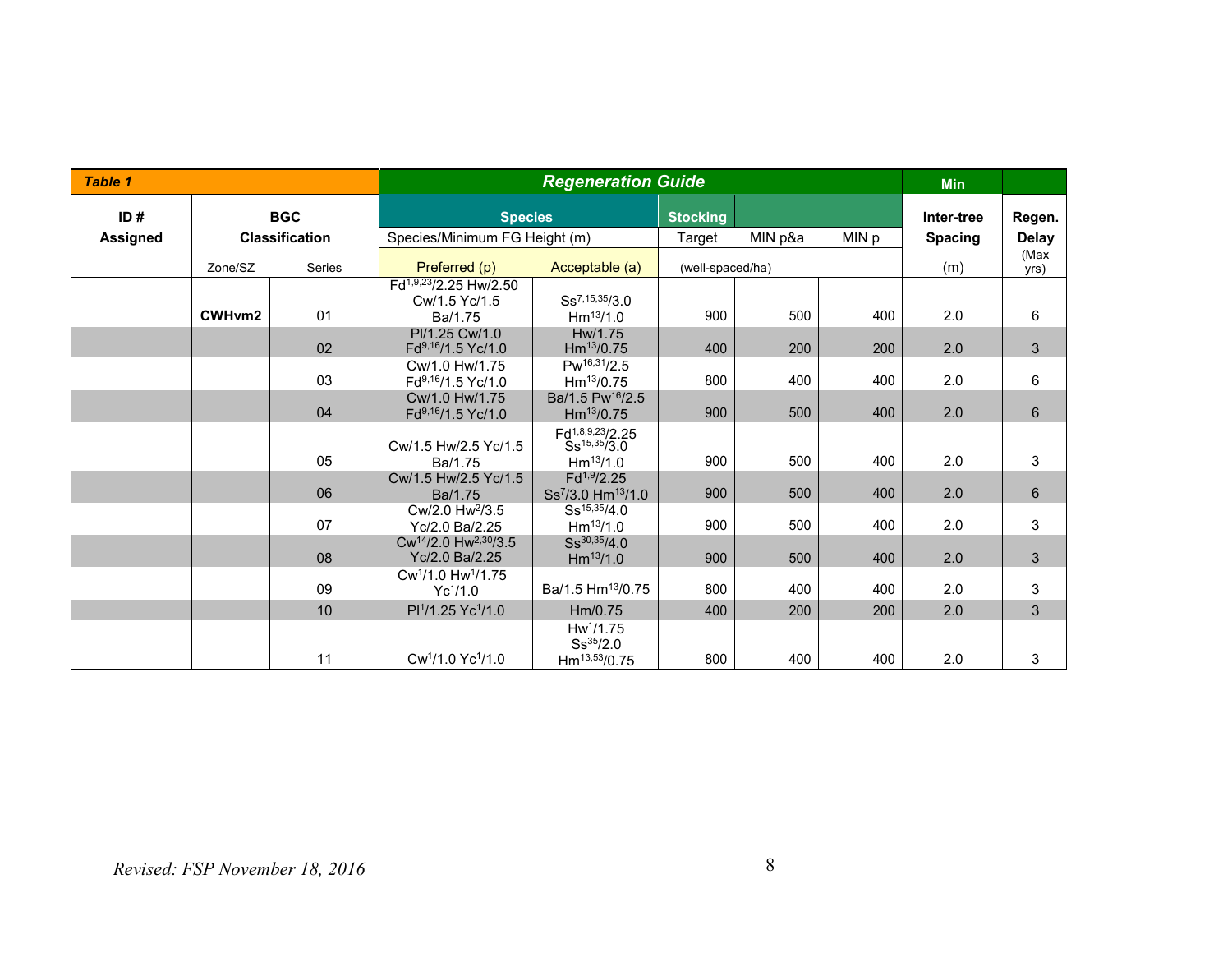| <b>Table 1</b>  |              |                              |                                           | <b>Regeneration Guide</b>                                 |                 |                  |       | <b>Min</b>     |                           |
|-----------------|--------------|------------------------------|-------------------------------------------|-----------------------------------------------------------|-----------------|------------------|-------|----------------|---------------------------|
| ID#             |              | <b>BGC</b>                   | <b>Species</b>                            |                                                           | <b>Stocking</b> |                  |       | Inter-tree     | Regen.                    |
| <b>Assigned</b> |              | <b>Classification</b>        | Species/Minimum FG Height (m)             |                                                           | Target          | MIN p&a          | MIN p | <b>Spacing</b> | <b>Delay</b>              |
|                 | Zone/SZ      | <b>Series</b>                | Preferred (p)                             | Acceptable (a)                                            |                 | (well-spaced/ha) |       | (m)            | (Max<br>yrs)              |
|                 | <b>CWHxm</b> | 01                           | Fd/3.0                                    | Hw <sup>24</sup> /2.0 Cw/1.5<br>$Pw^{31}/2.5$             | 900             | 500              | 400   | 2.0            | 3                         |
|                 |              | 02                           | PI/1.25 Fd/2.0                            |                                                           | 400             | 200              | 200   | 2.0            | $\sqrt{3}$                |
|                 |              | 03                           | Fd/2.0 Pl <sup>6</sup> /1.25              | Cw/1.0                                                    | 800             | 400              | 400   | 2.0            | $\mathbf{3}$              |
|                 |              | 04                           | Fd/3.0                                    | Cw/1.5 Pw <sup>31</sup> /2.5                              | 900             | 500              | 400   | 2.0            | $\mathbf{3}$              |
|                 |              | 05                           | Cw/2.0 Fd/4.0                             | Hw/1.75 $Pw^{31}/2.5$<br>$Bg^{53}/3.5$                    | 900             | 500              | 400   | 2.0            | 3                         |
|                 |              | 06                           | Cw/1.5 Hw/2.0<br>Fd <sup>18</sup> /3.0    |                                                           | 900             | 500              | 400   | 2.0            | $6\phantom{1}6$           |
|                 |              | 07                           | Cw/2.0 Fd/4.0                             | Bg/3.5 Hw/1.75<br>Ss <sup>35,56</sup> /4.0                | 900             | 500              | 400   | 2.0            | 3                         |
|                 |              | 08                           | Cw/2.0 Ss <sup>35</sup> /4.0              | Bg/3.5                                                    | 900             | 500              | 400   | 2.0            | $\mathfrak{S}$            |
|                 |              | 09                           | $Cw^1/2.0$                                | Bg <sup>1</sup> /3.5<br>$Ss^{35,56}/3.5$                  | 900             | 500              | 400   | 2.0            | $\mathsf 3$               |
|                 |              | 11                           | PI <sup>1</sup> /1.25                     | Cw <sup>1</sup> /1.0                                      | 400             | 200              | 200   | 2.0            | 3                         |
|                 |              | 12                           | Cw <sup>1</sup> /1.0                      | Hw <sup>1</sup> /2.0<br>$Pw^{31}/2.5$<br>$Ss^{35,56}/2.5$ | 800             | 400              | 400   | 2.0            | $\ensuremath{\mathsf{3}}$ |
|                 |              | 13                           | Cw/2.0 Bg/3.5 Fd/4.0                      | $Ss^{35,56}/4.0$                                          | 900             | 500              | 400   | 2.0            | $\mathfrak{S}$            |
|                 |              | 14                           | Bg <sup>1</sup> /3.5 Cw <sup>1</sup> /2.0 | $Ss^{35,56}/3.5$                                          | 900             | 500              | 400   | 2.0            | $\ensuremath{\mathsf{3}}$ |
|                 |              | 15                           | $Cw^1/2.0$                                |                                                           | 800             | 400              | 400   | 2.0            | 3                         |
|                 |              | <b>Root Rot Sites</b><br>All | Cw/1.5 Pw/2.5                             | PI/1.25                                                   | 900             | 500              | 400   | 2.0            | 3                         |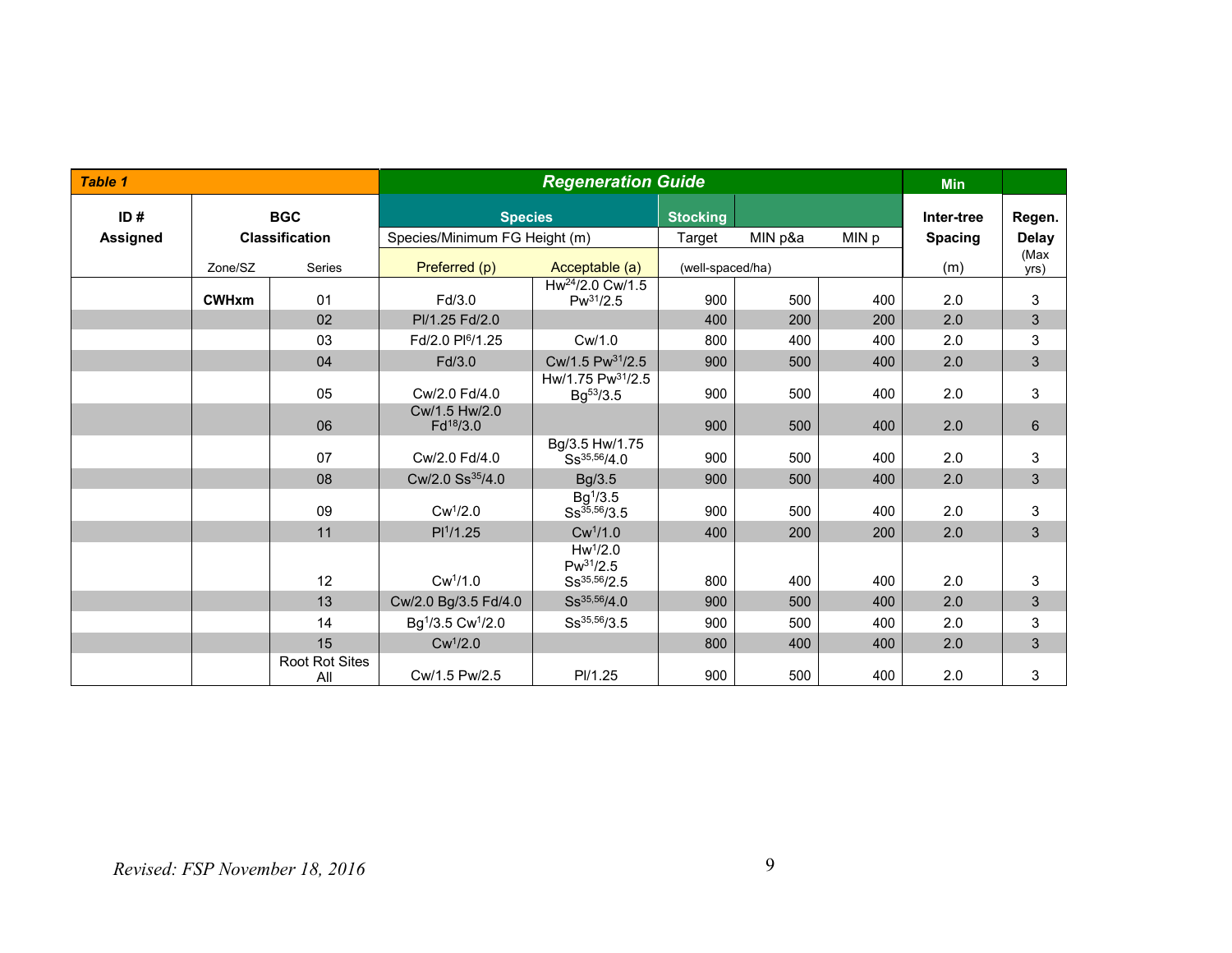| Table 1         |            |                       |                                             | <b>Min</b>                        |                  |         |       |                |                |
|-----------------|------------|-----------------------|---------------------------------------------|-----------------------------------|------------------|---------|-------|----------------|----------------|
| ID#             | <b>BGC</b> |                       |                                             | <b>Species</b><br><b>Stocking</b> |                  |         |       | Inter-tree     | Regen.         |
| <b>Assigned</b> |            | <b>Classification</b> | Species/Minimum FG Height (m)               |                                   | Target           | MIN p&a | MIN p | <b>Spacing</b> | Delay          |
|                 | Zone/SZ    | <b>Series</b>         | Preferred (p)                               | Acceptable (a)                    | (well-spaced/ha) |         |       | (m)            | (Max<br>yrs)   |
|                 | MHmm1      | 01                    | Ba/0.6 Hm/1.0 Yc/1.0                        | $Se^{23}/1.0$<br>$Hw^{14,53}/1.0$ | 900              | 500     | 400   | 2.0            |                |
|                 |            | 02                    | Hm/.75 Yc/.75                               | Ba/.6 Se <sup>23</sup> /0.75      | 800              | 400     | 400   | 2.0            | $\overline{4}$ |
|                 |            | 03                    | Ba/.6 Hm/1.0 Yc/1.0                         | $Hw^{14,53}/1.0$                  | 900              | 500     | 400   | 2.0            | 4              |
|                 |            | 04                    | Ba/0.6 Hm/1.0 Yc/1.0                        | $Hw^{14,53}/1.0$                  | 900              | 500     | 400   | 2.0            | $\overline{7}$ |
|                 |            | 05                    | Ba/0.6 Yc/1.0                               | Hm/1.0<br>$Hw^{14,53}/1.0$        | 900              | 500     | 400   | 2.0            | 4              |
|                 |            | 06                    | $Hm1/0.75$ Yc <sup>1</sup> /0.75            | $Ba^{1}/0.6$                      | 800              | 400     | 400   | 2.0            | $\overline{7}$ |
|                 |            | 07                    | Ba <sup>1</sup> /0.6 Yc <sup>1</sup> /0.75  | Hm <sup>1</sup> /0.75             | 900              | 500     | 400   | 2.0            | 4              |
|                 |            | 08                    | Hm <sup>1</sup> /0.75 Yc <sup>1</sup> /0.75 |                                   | 400              | 200     | 200   | 2.0            | $\overline{4}$ |
|                 |            | 09                    | $Yc^{1}/0.75$                               | $Hm^{1}/0.75$                     | 800              | 400     | 400   | 2.0            | 4              |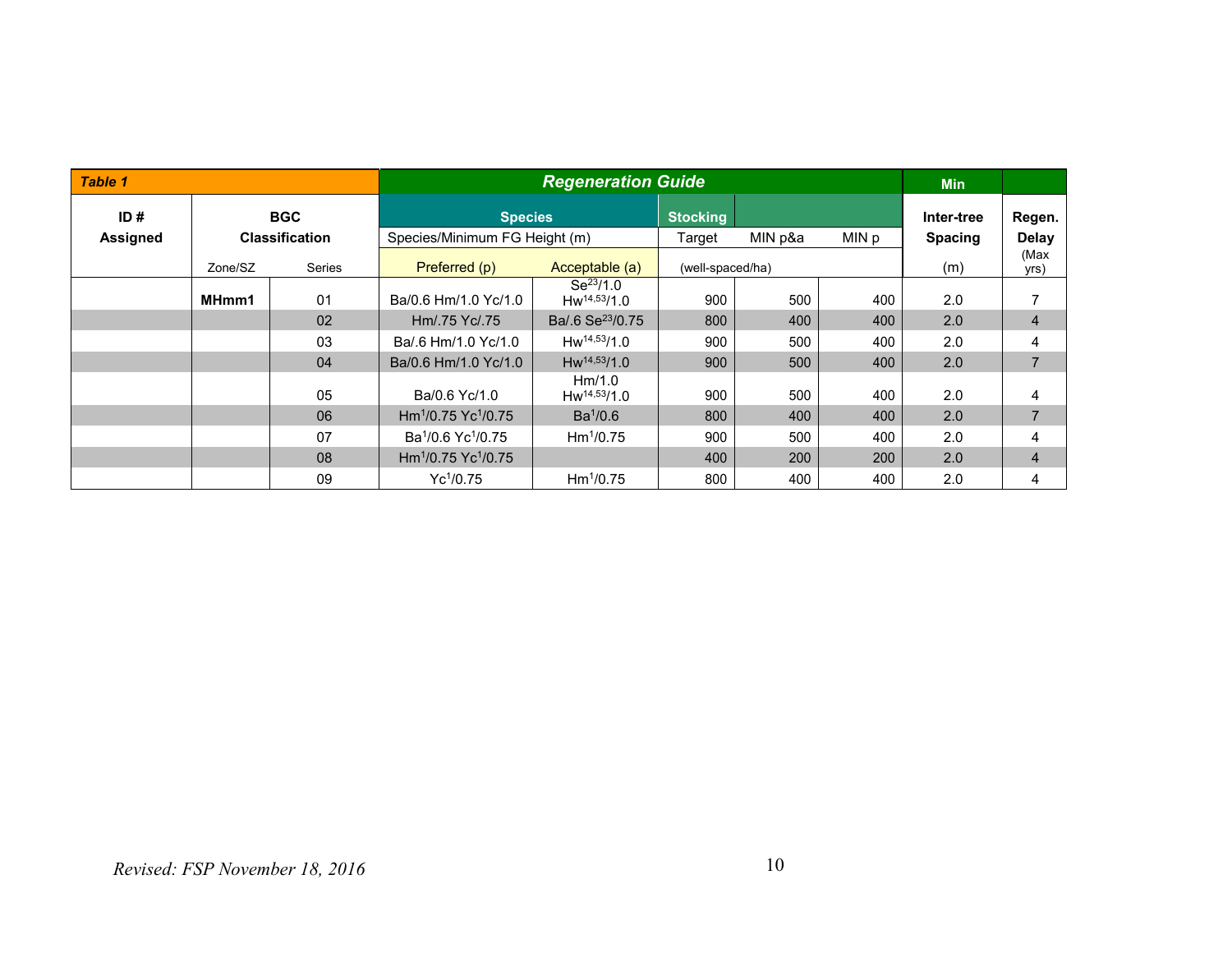"Ba" means amabilis fir; "Acb" means balsam poplar; "Bg" means grand fir; "Act" means black cottonwood; "Bl" means subalpine fir; "At" means trembling aspen; "Bp" means noble fir;  $\blacksquare$ "Cw" means western red cedar; "Ep" means common paper birch; "Fd" means Douglas-fir;<br>"Hm" means mountain hemlock; "Wh" means bigleaf maple; "Hm" means mountain hemlock: "Hw" means western hemlock:  $\blacksquare$ "Ra" means arbutus: "Lt" means tamarack; "Lw" means western larch; "Pa" means whitebark pine; "Pl" means lodgepole pine; "Pw" means white pine; "Py" means ponderosa pine; "Sb" means black spruce; "Se" means Engelmann spruce; "Ss" means Sitka spruce; "Sw" means white spruce; "Sx" means hybrid spruce or interior spruce; "Sxs" means hybrid Sitka spruce; "Sxw" means hybrid white spruce; "Yc" means yellow cedar.

#### "**Biogeoclimatic unit**" or "**BGC classification**"

means the zone, subzone, variant and site series described in the most recent field guide published by the Ministry of Forests for the identiication and interpretation of ecosystems, as applicable to a harvested area.

"**MIN** or "**Min**" means minimum

#### **Conifer Tree Species Broadleaf Tree Species**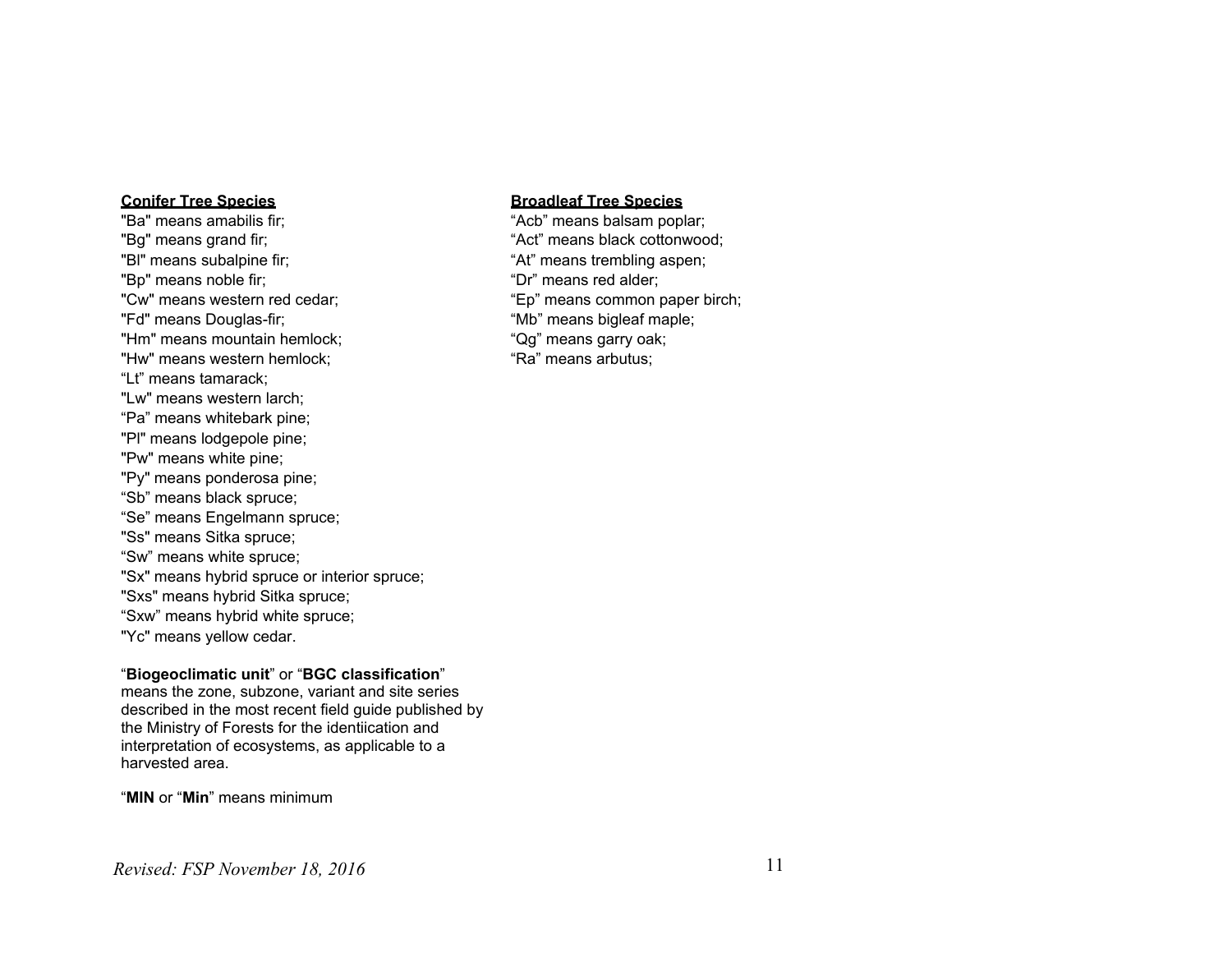#### **Footnote**

- elevated microsites are preferred
- suitable on thick forest floors
- restricted to coarse-textured soils
- restricted to medium-textured soils
- footnote retired
- restricted to nutrient-very-poor sites
- restricted to nutrient-medium sites
- restricted to steep slopes
- restricted to southerly aspects
- restricted to northerly aspects
- restricted to crest slope positions
- suitable on cold air drainage sites
- restricted to upper elevations of biogeoclimatic unit
- restricted to lower elevations of biogeoclimatic unit
- restricted to northern portion of biogeoclimatic unit in region
- restricted to southern portion of biogeoclimatic unit in region
- restricted to western portion of biogeoclimatic unit in region
- restricted to eastern portion of biogeoclimatic unit in region
- restricted, not in Queen Charlotte Islands
- restricted, not near outer coast
- restricted to mainland
- restricted to southern Gardner Canal-Kitlope area
- restricted to trial use
- suitable (as a major species) in wetter portion of biogeoclimatic unit
- suitable on sites lacking salal
- suitable minor species on salal-dominated sites
- partial canopy cover required for successful establishment
- limited by moisture deficit
- risk of heavy browsing by moose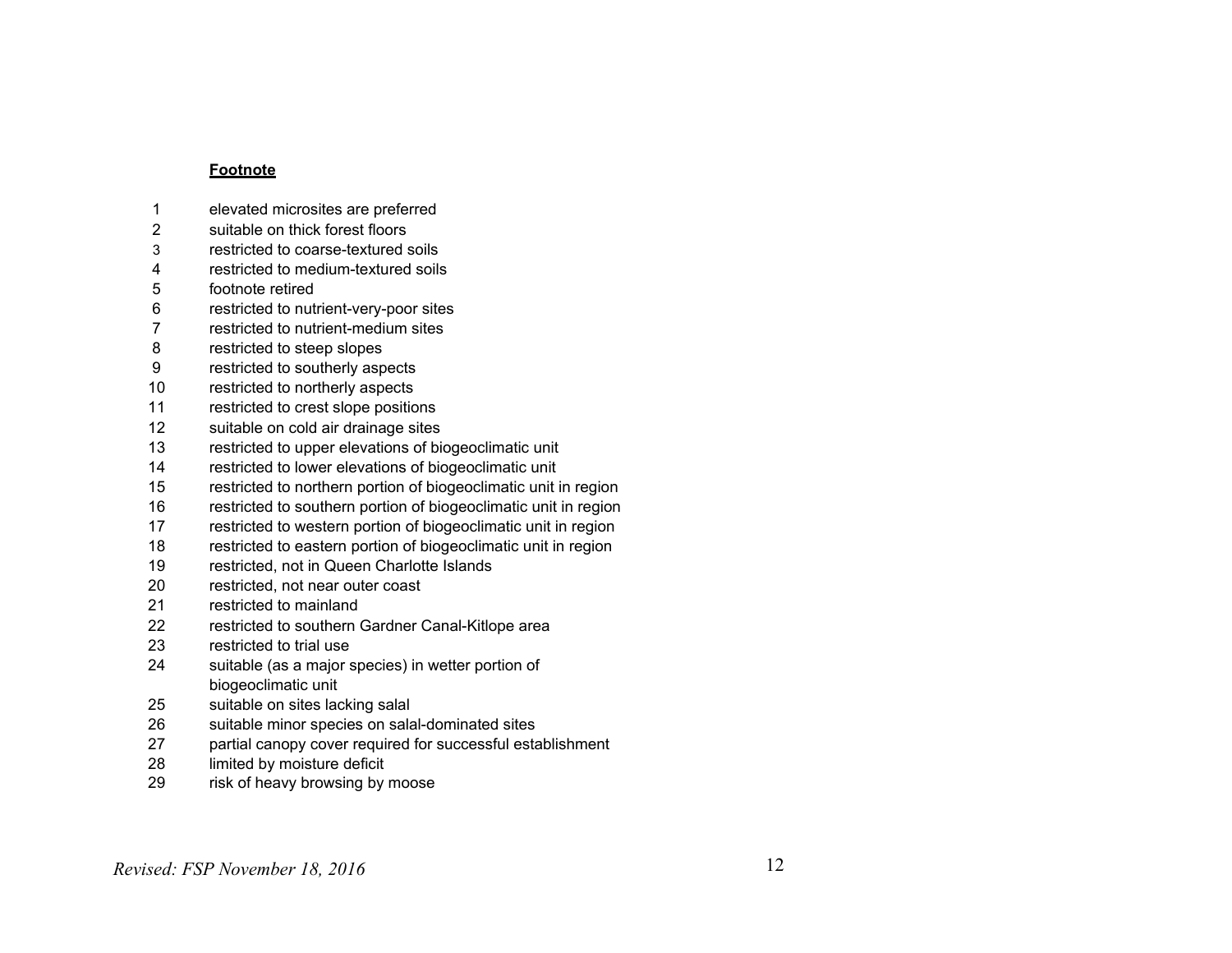- risk of porcupine damage
- risk of white pine blister rust
- limited by growing-season frosts
- footnote retired and replaced with footnote 'a'
- risk of snow damage
- risk of weevil damage
- suitable major species on salal-dominated sites
- risk of heart rots
- footnote retired
- avoid exposed and windy sites
- risk of redheart
- 41 limited by poorly drained soils
- restricted to fresh soil moisture regimes
- suitable on mainland coast only (QCI only)
- suitable in areas with stronger maritime influence
- suitable in areas with stronger continental influence
- restricted to area north of the Dean Channel
- risk of balsam wooly adelgid
- risk of heavy browsing by deer
- applies only to rust resistant, planted stock.
- restricted to sites where the species occurs as a major species in a pre-harvest, natural stand
- restricted to areas with proven Pl performance
- restricted to sheltered microsites with deep soil
- minor component
- risk of unsuccessful release of advance regeneration
- acceptable in sx-sm portion of site series Must be present in the pre-harvest stand
- and be restricted to weevil resistant stock
- acceptable on cold air drainage sites only

#### **# Broadleaf Management Constraints**

- a productive, reliable, and feasible regeneration option
- b limited in productivity, reliability and/or feasibility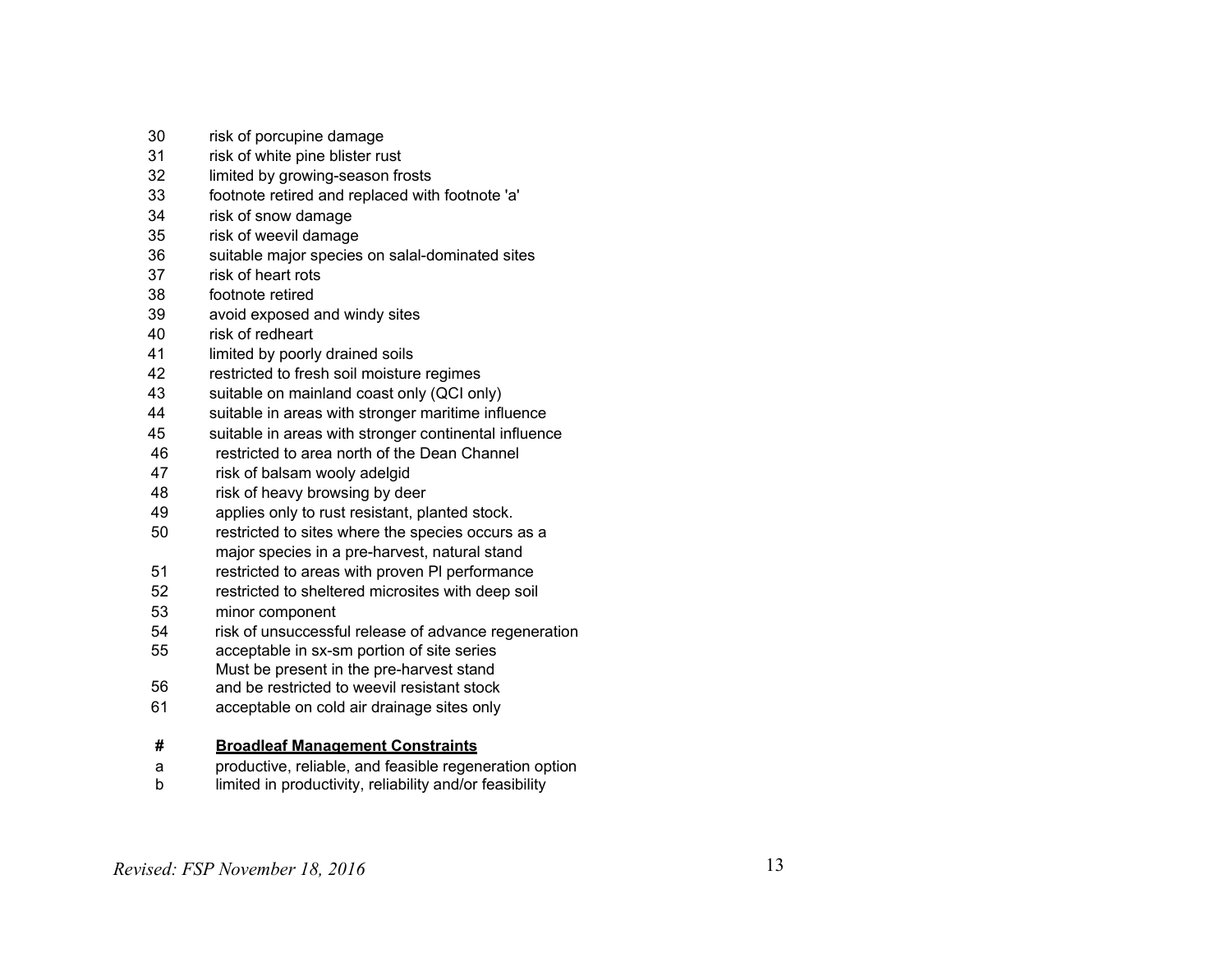#### **2.2 Elk Stocking Standards**

The following standards apply to blocks and/or standards units located within identified elk management zones where even aged management is practiced and are applicable to the following silviculture systems:

- Clearcut:
- Clearcut with (Group and/or Dispersed) Reserves;
- Retention, where edge influence is less than 100%, within openings only.

The tables cover site series commonly found within the Sunshine Coast Timber Supply Areas for the following biogeoclimatic (BEC) variants that are most impacted by elk: CWHdm, CWHds1, and CWHxm.

#### **Application of Elk Stocking Standards**

Elk stocking standards apply to Sechelt, Salmon, Jervis, Quatam and Homathko FDU where elk are known to occur. The standards can only be applied for those blocks where elk damage has occurred and continues to occur and impedes the Holder from meeting stocking standards as identified in Appendix 1.0 – "*Sunshine Coast Stocking Standards",* under normal operating conditions (i.e. prior to elk translocation). Prior to adopting the elk stocking standards the Holder through survey will confirm the amount and extent of elk damage and apply the elk standards to those blocks and/or standard units where damage is occurring. The use of elk stocking standards will be supported in a rationale and signed by the prescribing forester.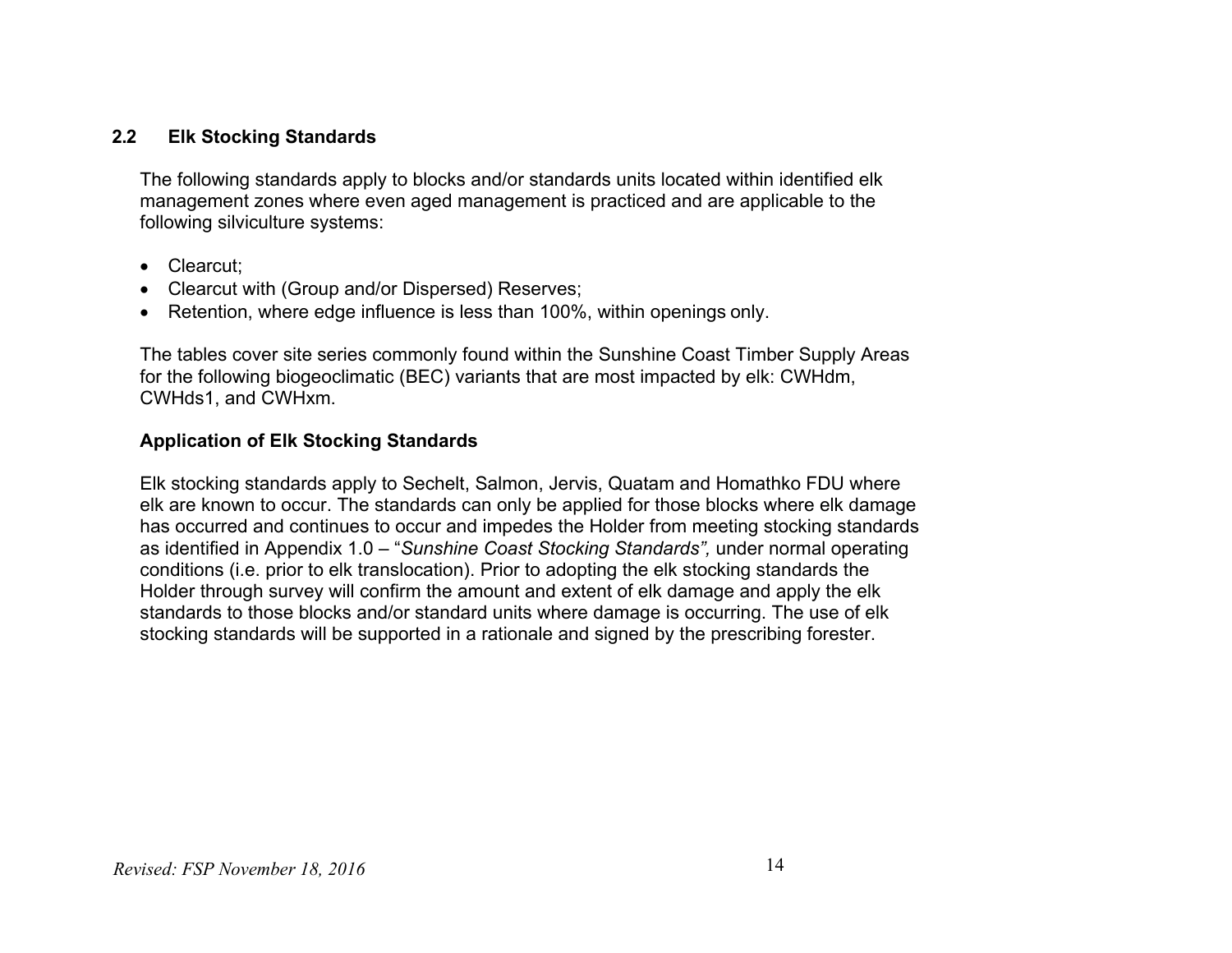| <b>Elk Stocking Standards</b> |                          |                       |                                                      | <b>Regeneration Guide</b>  |                  |         |       |                |              |
|-------------------------------|--------------------------|-----------------------|------------------------------------------------------|----------------------------|------------------|---------|-------|----------------|--------------|
| ID#                           |                          | <b>BGC</b>            | <b>Species</b>                                       |                            | <b>Stocking</b>  |         |       | Inter-tree     | Regen.       |
| <b>Assigned</b>               |                          | <b>Classification</b> | Species/Minimum FG Height (m)                        |                            | Target           | MIN p&a | MIN p | <b>Spacing</b> | <b>Delay</b> |
|                               | <b>Series</b><br>Zone/SZ |                       | Preferred (p)                                        | Acceptable (a)             | (well-spaced/ha) |         | (m)   | (Max<br>yrs)   |              |
|                               | <b>CWHdm</b>             | 01                    | $Fd/3.0 Hw^{24}/3.0$<br>Cw/1.5 Pw <sup>31</sup> /2.5 |                            | 900              | 300     | 300   | 2.0            | 6            |
|                               |                          | 03                    | Fd/2.0                                               | Cw/1.0 Hw/2.0              | 800              | 300     | 200   | 2.0            | 6            |
|                               |                          | 05                    | Cw/2.0 Fd/4.0 Hw/4.0<br>$Pw^{31}/2.5$                |                            | 900              | 300     | 300   | 2.0            | 6            |
|                               |                          | 06                    | Cw/1.5 Hw/3.0                                        | $Fd^{1/3.0}$               | 900              | 300     | 300   | 2.0            | 6            |
|                               |                          | 07                    | Cw/2.0 Fd/4.0 Bg/3.5                                 | Hw/4.0<br>$Ss^{35,56}/4.0$ | 900              | 300     | 300   | 2.0            | 6            |

| <b>Elk Stocking Standards</b> |               |                       |                                                                       | <b>Regeneration Guide</b>                     |                  |         |       |                |              |
|-------------------------------|---------------|-----------------------|-----------------------------------------------------------------------|-----------------------------------------------|------------------|---------|-------|----------------|--------------|
| ID#                           | <b>BGC</b>    |                       | <b>Species</b>                                                        |                                               | <b>Stocking</b>  |         |       | Inter-tree     | Regen.       |
| Assigned                      |               | <b>Classification</b> | Species/Minimum FG Height (m)                                         |                                               | Target           | MIN p&a | MIN p | <b>Spacing</b> | <b>Delay</b> |
|                               | Zone/SZ       | Series                | Preferred (p)                                                         | Acceptable (a)                                | (well-spaced/ha) |         | (m)   | (Max<br>yrs)   |              |
|                               | <b>CWHds1</b> | 01                    | Fd/2.25 Cw/1.5 Hw1.0<br>$Pw^{31}/2.5$                                 |                                               | 900              | 300     | 300   | 2.0            | 6            |
|                               |               | 03                    | Fd/1.5 Pl <sup>6</sup> /1.25                                          | Py <sup>7,18,23</sup> /1,0<br>$Cw/1.0$ Hw/0.8 | 800              | 300     | 200   | 2.0            | 6            |
|                               |               | 04                    | Fd/2.25 Cw/1.5<br>$Pw^{31}/2.5$                                       |                                               | 800              | 300     | 300   | 2.0            | 6            |
|                               |               | 05                    | Fd/2.25 Se <sup>13,18</sup> /1.0<br>Cw/1.5 Hw/1.0<br>$Pw^{13,31}/2.5$ |                                               | 900              | 300     | 300   | 2.0            | 6            |
|                               |               | 06                    | Hw/1.0 Fd/2.25                                                        | Cw/1.5                                        | 900              | 300     | 300   | 2.0            | 6            |
|                               |               | 07                    | Cw/2.0 Fd/3.0                                                         | Bg/2.0 Hw/1.25<br>$Ss^{35, 56}/3.0$           | 900              | 300     | 300   | 2.0            | 6            |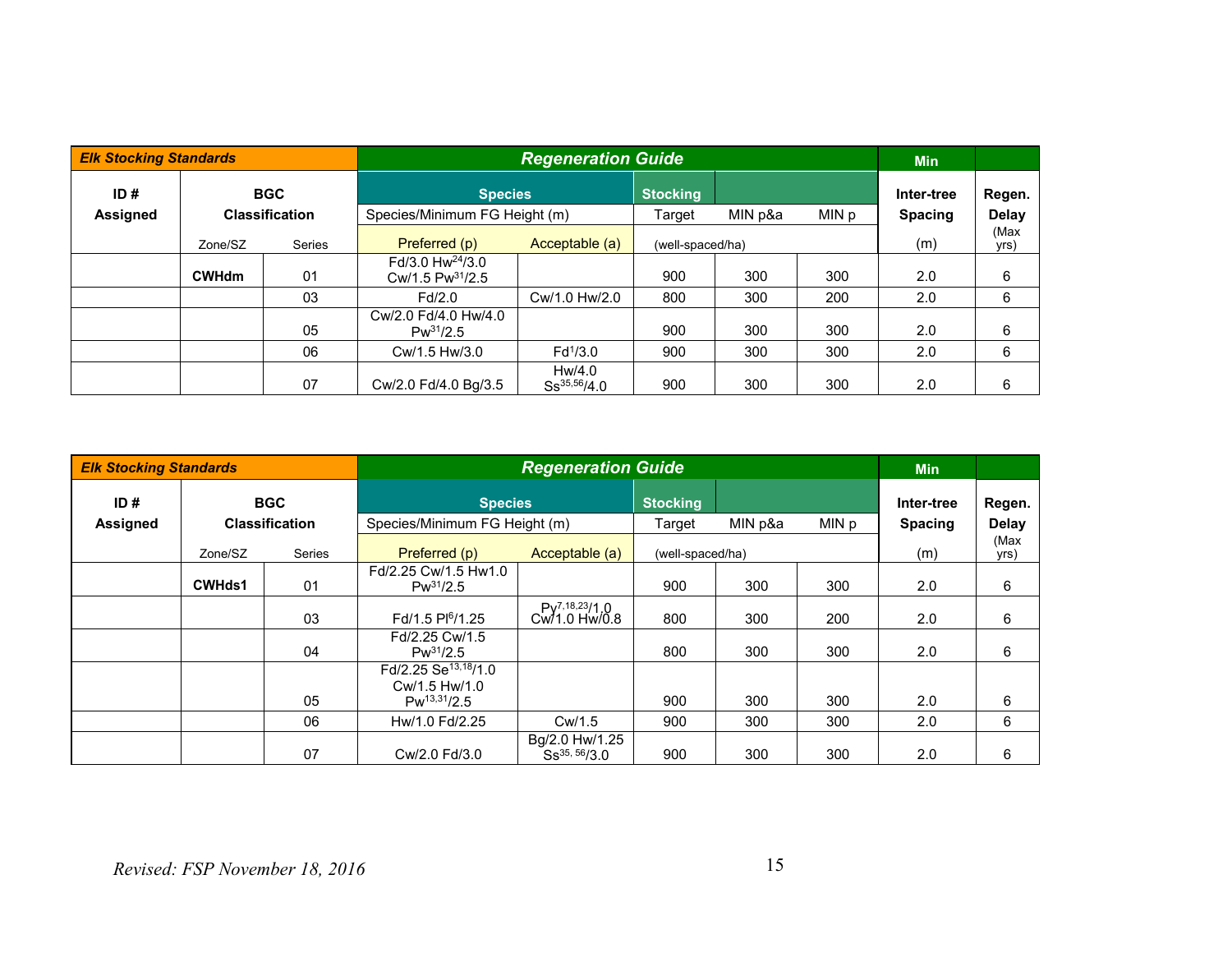| <b>Elk Stocking Standards</b> |              |                       |                                            | <b>Regeneration Guide</b> |                  |         |       |                |              |
|-------------------------------|--------------|-----------------------|--------------------------------------------|---------------------------|------------------|---------|-------|----------------|--------------|
| ID#                           | <b>BGC</b>   |                       | <b>Species</b>                             |                           | <b>Stocking</b>  |         |       | Inter-tree     | Regen.       |
| <b>Assigned</b>               |              | <b>Classification</b> | Species/Minimum FG Height (m)              |                           | Target           | MIN p&a | MIN p | <b>Spacing</b> | <b>Delay</b> |
|                               | Zone/SZ      | <b>Series</b>         | Preferred (p)<br>Acceptable (a)            |                           | (well-spaced/ha) |         |       | (m)            | (Max<br>yrs) |
|                               | <b>CWHxm</b> | 01                    | Fd/3.0 Cw/1.5<br>$Pw^{31}/2.5 Hw^{24}/2.0$ |                           | 900              | 300     | 300   | 2.0            | 6            |
|                               |              | 03                    | Fd/2.0 Pl <sup>6</sup> /1.25               | Cw/1.0                    | 800              | 300     | 200   | 2.0            | 6            |
|                               |              | 05                    | Cw/2.0 Fd/4.0<br>$Pw^{31}/2.5 Bg^{53}/3.5$ | Hw/1.75                   | 900              | 300     | 300   | 2.0            | 6            |
|                               |              | 06                    | Cw/1.5 Hw/2.0<br>$Fd^{18}/3.0$             |                           | 900              | 300     | 300   | 2.0            | 6            |
|                               | 07           |                       | Cw/2.0 Fd/4.0 Bg/3.5<br>Hw/1.75            | $Ss^{35,56}/4.0$          | 900              | 300     | 300   | 2.0            | 6            |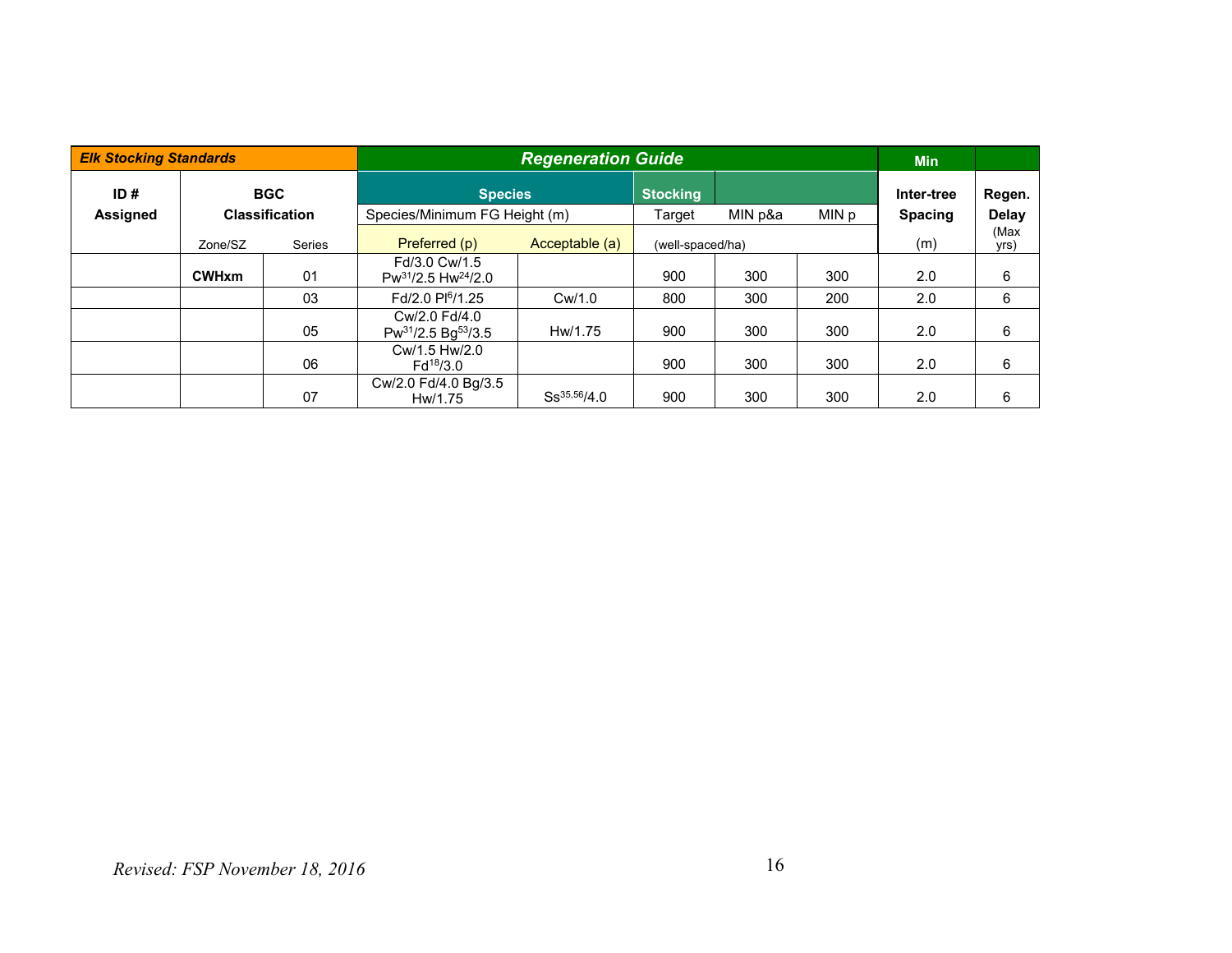#### **2.3 Rules for Modifying General Stocking Standards**

#### RULE NUMBER ONE **- Site Series Mosaics/Complexes**

Where more than one site series is located within a logical standards unit area the standard that applies will be that of the dominant site series. This standard can be modified with the inclusion of additional species selected from the standard of the subdominant site series for those specific areas of the mosaic or complex. These additional components to the standard will be supported by a rationale, documented and should be incorporated into the Site Plan.

#### RULE NUMBER TWO - **Transitional Sites**

On transitional sites occurring between two BEC units the standard that applies will be that of the dominant BEC unit. This standard can be modified with the inclusion of components of the standard associated with the sub-dominant BEC unit. These additional components to the standard will be supported by a rationale, documented and should be incorporated into the Site Plan.

#### RULE NUMBER THREE **- Minimum Inter-tree Distance (MITD)**

The general MITD of 2.0 metres can be reduced down to 1.5 metres for any given site where productive and plantable sites are limited by pre-harvest site characteristics. These can include but are not limited to colluvial, hygric and subhygric sites. Justification for a reduced MITD will be supported by a rationale, documented and should be incorporated into the Site Plan.

#### RULE NUMBER FOUR **- Leave Trees**

The minimum characteristics of any leave trees that contribute toward the free growing stand must be of good form, health and vigor and otherwise meet the stocking standards for that site. In situations where leave trees will not contribute to the free growing stand the leave trees within the harvest area must have characteristics appropriate to meet forest management objectives developed for the site. The forest management objectives must be supported by a rationale, documented and should be incorporated into the site plan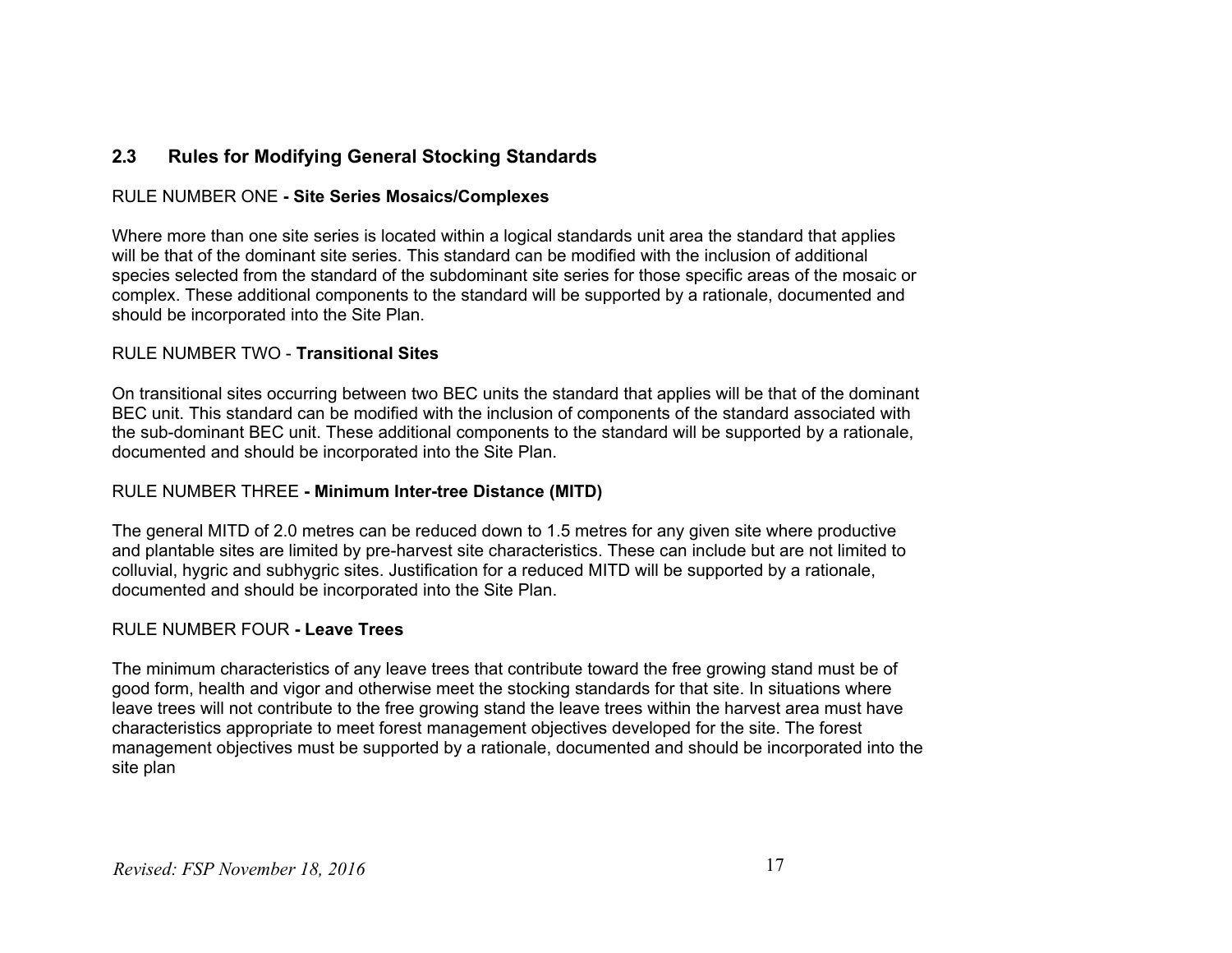#### **2.4 Forest Health Factors**

Laminated Root Rot - Alternate stocking standards have been listed for sites infected by laminated root rot and armillaria in the CWH dm and CWHxm subzones of the Sunshine Coast Forest District. These standards will be applied to infected sites when an alternate species management strategy is prescribed.

White Pine Blister Rust - Western White Pine (Pw) occurs naturally within the plan area and is susceptible to White Pine Blister Rust. In order for Pw to be an acceptable crop tree at free growing it must be either grown from resistant stock or first-lift pruned. Pruned means that the lowest live branches have been removed to a height of 1.3m when trees are greater than or equal to 2.5m tall. For trees < 2.5m tall, at least 40% of tree height will remain as live crown.

Spruce Weevil - Risk for Spruce Weevil is high for most of the plan area below 700m in elevation. For this reason, sitka spruce and spruce hybrids will be limited to minor components (<20%) of planted and regenerated stands. Planted spruce is to be from seed which has been selected for resistance to spruce weevil.

Dwarf Mistletoe – Where dwarf mistletoe is considered a forest health concern on or adjacent to a cutblock an alternate species management strategy will be used.

#### **2.5 Even-aged Hardwood Management**

The following standards apply to blocks and/or standards units specific to TFL 43 where hardwood management is practiced and are applicable to clearcut silviculture systems.

| Table 1.1       | <b>Regeneration Guide</b> |                              |                          |                  |        |                 |       | <b>Min</b>     |                          |
|-----------------|---------------------------|------------------------------|--------------------------|------------------|--------|-----------------|-------|----------------|--------------------------|
| ID#<br>Assigned | <b>BGC Classification</b> |                              | <b>Species</b>           |                  |        | <b>Stocking</b> |       |                | Regen                    |
|                 | Zone                      | <b>Site</b><br><b>Series</b> | Preferred                | Acceptable       | Target | Min<br>p&a      | Min p | Spacing<br>(m) | Delay<br>(max)<br>years) |
|                 | <b>CWH ds</b>             | 05,08,<br>09                 | <b>Act 3.0</b><br>AX 3.0 | Dr 3.0<br>Mb 3.0 | 600    | 410             | 400   | 2.0            |                          |
|                 | <b>CWH ds</b>             | $09*$                        | <b>Act 3.0</b><br>AX 3.0 | Dr 3.0<br>Mb 3.0 | 400    | 255             | 250   | 1.8            |                          |

|  |  | Table 1.1 - TFL 43 Stocking Standards for Even-aged Hardwood Management |
|--|--|-------------------------------------------------------------------------|
|  |  |                                                                         |

\*To be used where the water table is at or near the surface (>15cm) for extended periods during the growing season.

#### **Hardwood Tree Species**

"Dr" means red alder;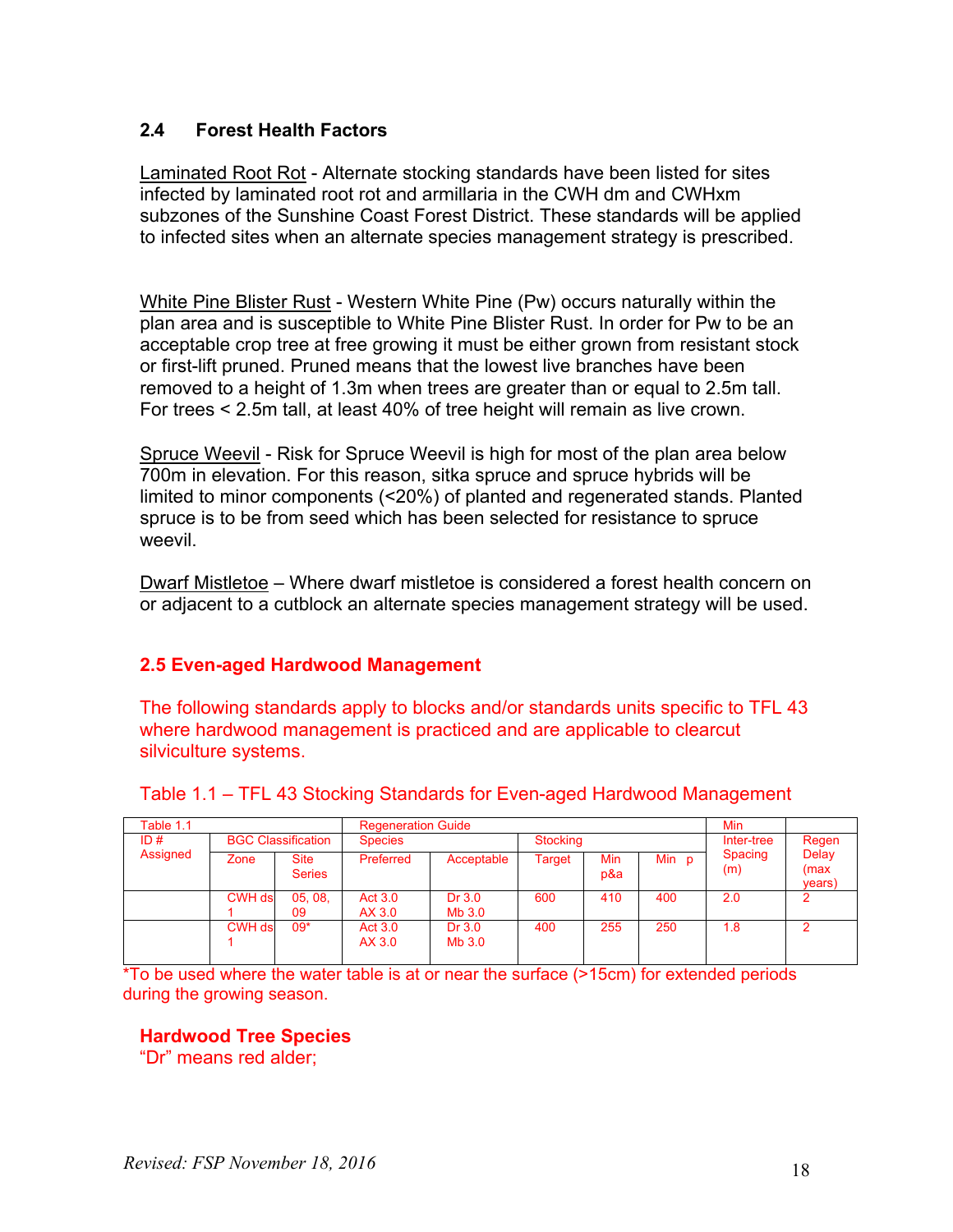"Act" means black cottonwood; "Mb" means broadleaf maple; "AX" means hybrid poplars.

#### **3.0 UNEVEN-AGED MANAGEMENT**

The following standards apply to blocks and/or standards units where unevenaged management is practiced and are applicable to the following silviculture systems:

- High Retention Holdover Cut;
- Intermediate Cut:
- Retention (group and/or dispersed), where edge influence is 100%; and
- Group Selection.

The tables cover site series commonly found within the Sunshine Coast Timber Supply Areas for the following biogeoclimatic (BEC) variants: CDFmm, CWHxm, CWHdm, CWHds1, CWHms1, CWHvm1, CWHvm2 & MHmm1.

| Table 2 - Stocking Standards for Multi-storied Stands |                |                                    |               |           |  |  |  |  |  |  |
|-------------------------------------------------------|----------------|------------------------------------|---------------|-----------|--|--|--|--|--|--|
| Target                                                | Layer*         | Stocking (well spaced/Ha)          |               |           |  |  |  |  |  |  |
|                                                       |                | $\overline{\mathsf{Target}}$ p & a | Minimum p & a | Minimum p |  |  |  |  |  |  |
| 900                                                   | 1              | 400                                | 200           | 200       |  |  |  |  |  |  |
|                                                       | $\overline{2}$ | 500                                | 300           | 250       |  |  |  |  |  |  |
|                                                       | 3              | 700                                | 400           | 300       |  |  |  |  |  |  |
|                                                       | 4              | 900                                | 500           | 400       |  |  |  |  |  |  |
|                                                       |                |                                    |               |           |  |  |  |  |  |  |
| 800                                                   | 1              | 300                                | 150           | 150       |  |  |  |  |  |  |
|                                                       | $\overline{2}$ | 400                                | 200           | 200       |  |  |  |  |  |  |
|                                                       | 3              | 600                                | 300           | 300       |  |  |  |  |  |  |
|                                                       | 4              | 800                                | 400           | 400       |  |  |  |  |  |  |
|                                                       |                |                                    |               |           |  |  |  |  |  |  |
| 600                                                   | 1              | 300                                | 150           | 150       |  |  |  |  |  |  |
|                                                       | $\overline{2}$ | 400                                | 200           | 200       |  |  |  |  |  |  |
|                                                       | 3              | 500                                | 300           | 300       |  |  |  |  |  |  |
|                                                       | 4              | 600                                | 400           | 400       |  |  |  |  |  |  |
|                                                       |                |                                    |               |           |  |  |  |  |  |  |
| 400                                                   | 1              | 200                                | 100           | 100       |  |  |  |  |  |  |
|                                                       | $\overline{2}$ | 300                                | 125           | 125       |  |  |  |  |  |  |
|                                                       | 3              | 300                                | 150           | 150       |  |  |  |  |  |  |
|                                                       | 4              | 400                                | 200           | 200       |  |  |  |  |  |  |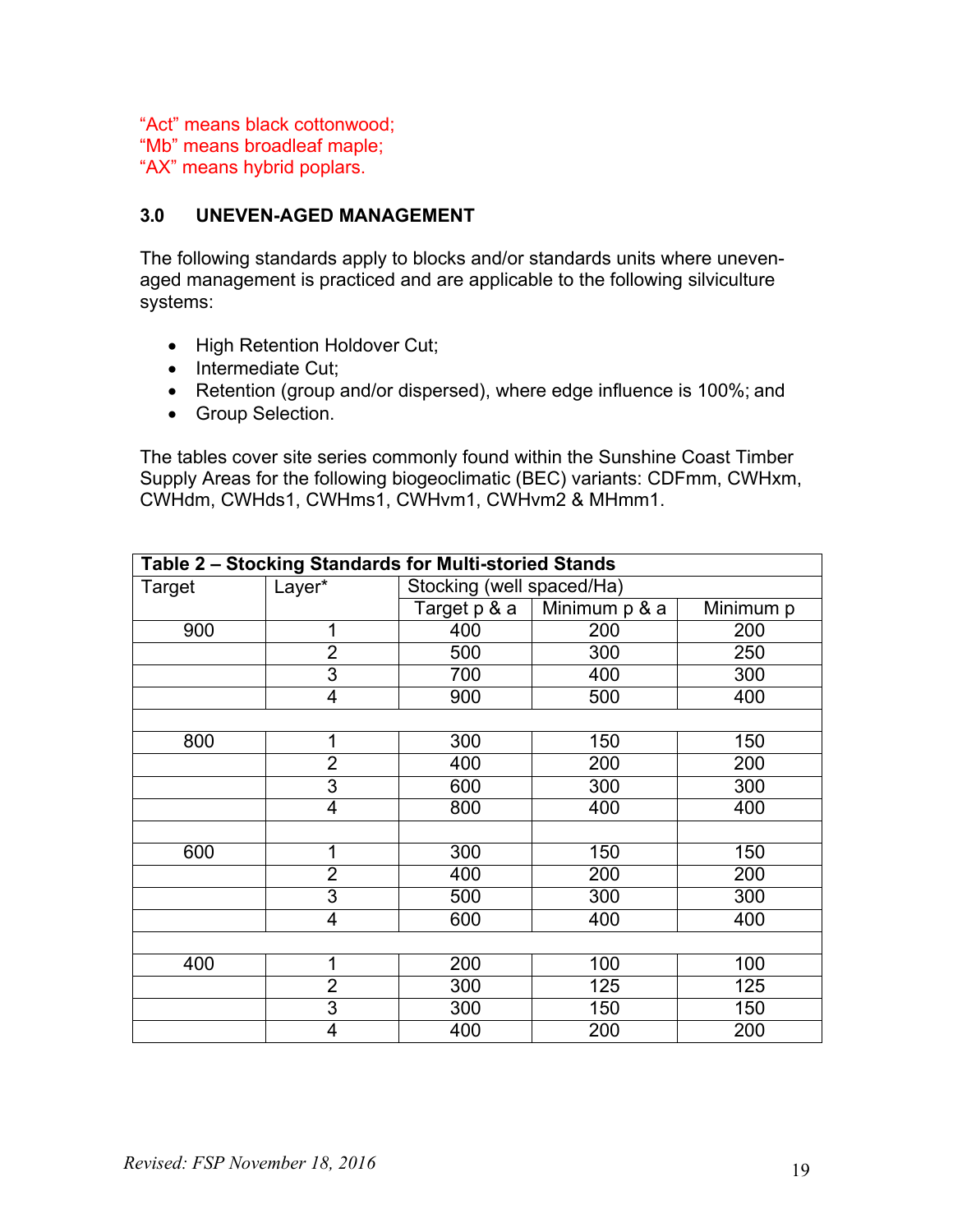#### **3.1 Applying Uneven-Aged (Multi-layered) Stocking Standards**

The multi-storied stocking standards may be applied, where ecologically suitable, to partial harvesting silviculture systems that include single or multiple entry harvesting designated to create multi-storied stands. Multi-storied stands generally have two or more dominant age classes or layers that are created by partial cutting silviculture systems in both even and uneven aged stands. The purpose of these standards is to allow retention trees from different layers to contribute towards the stocking and to avoid additional stocking in the understory that will never attain acceptable growth and vigor. The "Standards for Retained Trees" section outlines the criteria for trees that count towards stocking.

To apply the multi-layered stocking standards, first select the appropriate site from the biogeoclimatic ecosystem classification (BEC) site series (Table 1) to determine the preferred and acceptable tree species (p & a) and applicable free growing heights. Then select the set of target and minimum stocking densities from the Stocking Standards for Uneven-Aged Stands (Table 2) that correspond to the target density in Table 1. Where standards units (SU) are comprised of more than one site series, the practice will be to manage the stocking standards of the dominant site series provided that the tree species are suitable for all the site series contained in the SU.

Uneven-aged stocking standards may be applied in partial harvesting plans that are designed to meet specific management objectives. Some examples where these standards are appropriate include:

- when operating in visually constrained areas;
- wildlife enhancement areas where the removal of some stand volume is appropriate;
- partial cutting in stands with a naturally occurring multi-storied stand structure; and
- feathering of cut-block edges to meet wind-throw or riparian management objectives.

Openings created using partial cutting silviculture systems will generally not exceed one hectare. The establishment and growth of the regeneration layer occurs under the influence of existing leave trees of one or more additional age classes.

#### **\*Stand Layer Definition**

Layer 1 Mature trees > 12.5 cm dbh Layer 2 Pole trees 7.5 cm to 12.4 cm dbh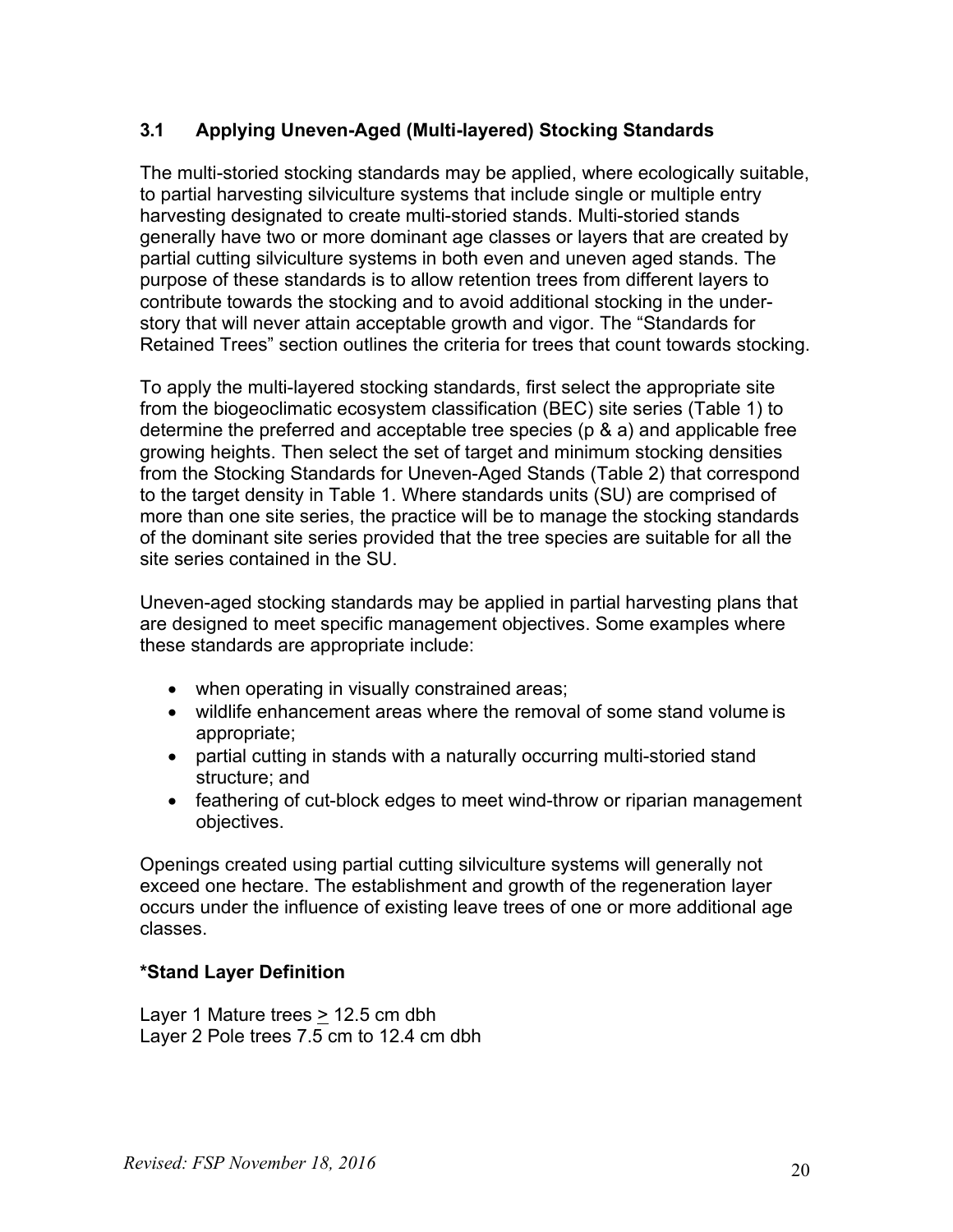Layer 3 Sapling trees >= 1.3 height to 7.4 cm dbh Layer 4 Regeneration trees < 1.3 m height

#### **3.2 Regeneration Date / Free Growing Height**

Maximum regeneration delay is one year more than what is listed in the evenaged stocking standards. The free growing heights where applicable are as listed in the even-aged stocking standards. Regeneration delay can be met immediately following harvest if the residual stand has no significant damage or pest problems and meets the minimum stocking standards. If regeneration is achieved immediately following harvest, earliest free growing date is 12 months after completion of harvest.

#### **3.3 Preferred and Acceptable Species**

The preferred and acceptable species listed in the even-aged stocking standards by biogeoclimatic zone, variant and site series are to be considered "preferred" with the exception of locally shade-intolerant species Douglas-fir (Fd) which in layer 4 is considered "acceptable".

## **3.4 Standards for Retained Trees:**

Leave trees retained through various silviculture systems may contribute to the stocking of the future stand and/or provide biodiversity value.

For mature (layer 1), pole size (layer 2), sapling (layer 3), and regeneration (layer 4) trees to contribute to stocking in the future stand and be considered free growing they must have the following minimum characteristics:

- Have good form, health, and vigour and otherwise meet the stocking requirements for the site.
- Scars and damage should be minimal and there should be no stem infection caused by dwarf mistletoe; no other externally visible pathological indicators should be present including broken tops, frost cracks, conk, extreme basal sweep, or unacceptable forks and crooks.
- Continuous live crown must be greater than 20% for layers 1 and 2 and 30% for layer 3 trees.
- Layer 3 trees will be free of significant disease or insect damage, have potential for post harvest release, and no open injuries (scars) with a horizontal width greater than 25% of the circumference of the tree at that point.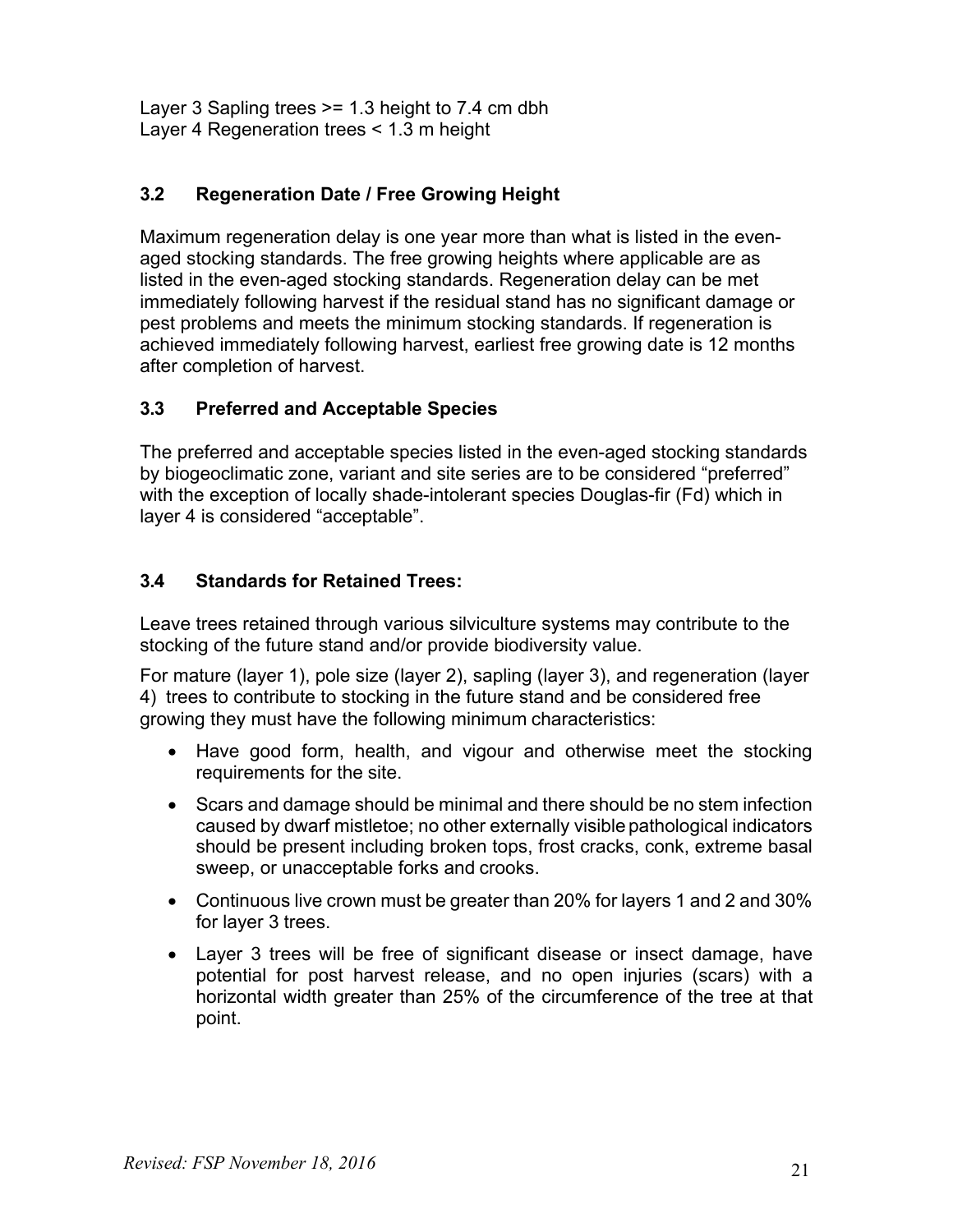• A higher percentage of stem defect, scars, and rot are acceptable for layer 1 and layer 2 western red cedar and yellow cedar leave trees. The forest products derived from Cw and Yc are unique and these trees will likely provide economic value to the next stand entry.

#### **3.5 Trees Retained for Biodiversity**

Trees left for biodiversity, that will not contribute to the free growing stand, may include very old dominant trees (veteran trees), trees with broken tops, candelabras, heart rot, as well as under-story trees and advanced regeneration if deemed safe to do so. These trees will add structural value, potential wildlife habitats, and coarse woody debris inputs to the next stand. Leave trees infected with dwarf mistletoe or root rot should not be retained for biodiversity.

#### **4.0 STOCKING STANDARDS FOR HIGH RETENTION HARVESTING (HIGH RETENTION HOLDOVER CUT / INTERMEDIATE CUT)**

Single Stem Harvest - is the removal of individual stems or small groups of trees using either "standing stem" harvest by helicopter, or conventional falling and yarding by helicopter or other equipment where the remaining stand post-harvest is held over for a subsequent entry with a specified silviculture system; this is considered an "Intermediate Cut". A "High Retention Holdover Cut" varies from an Intermediate Cut in that the silvicutural system is not specified, but rather the resulting stand will be in a suitable condition to apply a silvicultural system with another harvesting entry in the near future. The residual stand that remains following an intermediate cut (even-aged management) or high retention holdover cut (uneven-aged management) does not have a free growing requirement. There are no reforestation requirements for high retention harvesting systems.

This type of harvesting system may be used in constrained areas to address cutblock adjacency, terrain stability, wildlife, riparian and visual management issues.

## **4.1 Stewardship & Biodiversity**

High retention harvesting will remove a small volume of timber while retaining a similar species and stand composition and still provide for the removal of a future volume of timber.

Old growth trees within the proposed harvest areas will only be harvested as incidental take with worker safety as the priority. Stand level biodiversity will be maintained by leaving old growth trees (>250 yrs old) and a mixed age class and species distribution as part of the remaining stand. To meet the requirement for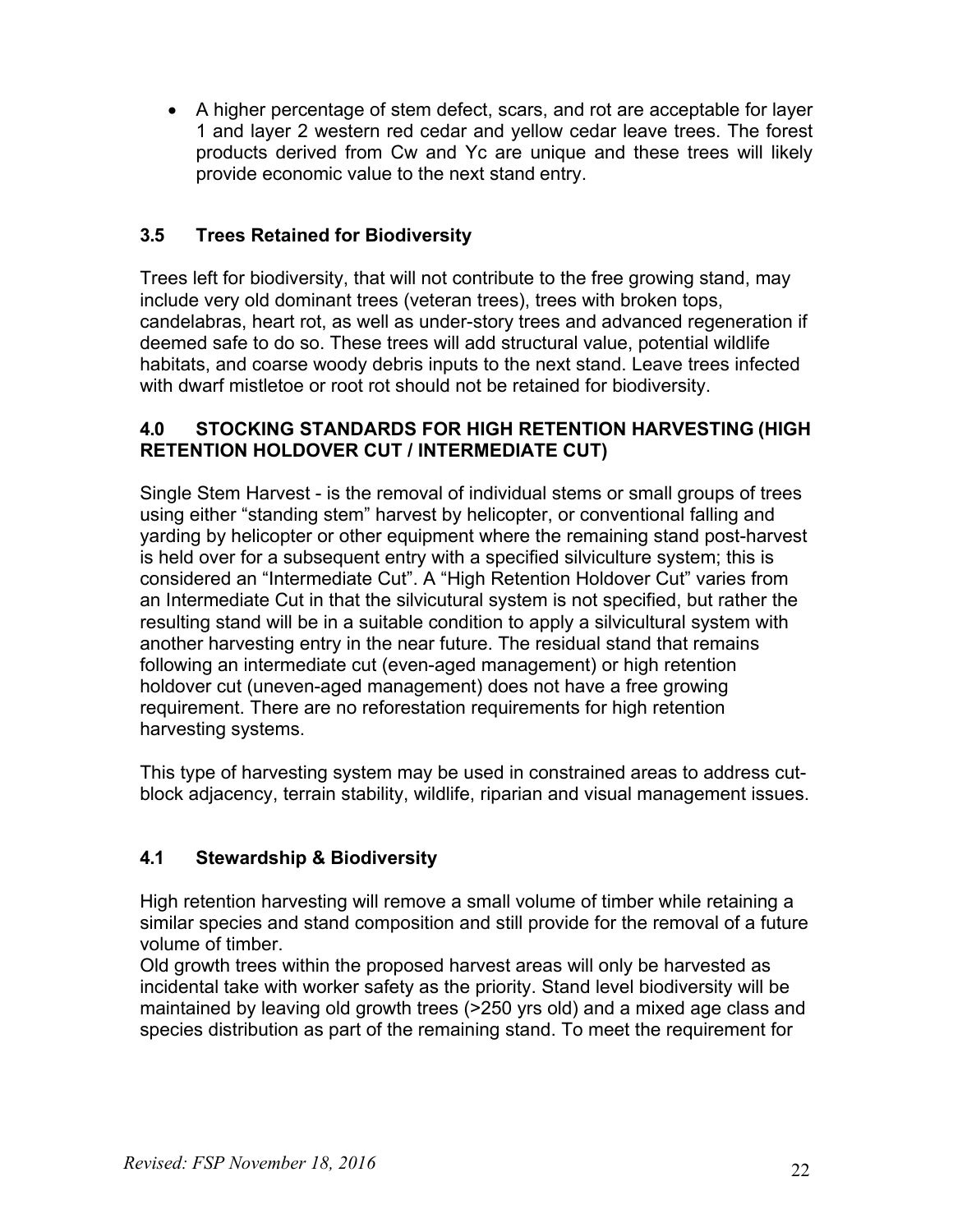Wildlife Trees, a component of stand structures suitable for wildlife habitat (large, trees with defects, snags, veteran trees) and wildlife habitat attributes will be retained and continue to contribute to stand level biodiversity. Small gaps in the stand canopy should increase stand biodiversity through the promotion of understory vegetation that will increase forage for birds and small mammals. Increased abundance of prey species will in turn help existing predator species in the area.

All other resource values including visual landscape management will be managed consistent with results and strategies approved under A&A's Forest Stewardship Plan and practice requirements under the Forest Planning and Practices Regulation.

#### **4.2 Stocking Standards**

The minimum acceptable stocking level of layer 1 and layer 2 for high retention harvesting systems when a stocking standard for established regeneration is not required is:

- Second Growth Stands: Retained trees are well distributed (with no gaps exceeding twice the normal spacing for a given density), healthy and be greater than 300 stems/ha; or
- Old Growth Stands: Retained trees are well distributed (with no gaps exceeding twice the normal spacing for a given density), healthy and be greater than 200 stems /ha.

Species composition of the retained trees in layers 1 and 2 are similar in percentage (+/- 15%) to the pre-harvest block species composition. There will be a maximum 30% reduction in pre-harvest stand basal area (m2/ha) and/or a maximum 30% reduction in pre-harvest merchantable stand volume (m3/ha). Residual stand composition will be listed in the Site Plan for each Standards Unit.

The following minimum opening size or situation applies to small openings;

- When opening size or gap size is  $> 0.1$  ha. then even age stocking standards apply. Small openings >0.1 hectares in size would only occur in circumstances where worker safety was an issue.
- Small openings or gaps < 0.1 ha do not require stocking standards.

The quantity and distribution of trees retained must be to a level that will ensure the area will remain adequately stocked for a period of 12 months after completion of harvest (FPPR s.44(4)) such that a stand has future growth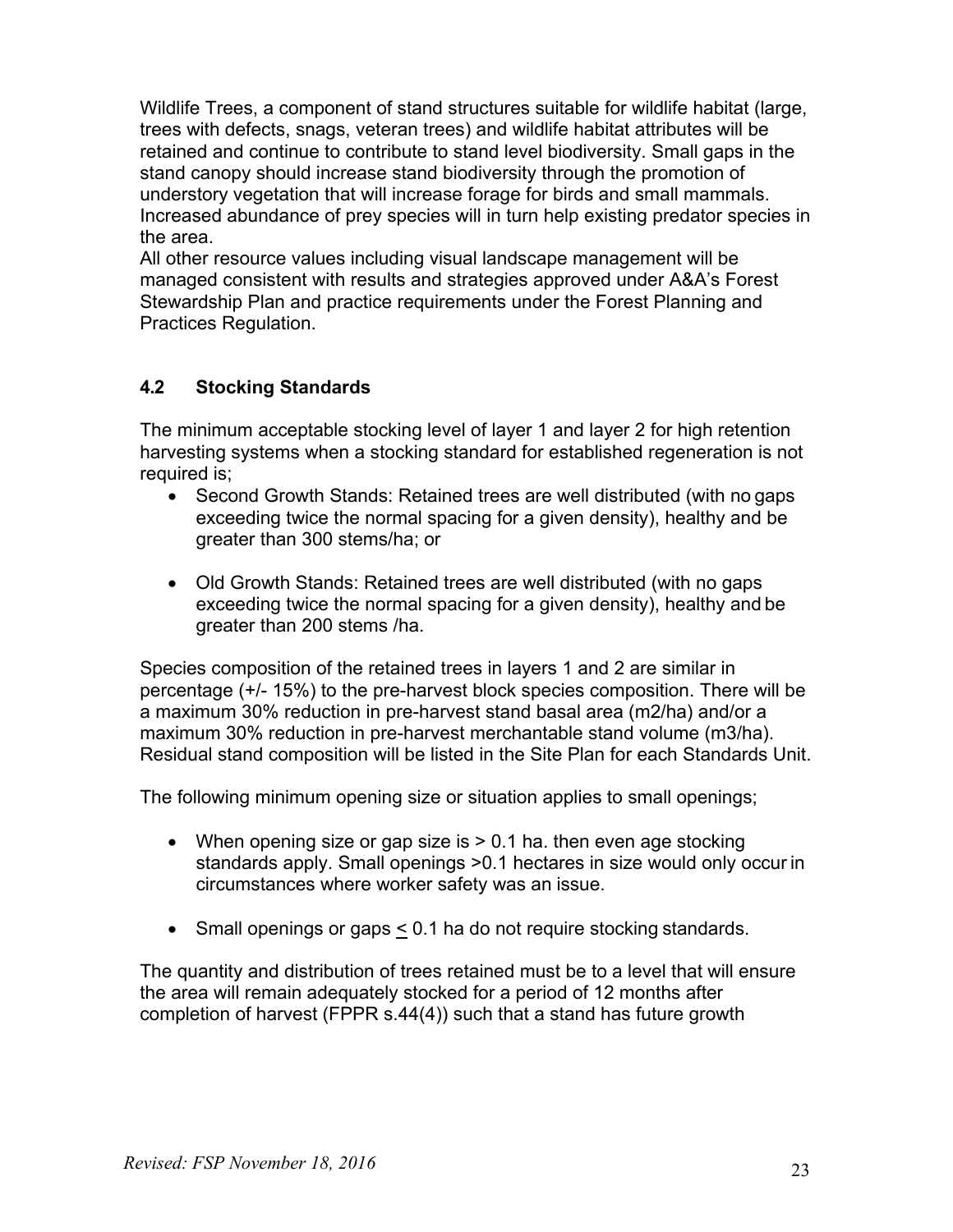potential considering the objectives for the site and the health and vigor of the existing stand.

## **4.3 Standards for Retained Trees:**

The preferred and acceptable species listed in the even-aged stocking standards by biogeoclimatic zone, variant and site series are to be considered "preferred" and be based on the pre-harvest stand composition.

Leave tree form, health and vigor will be representative of the original stand condition.

Excessively scared and/or damaged trees caused by harvesting should also be removed.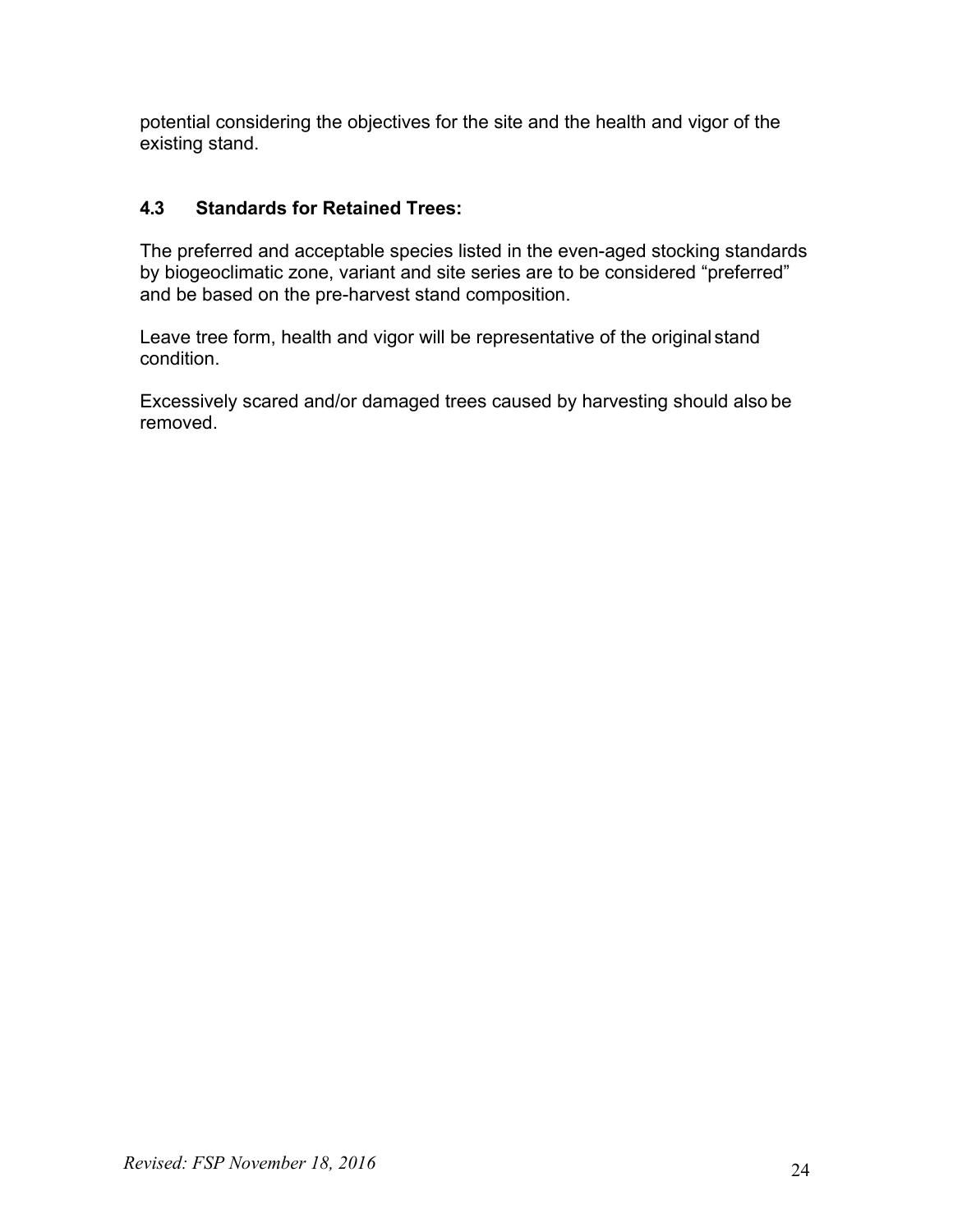Appendix 2: Ministerial Orders and Notices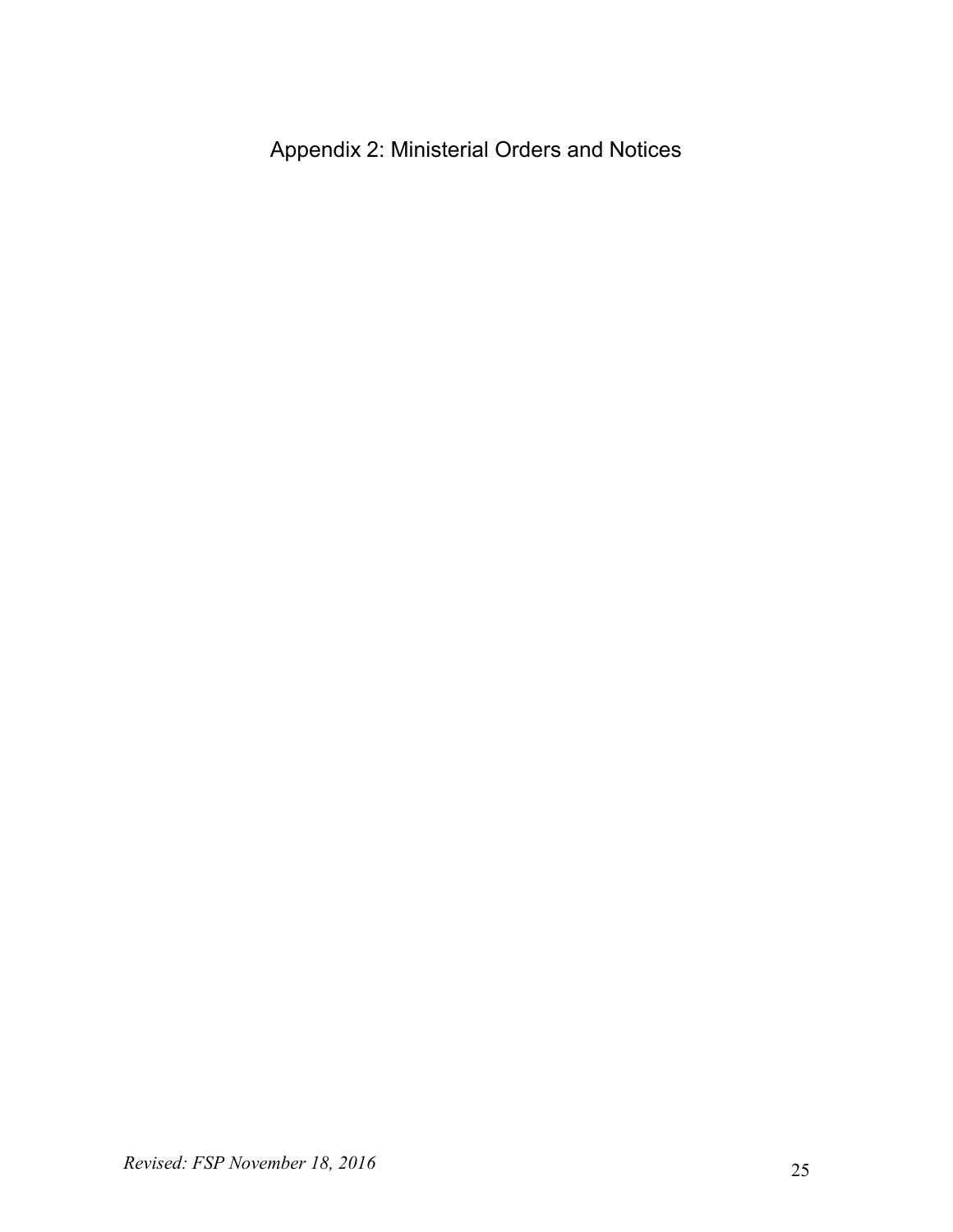# Appendix 3: FSP Map(s)

# 1.0 Forest Development Units

- Sechelt, Salmon, Jervis, Homfray, Cortes, Quatam, Homathko and Frog.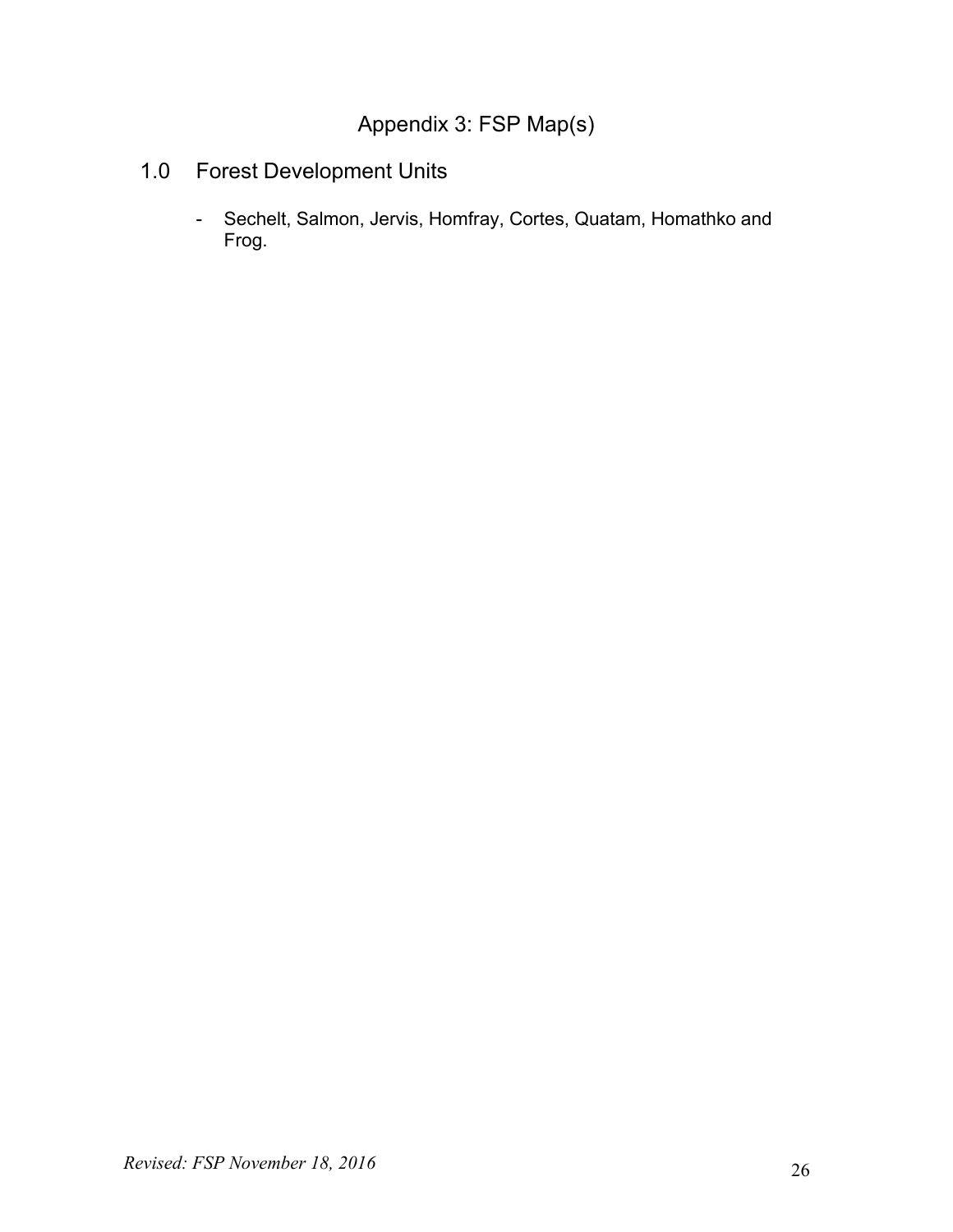# Appendix 4: Public Review / Written Comments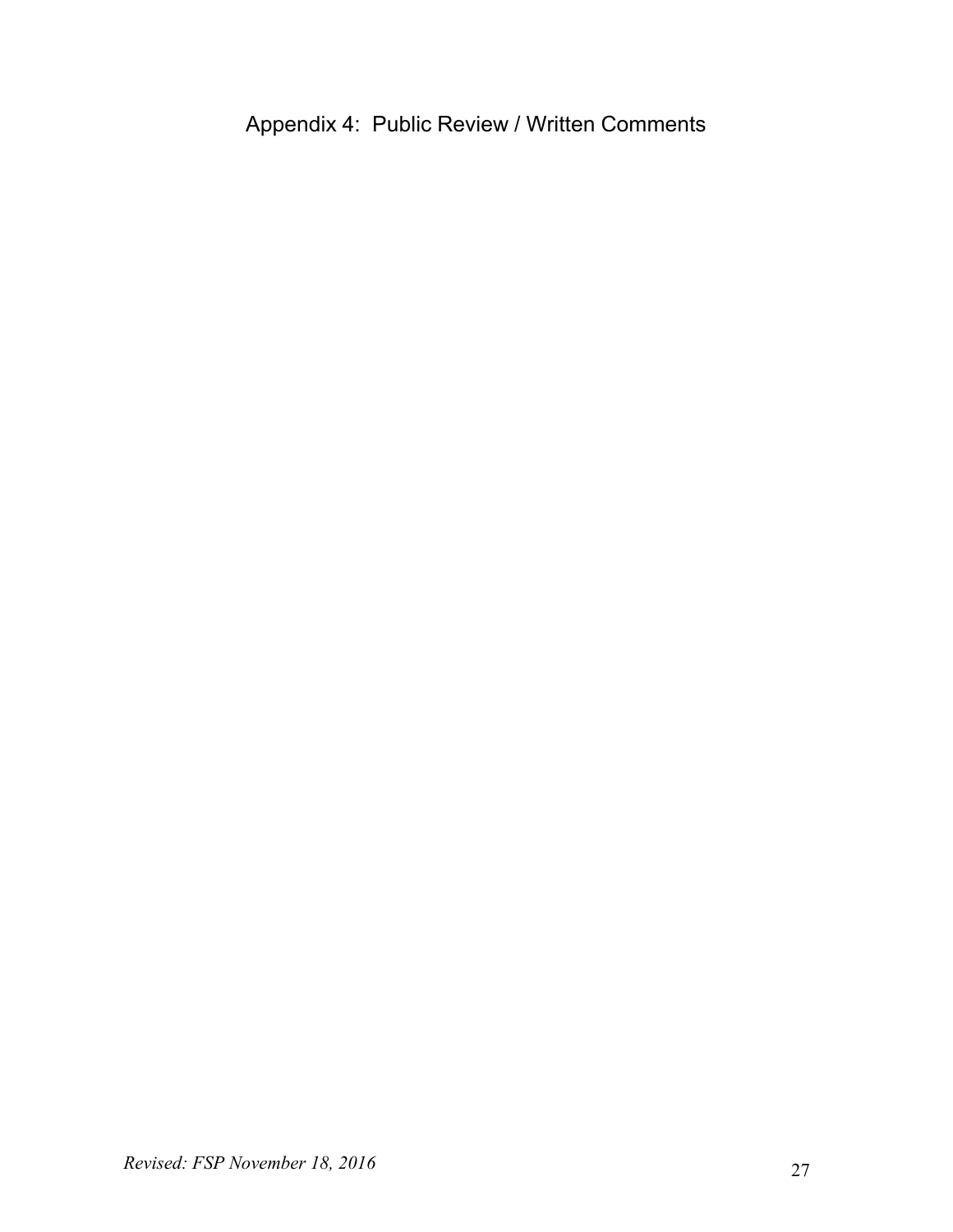Appendix 5: First Nations Review / Written Comments